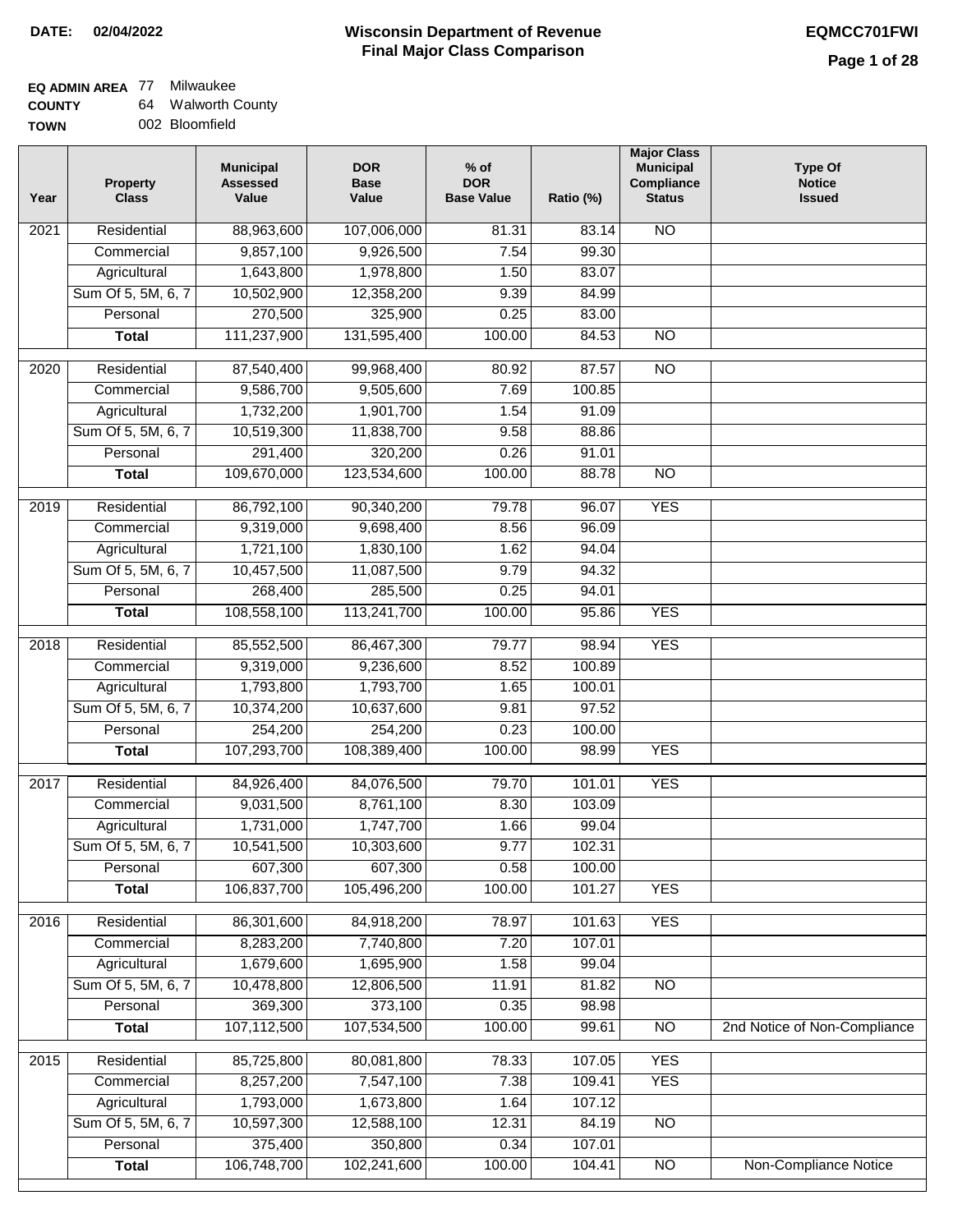#### **Wisconsin Department of Revenue Final Major Class Comparison DATE: 02/04/2022 EQMCC701FWI**

### **EQ ADMIN AREA** 77 Milwaukee **COUNTY**

| <b>COUNTY</b> | 64 | <b>Walworth County</b> |
|---------------|----|------------------------|
| <b>TOWN</b>   |    | 004 Darien             |

| Year              | <b>Property</b><br><b>Class</b> | <b>Municipal</b><br><b>Assessed</b><br>Value | <b>DOR</b><br><b>Base</b><br>Value | $%$ of<br><b>DOR</b><br><b>Base Value</b> | Ratio (%) | <b>Major Class</b><br><b>Municipal</b><br>Compliance<br><b>Status</b> | <b>Type Of</b><br><b>Notice</b><br><b>Issued</b> |
|-------------------|---------------------------------|----------------------------------------------|------------------------------------|-------------------------------------------|-----------|-----------------------------------------------------------------------|--------------------------------------------------|
| 2021              | Residential                     | 103,581,800                                  | 126,703,800                        | 60.73                                     | 81.75     | <b>NO</b>                                                             |                                                  |
|                   | Commercial                      | 43,452,000                                   | 47,741,800                         | 22.88                                     | 91.01     | <b>YES</b>                                                            |                                                  |
|                   | Agricultural                    | 3,609,500                                    | 4,454,100                          | 2.13                                      | 81.04     |                                                                       |                                                  |
|                   | Sum Of 5, 5M, 6, 7              | 25,326,200                                   | 29,109,300                         | 13.95                                     | 87.00     | $\overline{NO}$                                                       |                                                  |
|                   | Personal                        | 503,500                                      | 621,600                            | 0.30                                      | 81.00     |                                                                       |                                                  |
|                   | <b>Total</b>                    | 176,473,000                                  | 208,630,600                        | 100.00                                    | 84.59     | $\overline{NO}$                                                       |                                                  |
| $\overline{2020}$ | Residential                     | 103,161,100                                  | 126,297,100                        | 60.73                                     | 81.68     | $\overline{10}$                                                       |                                                  |
|                   | Commercial                      | 43,452,000                                   | 48,224,000                         | 23.19                                     | 90.10     | <b>YES</b>                                                            |                                                  |
|                   | Agricultural                    | 3,501,600                                    | 4,277,600                          | 2.06                                      | 81.86     |                                                                       |                                                  |
|                   | Sum Of 5, 5M, 6, 7              | 24,906,100                                   | 28,517,400                         | 13.71                                     | 87.34     | $\overline{NO}$                                                       |                                                  |
|                   | Personal                        | 528,500                                      | 644,500                            | 0.31                                      | 82.00     |                                                                       |                                                  |
|                   | <b>Total</b>                    | 175,549,300                                  | 207,960,600                        | 100.00                                    | 84.41     | <b>NO</b>                                                             |                                                  |
|                   |                                 |                                              |                                    |                                           |           |                                                                       |                                                  |
| $\frac{1}{2019}$  | Residential                     | 102,839,800                                  | 120,044,400                        | 59.66                                     | 85.67     | $\overline{NO}$                                                       |                                                  |
|                   | Commercial                      | 43,452,000                                   | 48,711,100                         | 24.21                                     | 89.20     | $\overline{NO}$                                                       |                                                  |
|                   | Agricultural                    | 3,707,300                                    | 4,162,400                          | 2.07                                      | 89.07     |                                                                       |                                                  |
|                   | Sum Of 5, 5M, 6, 7              | 24,843,700                                   | 27,618,300                         | 13.73                                     | 89.95     | $\overline{NO}$                                                       |                                                  |
|                   | Personal                        | 597,900                                      | 671,800                            | 0.33                                      | 89.00     |                                                                       |                                                  |
|                   | <b>Total</b>                    | 175,440,700                                  | 201,208,000                        | 100.00                                    | 87.19     | $\overline{NO}$                                                       |                                                  |
| $\overline{2018}$ | Residential                     | 102,539,000                                  | 112,757,700                        | 58.66                                     | 90.94     | <b>YES</b>                                                            |                                                  |
|                   | Commercial                      | 43,452,000                                   | 48,228,800                         | 25.09                                     | 90.10     | <b>YES</b>                                                            |                                                  |
|                   | Agricultural                    | 3,721,600                                    | 4,051,300                          | 2.11                                      | 91.86     |                                                                       |                                                  |
|                   | Sum Of 5, 5M, 6, 7              | 24,854,300                                   | 26,558,700                         | 13.82                                     | 93.58     | <b>YES</b>                                                            |                                                  |
|                   | Personal                        | 577,900                                      | 614,800                            | 0.32                                      | 94.00     |                                                                       |                                                  |
|                   | <b>Total</b>                    | 175,144,800                                  | 192,211,300                        | 100.00                                    | 91.12     | <b>YES</b>                                                            |                                                  |
| 2017              | Residential                     | 101,764,200                                  | 106,581,400                        | 57.00                                     | 95.48     | <b>YES</b>                                                            |                                                  |
|                   | Commercial                      | 43,454,138                                   | 47,283,100                         | 25.29                                     | 91.90     | <b>YES</b>                                                            |                                                  |
|                   | Agricultural                    | 3,817,300                                    | 3,941,700                          | 2.11                                      | 96.84     |                                                                       |                                                  |
|                   | Sum Of 5, 5M, 6, 7              | 24,703,700                                   | 25,762,600                         | 13.78                                     | 95.89     | <b>YES</b>                                                            |                                                  |
|                   | Personal                        | 3,311,900                                    | 3,414,300                          | 1.83                                      | 97.00     |                                                                       |                                                  |
|                   | <b>Total</b>                    | 177,051,238                                  | 186,983,100                        | 100.00                                    | 94.69     | <b>YES</b>                                                            |                                                  |
| 2016              | Residential                     | 101,789,400                                  | 103,294,200                        | 56.80                                     | 98.54     | <b>YES</b>                                                            |                                                  |
|                   | Commercial                      | 42,844,100                                   | 46,689,400                         | 25.67                                     | 91.76     | <b>YES</b>                                                            |                                                  |
|                   | Agricultural                    | 3,886,500                                    | 3,886,600                          | 2.14                                      | 100.00    |                                                                       |                                                  |
|                   | Sum Of 5, 5M, 6, 7              | 24,340,600                                   | 24,870,400                         | 13.67                                     | 97.87     | <b>YES</b>                                                            |                                                  |
|                   | Personal                        | 3,128,900                                    | 3,128,900                          | 1.72                                      | 100.00    |                                                                       |                                                  |
|                   | <b>Total</b>                    | 175,989,500                                  | 181,869,500                        | 100.00                                    | 96.77     | <b>YES</b>                                                            |                                                  |
| 2015              | Residential                     | 109,398,000                                  | 104,023,900                        | 56.92                                     | 105.17    | <b>YES</b>                                                            |                                                  |
|                   | Commercial                      | 42,964,400                                   | 46,975,800                         | 25.70                                     | 91.46     | <b>YES</b>                                                            |                                                  |
|                   | Agricultural                    | 3,845,400                                    | 3,846,100                          | 2.10                                      | 99.98     |                                                                       |                                                  |
|                   | Sum Of 5, 5M, 6, 7              | 20,965,100                                   | 23,500,400                         | 12.86                                     | 89.21     | <b>NO</b>                                                             |                                                  |
|                   | Personal                        | 4,503,800                                    | 4,419,800                          | 2.42                                      | 101.90    |                                                                       |                                                  |
|                   | <b>Total</b>                    | 181,676,700                                  | 182,766,000                        | 100.00                                    | 99.40     | $\overline{NO}$                                                       |                                                  |
|                   |                                 |                                              |                                    |                                           |           |                                                                       |                                                  |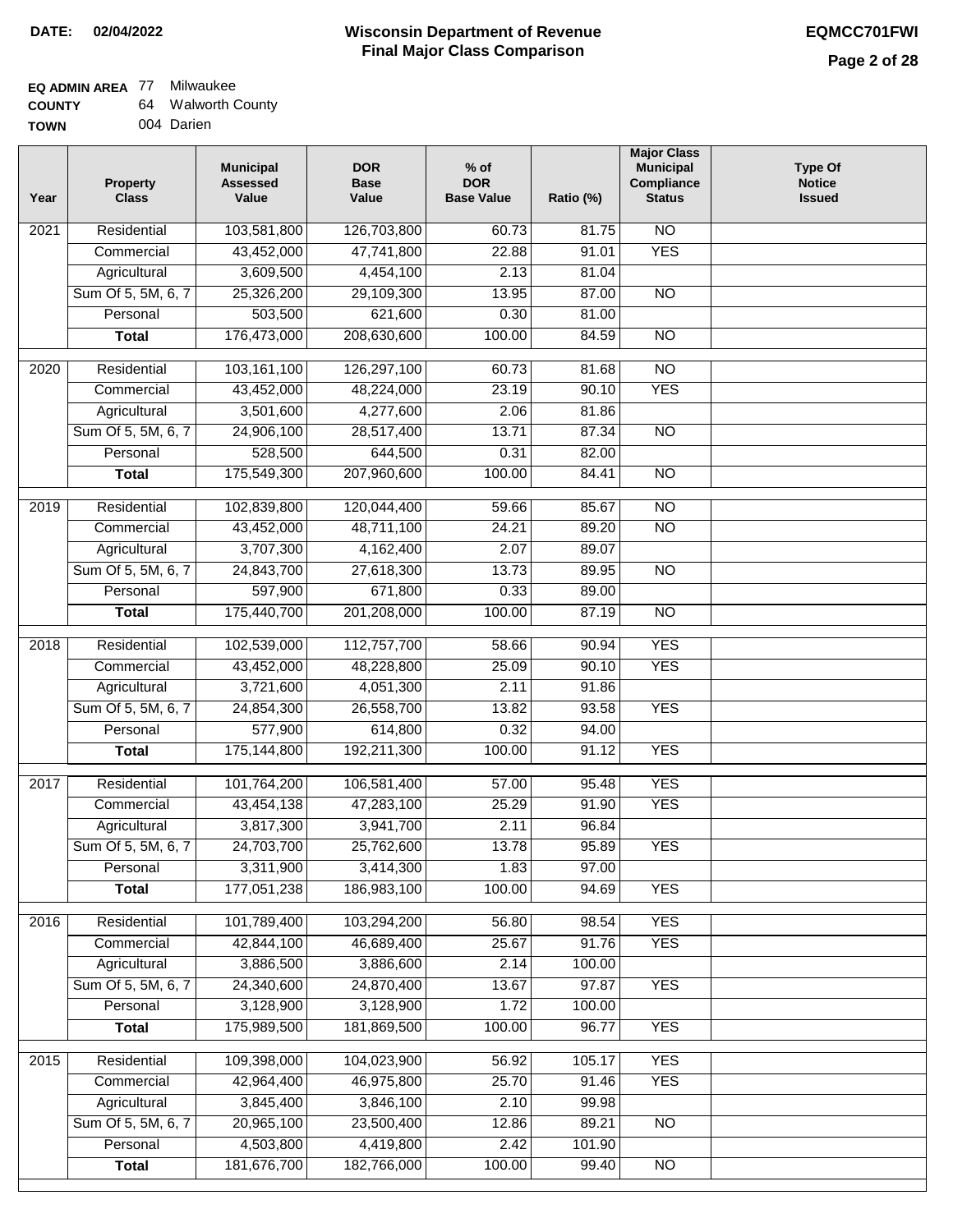#### **Wisconsin Department of Revenue Final Major Class Comparison DATE: 02/04/2022 EQMCC701FWI**

#### **EQ ADMIN AREA** 77 Milwaukee **COUNTY** 64 Walworth County

| <b>UUUNII</b> | $-$ | wawonn vuu  |
|---------------|-----|-------------|
| <b>TOWN</b>   |     | 006 Delavan |

| Year              | <b>Property</b><br><b>Class</b> | <b>Municipal</b><br><b>Assessed</b><br>Value | <b>DOR</b><br><b>Base</b><br>Value | $%$ of<br><b>DOR</b><br><b>Base Value</b> | Ratio (%)      | <b>Major Class</b><br><b>Municipal</b><br>Compliance<br><b>Status</b> | <b>Type Of</b><br><b>Notice</b><br><b>Issued</b> |
|-------------------|---------------------------------|----------------------------------------------|------------------------------------|-------------------------------------------|----------------|-----------------------------------------------------------------------|--------------------------------------------------|
| 2021              | Residential                     | 1,099,506,000                                | 1,108,431,800                      | 93.96                                     | 99.19          | <b>YES</b>                                                            |                                                  |
|                   | Commercial                      | 49,987,200                                   | 48,463,100                         | 4.11                                      | 103.14         |                                                                       |                                                  |
|                   | Agricultural                    | 2,684,100                                    | 2,685,600                          | 0.23                                      | 99.94          |                                                                       |                                                  |
|                   | Sum Of 5, 5M, 6, 7              | 19,853,300                                   | 18,679,000                         | 1.58                                      | 106.29         |                                                                       |                                                  |
|                   | Personal                        | 1,469,400                                    | 1,469,400                          | 0.12                                      | 100.00         |                                                                       |                                                  |
|                   | <b>Total</b>                    | 1,173,500,000                                | 1,179,728,900                      | 100.00                                    | 99.47          | <b>YES</b>                                                            |                                                  |
| $\overline{2020}$ | Residential                     | 904,248,000                                  | 1,027,819,100                      | 93.75                                     | 87.98          | $\overline{10}$                                                       |                                                  |
|                   | Commercial                      | 46, 161, 900                                 | 47,057,400                         | 4.29                                      | 98.10          |                                                                       |                                                  |
|                   | Agricultural                    | 2,379,300                                    | 2,584,300                          | 0.24                                      | 92.07          |                                                                       |                                                  |
|                   | Sum Of 5, 5M, 6, 7              | 16,974,400                                   | 17,736,600                         | 1.62                                      | 95.70          |                                                                       |                                                  |
|                   | Personal                        | 1,075,900                                    | 1,169,400                          | 0.11                                      | 92.00          |                                                                       |                                                  |
|                   | <b>Total</b>                    | 970,839,500                                  | 1,096,366,800                      | 100.00                                    | 88.55          | $\overline{NO}$                                                       |                                                  |
| $\frac{1}{2019}$  | Residential                     | 900,497,500                                  | 973,451,500                        | 93.53                                     | 92.51          | <b>YES</b>                                                            |                                                  |
|                   | Commercial                      | 44,972,800                                   | 46,150,900                         | 4.43                                      | 97.45          |                                                                       |                                                  |
|                   | Agricultural                    | 2,362,800                                    | 2,487,500                          | 0.24                                      | 94.99          |                                                                       |                                                  |
|                   | Sum Of 5, 5M, 6, 7              | 16,779,300                                   | 17,513,700                         | 1.68                                      | 95.81          |                                                                       |                                                  |
|                   | Personal                        | 1,177,700                                    | 1,239,600                          | 0.12                                      | 95.01          |                                                                       |                                                  |
|                   | <b>Total</b>                    | 965,790,100                                  | 1,040,843,200                      | 100.00                                    | 92.79          | <b>YES</b>                                                            |                                                  |
| $\overline{2018}$ | Residential                     | 895,841,000                                  | 913,453,900                        | 93.32                                     | 98.07          | <b>YES</b>                                                            |                                                  |
|                   | Commercial                      | 44,478,200                                   | 45,469,900                         | 4.65                                      | 97.82          |                                                                       |                                                  |
|                   | Agricultural                    | 2,417,700                                    | 2,419,300                          | 0.25                                      | 99.93          |                                                                       |                                                  |
|                   | Sum Of 5, 5M, 6, 7              | 16,489,400                                   | 16,428,300                         | 1.68                                      | 100.37         |                                                                       |                                                  |
|                   | Personal                        | 1,088,700                                    | 1,088,700                          | 0.11                                      | 100.00         |                                                                       |                                                  |
|                   | <b>Total</b>                    | 960,315,000                                  | 978,860,100                        | 100.00                                    | 98.11          | <b>YES</b>                                                            |                                                  |
| 2017              | Residential                     | 834,731,100                                  | 874,279,400                        | 93.07                                     | 95.48          | <b>YES</b>                                                            |                                                  |
|                   | Commercial                      | 43,838,900                                   | 44,651,200                         | 4.75                                      | 98.18          |                                                                       |                                                  |
|                   | Agricultural                    | 2,264,800                                    | 2,353,100                          | 0.25                                      | 96.25          |                                                                       |                                                  |
|                   | Sum Of 5, 5M, 6, 7              | 14,908,200                                   | 15,763,000                         | 1.68                                      | 94.58          |                                                                       |                                                  |
|                   | Personal                        | 2,256,900                                    | 2,350,900                          | 0.25                                      | 96.00          |                                                                       |                                                  |
|                   | <b>Total</b>                    | 897,999,900                                  | 939,397,600                        | 100.00                                    | 95.59          | <b>YES</b>                                                            |                                                  |
| 2016              | Residential                     | 831,783,600                                  | 853,303,500                        | 93.00                                     | 97.48          | <b>YES</b>                                                            |                                                  |
|                   | Commercial                      | 43,777,900                                   | 43,713,700                         | 4.76                                      | 100.15         |                                                                       |                                                  |
|                   | Agricultural                    | 2,321,700                                    | 2,320,300                          | 0.25                                      | 100.06         |                                                                       |                                                  |
|                   | Sum Of 5, 5M, 6, 7              | 15,075,200                                   | 15,919,100                         | 1.74                                      | 94.70          |                                                                       |                                                  |
|                   | Personal                        | 2,254,000                                    | 2,244,800                          | 0.24                                      | 100.41         |                                                                       |                                                  |
|                   | <b>Total</b>                    | 895,212,400                                  | 917,501,400                        | 100.00                                    | 97.57          | <b>YES</b>                                                            |                                                  |
|                   |                                 |                                              |                                    |                                           |                |                                                                       |                                                  |
| 2015              | Residential                     | 827,016,600                                  | 822,662,700                        | 92.78                                     | 100.53         | <b>YES</b>                                                            |                                                  |
|                   | Commercial<br>Agricultural      | 43,970,500<br>2,269,000                      | 44,289,500<br>2,292,700            | 4.99<br>0.26                              | 99.28<br>98.97 |                                                                       |                                                  |
|                   | Sum Of 5, 5M, 6, 7              | 14,978,700                                   | 15,387,900                         | 1.74                                      | 97.34          |                                                                       |                                                  |
|                   | Personal                        | 2,067,500                                    | 2,067,500                          | 0.23                                      | 100.00         |                                                                       |                                                  |
|                   | <b>Total</b>                    | 890,302,300                                  | 886,700,300                        | 100.00                                    | 100.41         | <b>YES</b>                                                            |                                                  |
|                   |                                 |                                              |                                    |                                           |                |                                                                       |                                                  |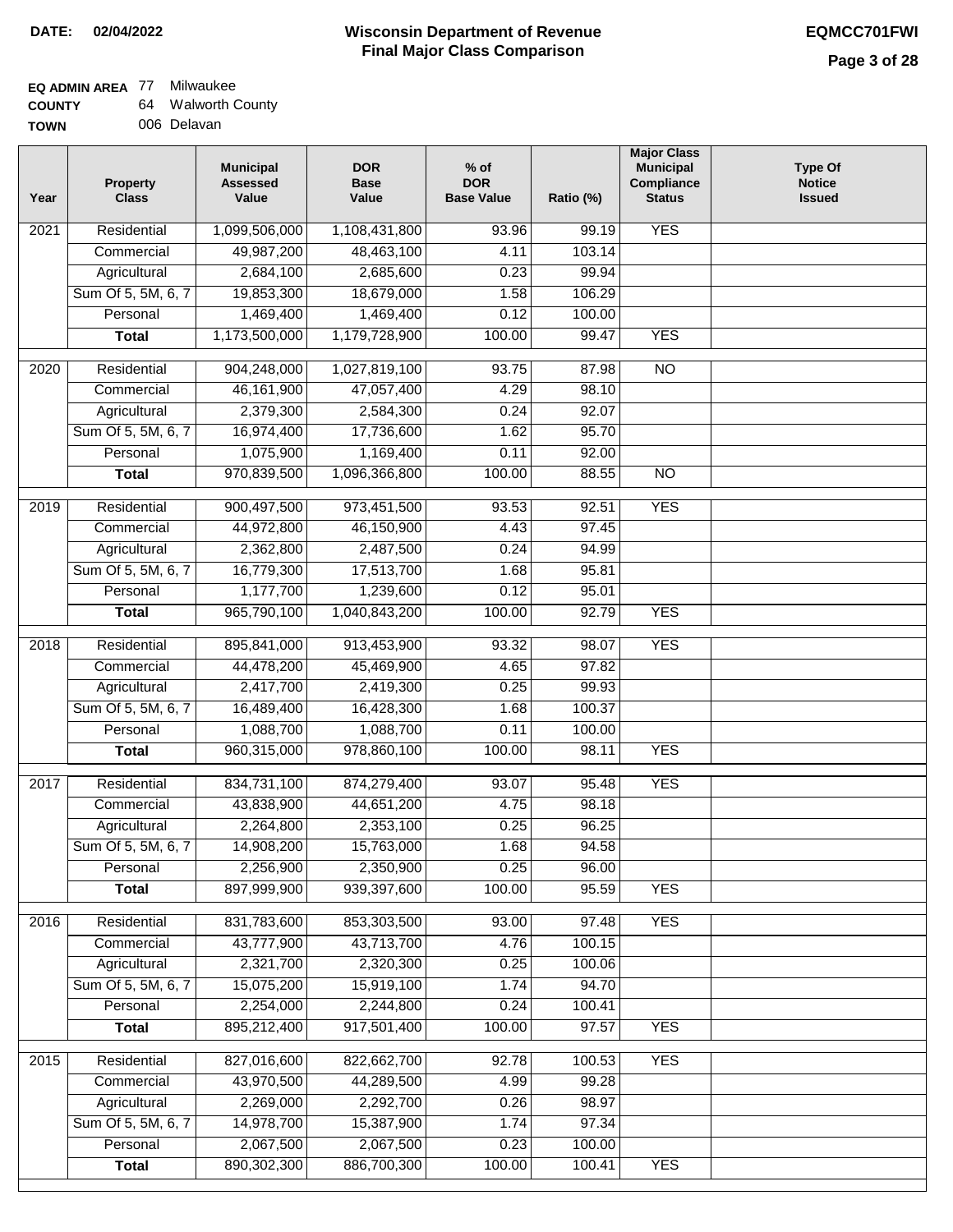#### **Wisconsin Department of Revenue Final Major Class Comparison DATE: 02/04/2022 EQMCC701FWI**

#### **EQ ADMIN AREA** 77 Milwaukee **COUNTY** 64 Walworth County

| TOWN | 008 East Troy |
|------|---------------|
|      |               |

| Year              | <b>Property</b><br><b>Class</b> | <b>Municipal</b><br><b>Assessed</b><br>Value | <b>DOR</b><br><b>Base</b><br>Value | $%$ of<br><b>DOR</b><br><b>Base Value</b> | Ratio (%) | <b>Major Class</b><br><b>Municipal</b><br>Compliance<br><b>Status</b> | <b>Type Of</b><br><b>Notice</b><br><b>Issued</b> |
|-------------------|---------------------------------|----------------------------------------------|------------------------------------|-------------------------------------------|-----------|-----------------------------------------------------------------------|--------------------------------------------------|
| 2021              | Residential                     | 729,225,100                                  | 901,481,000                        | 96.75                                     | 80.89     | N <sub>O</sub>                                                        |                                                  |
|                   | Commercial                      | 12,428,000                                   | 13,062,200                         | 1.40                                      | 95.14     |                                                                       |                                                  |
|                   | Agricultural                    | 1,736,900                                    | 2,116,700                          | 0.23                                      | 82.06     |                                                                       |                                                  |
|                   | Sum Of 5, 5M, 6, 7              | 9,570,400                                    | 14,585,300                         | 1.57                                      | 65.62     |                                                                       |                                                  |
|                   | Personal                        | 413,500                                      | 504,300                            | 0.05                                      | 81.99     |                                                                       |                                                  |
|                   | <b>Total</b>                    | 753,373,900                                  | 931,749,500                        | 100.00                                    | 80.86     | $\overline{NO}$                                                       |                                                  |
| 2020              | Residential                     | 722,875,900                                  | 843,083,100                        | 96.65                                     | 85.74     | $\overline{NO}$                                                       |                                                  |
|                   | Commercial                      | 12,654,300                                   | 12,932,900                         | 1.48                                      | 97.85     |                                                                       |                                                  |
|                   | Agricultural                    | 1,750,800                                    | 2,034,700                          | 0.23                                      | 86.05     |                                                                       |                                                  |
|                   | Sum Of 5, 5M, 6, 7              | 9,545,800                                    | 13,794,300                         | 1.58                                      | 69.20     |                                                                       |                                                  |
|                   | Personal                        | 429,500                                      | 499,400                            | 0.06                                      | 86.00     |                                                                       |                                                  |
|                   | <b>Total</b>                    | 747,256,300                                  | 872,344,400                        | 100.00                                    | 85.66     | $\overline{NO}$                                                       |                                                  |
| 2019              | Residential                     | 717,256,900                                  | 788,885,700                        | 96.46                                     | 90.92     | <b>YES</b>                                                            |                                                  |
|                   | Commercial                      | 12,515,400                                   | 13,303,500                         | 1.63                                      | 94.08     |                                                                       |                                                  |
|                   | Agricultural                    | 1,722,200                                    | 1,956,600                          | 0.24                                      | 88.02     |                                                                       |                                                  |
|                   | Sum Of 5, 5M, 6, 7              | 9,614,300                                    | 13,332,200                         | 1.63                                      | 72.11     |                                                                       |                                                  |
|                   | Personal                        | 348,400                                      | 395,900                            | 0.05                                      | 88.00     |                                                                       |                                                  |
|                   | <b>Total</b>                    | 741,457,200                                  | 817,873,900                        | 100.00                                    | 90.66     | <b>YES</b>                                                            |                                                  |
| $\overline{2018}$ | Residential                     | 712,772,400                                  | 783,330,100                        | 96.54                                     | 90.99     | <b>YES</b>                                                            |                                                  |
|                   | Commercial                      | 12,344,500                                   | 12,605,000                         | 1.55                                      | 97.93     |                                                                       |                                                  |
|                   | Agricultural                    | 1,787,300                                    | 1,901,800                          | 0.23                                      | 93.98     |                                                                       |                                                  |
|                   | Sum Of 5, 5M, 6, 7              | 9,581,500                                    | 13,187,700                         | 1.63                                      | 72.65     |                                                                       |                                                  |
|                   | Personal                        | 368,400                                      | 391,900                            | 0.05                                      | 94.00     |                                                                       |                                                  |
|                   | <b>Total</b>                    | 736,854,100                                  | 811,416,500                        | 100.00                                    | 90.81     | <b>YES</b>                                                            |                                                  |
| 2017              | Residential                     | 708,984,300                                  | 748,904,200                        | 96.56                                     | 94.67     | <b>YES</b>                                                            |                                                  |
|                   | Commercial                      | 11,430,900                                   | 11,405,100                         | 1.47                                      | 100.23    |                                                                       |                                                  |
|                   | Agricultural                    | 1,855,400                                    | 1,854,500                          | 0.24                                      | 100.05    |                                                                       |                                                  |
|                   | Sum Of 5, 5M, 6, 7              | 9,453,300                                    | 12,820,100                         | 1.65                                      | 73.74     |                                                                       |                                                  |
|                   | Personal                        | 593,700                                      | 593,700                            | 0.08                                      | 100.00    |                                                                       |                                                  |
|                   | <b>Total</b>                    | 732,317,600                                  | 775,577,600                        | 100.00                                    | 94.42     | <b>YES</b>                                                            |                                                  |
|                   |                                 |                                              |                                    |                                           |           |                                                                       |                                                  |
| 2016              | Residential                     | 708,830,400                                  | 731,337,300                        | 96.48                                     | 96.92     | <b>YES</b>                                                            |                                                  |
|                   | Commercial                      | 12,716,500                                   | 11,181,500                         | 1.48                                      | 113.73    |                                                                       |                                                  |
|                   | Agricultural                    | 1,811,900                                    | 1,810,200                          | 0.24                                      | 100.09    |                                                                       |                                                  |
|                   | Sum Of 5, 5M, 6, 7              | 9,776,100                                    | 12,927,200                         | 1.71                                      | 75.62     |                                                                       |                                                  |
|                   | Personal                        | 785,200                                      | 785,200                            | 0.10                                      | 100.00    |                                                                       |                                                  |
|                   | <b>Total</b>                    | 733,920,100                                  | 758,041,400                        | 100.00                                    | 96.82     | <b>YES</b>                                                            |                                                  |
| 2015              | Residential                     | 722,708,700                                  | 699,261,600                        | 94.22                                     | 103.35    | <b>YES</b>                                                            |                                                  |
|                   | Commercial                      | 11,047,500                                   | 11,159,900                         | 1.50                                      | 98.99     |                                                                       |                                                  |
|                   | Agricultural                    | 1,432,500                                    | 1,363,200                          | 0.18                                      | 105.08    |                                                                       |                                                  |
|                   | Sum Of 5, 5M, 6, 7              | 19,487,700                                   | 29,656,600                         | 4.00                                      | 65.71     |                                                                       |                                                  |
|                   | Personal                        | 768,700                                      | 732,200                            | 0.10                                      | 104.98    |                                                                       |                                                  |
|                   | <b>Total</b>                    | 755,445,100                                  | 742,173,500                        | 100.00                                    | 101.79    | <b>YES</b>                                                            |                                                  |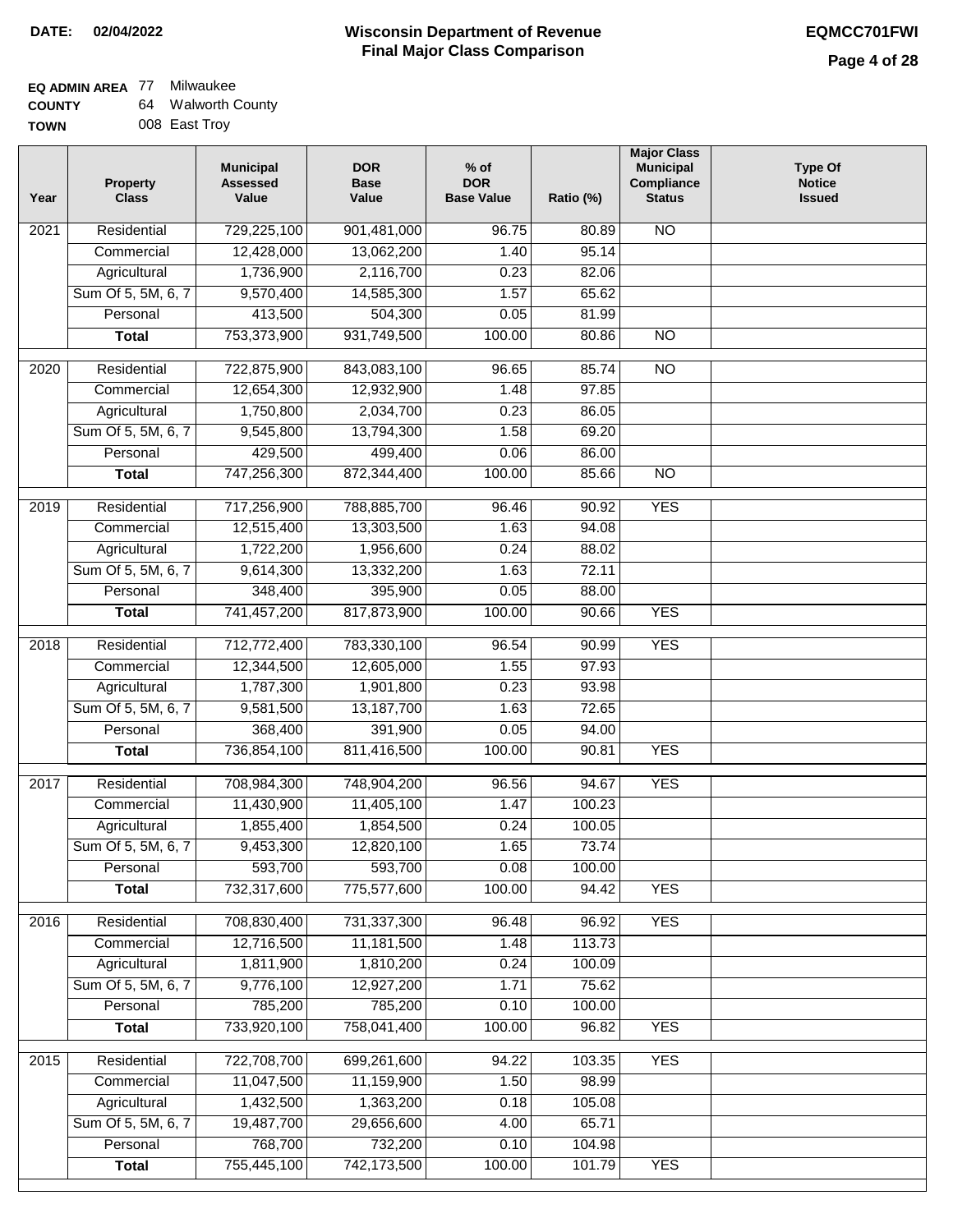### **EQ ADMIN AREA** 77 Milwaukee

| <b>COUNTY</b> | 64 | <b>Walworth County</b> |
|---------------|----|------------------------|
| <b>TOWN</b>   |    | 010 Geneva             |

010 Geneva

| Year | <b>Property</b><br><b>Class</b> | <b>Municipal</b><br><b>Assessed</b><br>Value | <b>DOR</b><br><b>Base</b><br>Value | $%$ of<br><b>DOR</b><br><b>Base Value</b> | Ratio (%) | <b>Major Class</b><br><b>Municipal</b><br>Compliance<br><b>Status</b> | <b>Type Of</b><br><b>Notice</b><br><b>Issued</b> |
|------|---------------------------------|----------------------------------------------|------------------------------------|-------------------------------------------|-----------|-----------------------------------------------------------------------|--------------------------------------------------|
| 2021 | Residential                     | 826,496,404                                  | 1,029,916,600                      | 90.29                                     | 80.25     | N <sub>O</sub>                                                        |                                                  |
|      | Commercial                      | 66,258,400                                   | 76,079,100                         | 6.67                                      | 87.09     |                                                                       |                                                  |
|      | Agricultural                    | 1,985,300                                    | 2,333,500                          | 0.20                                      | 85.08     |                                                                       |                                                  |
|      | Sum Of 5, 5M, 6, 7              | 20,456,000                                   | 26,854,500                         | 2.35                                      | 76.17     |                                                                       |                                                  |
|      | Personal                        | 4,618,400                                    | 5,433,400                          | 0.48                                      | 85.00     |                                                                       |                                                  |
|      | <b>Total</b>                    | 919,814,504                                  | 1,140,617,100                      | 100.00                                    | 80.64     | $\overline{NO}$                                                       |                                                  |
| 2020 | Residential                     | 812,464,504                                  | 912,896,900                        | 90.24                                     | 89.00     | $\overline{NO}$                                                       |                                                  |
|      | Commercial                      | 62,733,000                                   | 67,122,900                         | 6.64                                      | 93.46     |                                                                       |                                                  |
|      | Agricultural                    | 2,058,100                                    | 2,243,600                          | 0.22                                      | 91.73     |                                                                       |                                                  |
|      | Sum Of 5, 5M, 6, 7              | 19,994,700                                   | 24,589,800                         | 2.43                                      | 81.31     |                                                                       |                                                  |
|      | Personal                        | 4,355,400                                    | 4,734,100                          | 0.47                                      | 92.00     |                                                                       |                                                  |
|      | <b>Total</b>                    | 901,605,704                                  | 1,011,587,300                      | 100.00                                    | 89.13     | <b>NO</b>                                                             |                                                  |
| 2019 | Residential                     | 797,733,204                                  | 854,042,200                        | 89.84                                     | 93.41     | <b>YES</b>                                                            |                                                  |
|      | Commercial                      | 62,208,400                                   | 65,701,700                         | 6.91                                      | 94.68     |                                                                       |                                                  |
|      | Agricultural                    | 2,040,500                                    | 2,146,300                          | 0.23                                      | 95.07     |                                                                       |                                                  |
|      | Sum Of 5, 5M, 6, 7              | 19,895,200                                   | 23,868,000                         | 2.51                                      | 83.36     |                                                                       |                                                  |
|      | Personal                        | 4,579,400                                    | 4,820,400                          | 0.51                                      | 95.00     |                                                                       |                                                  |
|      | <b>Total</b>                    | 886,456,704                                  | 950,578,600                        | 100.00                                    | 93.25     | <b>YES</b>                                                            |                                                  |
| 2018 | Residential                     | 789,820,104                                  | 801,743,700                        | 89.85                                     | 98.51     | <b>YES</b>                                                            |                                                  |
|      | Commercial                      | 63,757,600                                   | 61,540,600                         | 6.90                                      | 103.60    |                                                                       |                                                  |
|      | Agricultural                    | 2,096,300                                    | 2,096,200                          | 0.23                                      | 100.00    |                                                                       |                                                  |
|      | Sum Of 5, 5M, 6, 7              | 19,858,100                                   | 23,136,500                         | 2.59                                      | 85.83     |                                                                       |                                                  |
|      | Personal                        | 3,796,400                                    | 3,796,400                          | 0.43                                      | 100.00    |                                                                       |                                                  |
|      | <b>Total</b>                    | 879,328,504                                  | 892,313,400                        | 100.00                                    | 98.54     | <b>YES</b>                                                            |                                                  |
| 2017 | Residential                     | 728,747,304                                  | 738,325,800                        | 88.38                                     | 98.70     | <b>YES</b>                                                            |                                                  |
|      | Commercial                      | 71,212,600                                   | 65,696,700                         | 7.86                                      | 108.40    |                                                                       |                                                  |
|      | Agricultural                    | 1,987,900                                    | 2,030,500                          | 0.24                                      | 97.90     |                                                                       |                                                  |
|      | Sum Of 5, 5M, 6, 7              | 18,061,200                                   | 23,103,600                         | 2.77                                      | 78.17     |                                                                       |                                                  |
|      | Personal                        | 6,191,800                                    | 6,254,400                          | 0.75                                      | 99.00     |                                                                       |                                                  |
|      | <b>Total</b>                    | 826,200,804                                  | 835,411,000                        | 100.00                                    | 98.90     | <b>YES</b>                                                            |                                                  |
| 2016 | Residential                     | 722,985,800                                  | 724,412,600                        | 88.17                                     | 99.80     | <b>YES</b>                                                            |                                                  |
|      | Commercial                      | 58,850,100                                   | 65,284,000                         | 7.95                                      | 90.14     |                                                                       |                                                  |
|      | Agricultural                    | 1,935,200                                    | 1,996,300                          | 0.24                                      | 96.94     |                                                                       |                                                  |
|      | Sum Of 5, 5M, 6, 7              | 18,054,200                                   | 23,098,400                         | 2.81                                      | 78.16     |                                                                       |                                                  |
|      | Personal                        | 6,654,100                                    | 6,839,400                          | 0.83                                      | 97.29     |                                                                       |                                                  |
|      | <b>Total</b>                    | 808,479,400                                  | 821,630,700                        | 100.00                                    | 98.40     | <b>YES</b>                                                            |                                                  |
| 2015 | Residential                     | 719,571,200                                  | 732,116,500                        | 88.17                                     | 98.29     | <b>YES</b>                                                            |                                                  |
|      | Commercial                      | 61,036,300                                   | 65,880,700                         | 7.93                                      | 92.65     | <b>YES</b>                                                            |                                                  |
|      | Agricultural                    | 1,963,400                                    | 1,973,800                          | 0.24                                      | 99.47     |                                                                       |                                                  |
|      | Sum Of 5, 5M, 6, 7              | 18,426,900                                   | 23,577,200                         | 2.84                                      | 78.16     |                                                                       |                                                  |
|      | Personal                        | 6,902,100                                    | 6,820,300                          | 0.82                                      | 101.20    |                                                                       |                                                  |
|      | <b>Total</b>                    | 807,899,900                                  | 830, 368, 500                      | 100.00                                    | 97.29     | <b>YES</b>                                                            |                                                  |
|      |                                 |                                              |                                    |                                           |           |                                                                       |                                                  |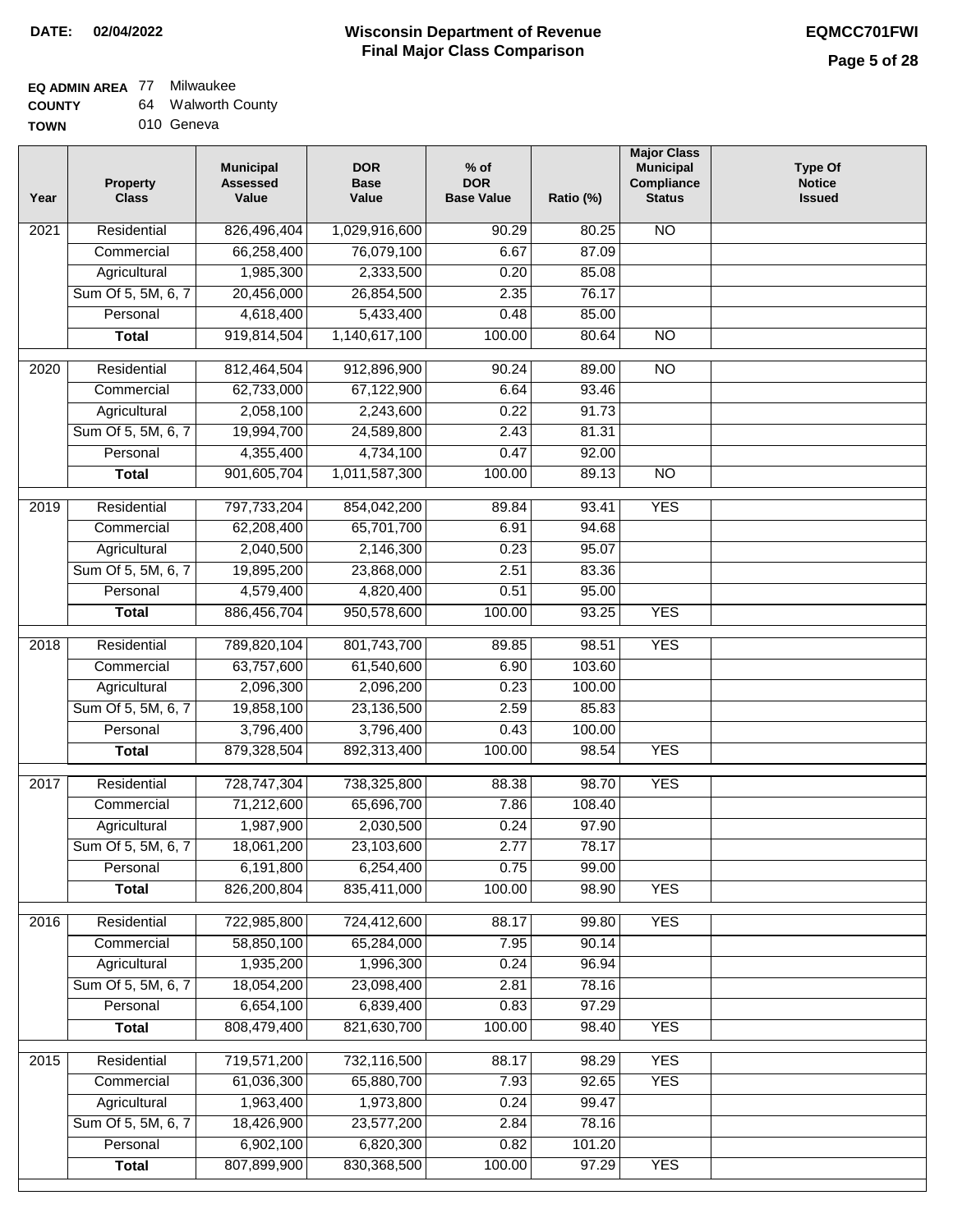## **EQ ADMIN AREA** 77 Milwaukee

**COUNTY TOWN** 64 Walworth County

|  | 012 La Fayette |
|--|----------------|
|  |                |

| Year              | <b>Property</b><br><b>Class</b> | <b>Municipal</b><br><b>Assessed</b><br>Value | <b>DOR</b><br><b>Base</b><br>Value | $%$ of<br><b>DOR</b><br><b>Base Value</b> | Ratio (%) | <b>Major Class</b><br><b>Municipal</b><br>Compliance<br><b>Status</b> | <b>Type Of</b><br><b>Notice</b><br><b>Issued</b> |
|-------------------|---------------------------------|----------------------------------------------|------------------------------------|-------------------------------------------|-----------|-----------------------------------------------------------------------|--------------------------------------------------|
| $\overline{202}1$ | Residential                     | 235,634,600                                  | 234,576,800                        | 72.69                                     | 100.45    | <b>YES</b>                                                            |                                                  |
|                   | Commercial                      | 31,953,000                                   | 37,477,000                         | 11.61                                     | 85.26     | $\overline{NO}$                                                       |                                                  |
|                   | Agricultural                    | 4,017,500                                    | 4,016,100                          | 1.24                                      | 100.03    |                                                                       |                                                  |
|                   | Sum Of 5, 5M, 6, 7              | 42,203,200                                   | 45,172,900                         | 14.00                                     | 93.43     | <b>YES</b>                                                            |                                                  |
|                   | Personal                        | 1,465,930                                    | 1,465,900                          | 0.45                                      | 100.00    |                                                                       |                                                  |
|                   | <b>Total</b>                    | 315,274,230                                  | 322,708,700                        | 100.00                                    | 97.70     | $\overline{NO}$                                                       |                                                  |
| $\overline{2020}$ | Residential                     | 214,259,000                                  | 231,591,000                        | 73.30                                     | 92.52     | <b>YES</b>                                                            |                                                  |
|                   | Commercial                      | 32,197,200                                   | 34,239,800                         | 10.84                                     | 94.03     | <b>YES</b>                                                            |                                                  |
|                   | Agricultural                    | 3,521,700                                    | 3,860,900                          | 1.22                                      | 91.21     |                                                                       |                                                  |
|                   | Sum Of 5, 5M, 6, 7              | 40,863,900                                   | 44,763,000                         | 14.17                                     | 91.29     | <b>YES</b>                                                            |                                                  |
|                   | Personal                        | 1,493,620                                    | 1,493,600                          | 0.47                                      | 100.00    |                                                                       |                                                  |
|                   | <b>Total</b>                    | 292,335,420                                  | 315,948,300                        | 100.00                                    | 92.53     | <b>YES</b>                                                            |                                                  |
|                   |                                 |                                              |                                    |                                           |           |                                                                       |                                                  |
| 2019              | Residential                     | 189,689,000                                  | 217,095,400                        | 73.51                                     | 87.38     | $\overline{10}$                                                       |                                                  |
|                   | Commercial                      | 30,411,800                                   | 30,711,700                         | 10.40                                     | 99.02     | <b>YES</b>                                                            |                                                  |
|                   | Agricultural                    | 3,346,100                                    | 3,706,200                          | 1.25                                      | 90.28     |                                                                       |                                                  |
|                   | Sum Of 5, 5M, 6, 7              | 37,067,400                                   | 42,220,800                         | 14.30                                     | 87.79     | $\overline{NO}$                                                       |                                                  |
|                   | Personal                        | 1,504,830                                    | 1,584,100                          | 0.54                                      | 95.00     |                                                                       |                                                  |
|                   | <b>Total</b>                    | 262,019,130                                  | 295,318,200                        | 100.00                                    | 88.72     | $\overline{NO}$                                                       |                                                  |
| 2018              | Residential                     | 186,089,000                                  | 201,118,500                        | 73.95                                     | 92.53     | <b>YES</b>                                                            |                                                  |
|                   | Commercial                      | 26,941,800                                   | 27,327,500                         | 10.05                                     | 98.59     | <b>YES</b>                                                            |                                                  |
|                   | Agricultural                    | 3,186,400                                    | 3,604,400                          | 1.33                                      | 88.40     |                                                                       |                                                  |
|                   | Sum Of 5, 5M, 6, 7              | 35,386,600                                   | 38,970,400                         | 14.33                                     | 90.80     | <b>YES</b>                                                            |                                                  |
|                   | Personal                        | 898,670                                      | 956,000                            | 0.35                                      | 94.00     |                                                                       |                                                  |
|                   | <b>Total</b>                    | 252,502,470                                  | 271,976,800                        | 100.00                                    | 92.84     | <b>YES</b>                                                            |                                                  |
| $\overline{2017}$ | Residential                     | 183,516,800                                  | 188,691,600                        | 72.98                                     | 97.26     | <b>YES</b>                                                            |                                                  |
|                   | Commercial                      | 26,381,900                                   | 26,207,700                         | 10.14                                     | 100.66    | <b>YES</b>                                                            |                                                  |
|                   | Agricultural                    | 3,521,300                                    | 3,521,000                          | 1.36                                      | 100.01    |                                                                       |                                                  |
|                   | Sum Of 5, 5M, 6, 7              | 35,433,600                                   | 37,579,300                         | 14.53                                     | 94.29     | <b>YES</b>                                                            |                                                  |
|                   | Personal                        | 2,558,560                                    | 2,558,500                          | 0.99                                      | 100.00    |                                                                       |                                                  |
|                   | <b>Total</b>                    | 251,412,160                                  | 258,558,100                        | 100.00                                    | 97.24     | <b>YES</b>                                                            |                                                  |
| 2016              | Residential                     | 182,724,400                                  | 183,530,900                        | 72.85                                     | 99.56     | <b>YES</b>                                                            |                                                  |
|                   | Commercial                      | 26,361,400                                   | 25,673,900                         | 10.19                                     | 102.68    | <b>YES</b>                                                            |                                                  |
|                   | Agricultural                    | 3,477,600                                    | 3,473,800                          | 1.38                                      | 100.11    |                                                                       |                                                  |
|                   | Sum Of 5, 5M, 6, 7              | 34,997,600                                   | 37,014,100                         | 14.69                                     | 94.55     | <b>YES</b>                                                            |                                                  |
|                   | Personal                        | 2,233,650                                    | 2,233,700                          | 0.89                                      | 100.00    |                                                                       |                                                  |
|                   | <b>Total</b>                    | 249,794,650                                  | 251,926,400                        | 100.00                                    | 99.15     | <b>YES</b>                                                            |                                                  |
| 2015              | Residential                     | 179,215,400                                  | 176,605,200                        | 72.05                                     | 101.48    | <b>YES</b>                                                            |                                                  |
|                   | Commercial                      | 26,575,100                                   | 26,921,500                         | 10.98                                     | 98.71     | <b>YES</b>                                                            |                                                  |
|                   | Agricultural                    | 3,422,700                                    | 3,421,300                          | 1.40                                      | 100.04    |                                                                       |                                                  |
|                   | Sum Of 5, 5M, 6, 7              | 34,693,500                                   | 35,980,900                         | 14.68                                     | 96.42     | <b>YES</b>                                                            |                                                  |
|                   | Personal                        | 2,177,780                                    | 2,177,800                          | 0.89                                      | 100.00    |                                                                       |                                                  |
|                   | <b>Total</b>                    | 246,084,480                                  | 245,106,700                        | 100.00                                    | 100.40    | <b>YES</b>                                                            |                                                  |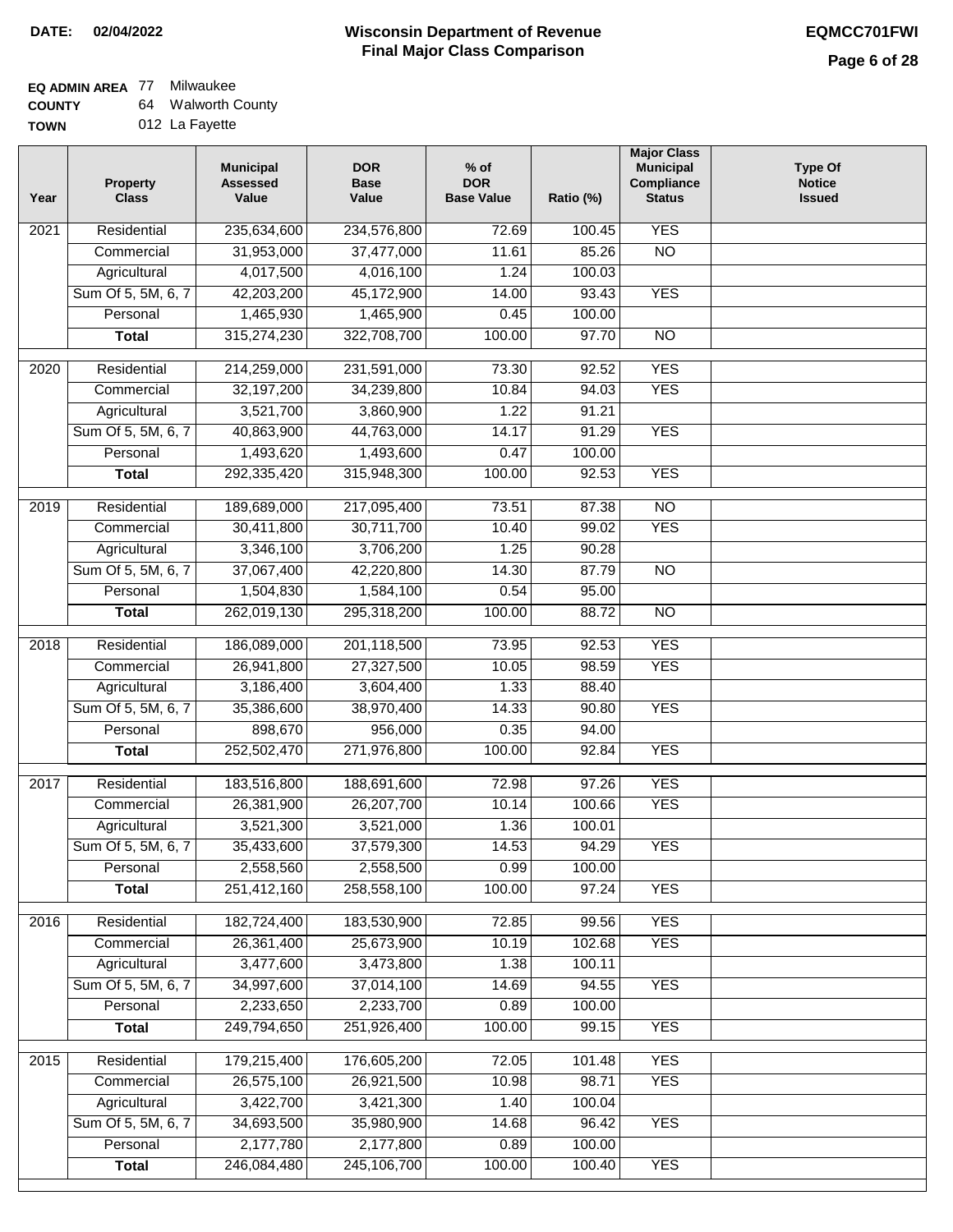## **EQ ADMIN AREA** 77 Milwaukee

| <b>COUNTY</b> | 64 | <b>Walworth County</b> |
|---------------|----|------------------------|
| <b>TOWN</b>   |    | 014 La Grange          |

| Year              | <b>Property</b><br><b>Class</b> | <b>Municipal</b><br><b>Assessed</b><br>Value | <b>DOR</b><br><b>Base</b><br>Value | % of<br><b>DOR</b><br><b>Base Value</b> | Ratio (%) | <b>Major Class</b><br><b>Municipal</b><br>Compliance<br><b>Status</b> | <b>Type Of</b><br><b>Notice</b><br><b>Issued</b> |
|-------------------|---------------------------------|----------------------------------------------|------------------------------------|-----------------------------------------|-----------|-----------------------------------------------------------------------|--------------------------------------------------|
| $\overline{202}1$ | Residential                     | 806,098,600                                  | 903,479,900                        | 96.72                                   | 89.22     | $\overline{NO}$                                                       |                                                  |
|                   | Commercial                      | 6,558,500                                    | 6,786,400                          | 0.73                                    | 96.64     |                                                                       |                                                  |
|                   | Agricultural                    | 2,706,700                                    | 2,909,500                          | 0.31                                    | 93.03     |                                                                       |                                                  |
|                   | Sum Of 5, 5M, 6, 7              | 17,605,200                                   | 20,538,200                         | 2.20                                    | 85.72     |                                                                       |                                                  |
|                   | Personal                        | 382,800                                      | 407,300                            | 0.04                                    | 93.98     |                                                                       |                                                  |
|                   | <b>Total</b>                    | 833, 351, 800                                | 934, 121, 300                      | 100.00                                  | 89.21     | $\overline{NO}$                                                       |                                                  |
| $\overline{2020}$ | Residential                     | 799,102,600                                  | 813,729,300                        | 96.62                                   | 98.20     | <b>YES</b>                                                            |                                                  |
|                   | Commercial                      | 6,558,500                                    | 6,226,100                          | 0.74                                    | 105.34    |                                                                       |                                                  |
|                   | Agricultural                    | 2,820,500                                    | 2,819,000                          | 0.33                                    | 100.05    |                                                                       |                                                  |
|                   | Sum Of 5, 5M, 6, 7              | 17,492,400                                   | 18,957,300                         | 2.25                                    | 92.27     |                                                                       |                                                  |
|                   | Personal                        | 487,300                                      | 497,300                            | 0.06                                    | 97.99     |                                                                       |                                                  |
|                   | <b>Total</b>                    | 826,461,300                                  | 842,229,000                        | 100.00                                  | 98.13     | <b>YES</b>                                                            |                                                  |
| 2019              | Residential                     | 795,902,700                                  | 785,820,700                        | 96.62                                   | 101.28    | <b>YES</b>                                                            |                                                  |
|                   | Commercial                      | 6,558,500                                    | 5,712,000                          | 0.70                                    | 114.82    |                                                                       |                                                  |
|                   | Agricultural                    | 2,706,300                                    | 2,706,600                          | 0.33                                    | 99.99     |                                                                       |                                                  |
|                   | Sum Of 5, 5M, 6, 7              | 17,447,800                                   | 18,648,800                         | 2.29                                    | 93.56     |                                                                       |                                                  |
|                   | Personal                        | 443,700                                      | 443,700                            | 0.05                                    | 100.00    |                                                                       |                                                  |
|                   | <b>Total</b>                    | 823,059,000                                  | 813,331,800                        | 100.00                                  | 101.20    | <b>YES</b>                                                            |                                                  |
|                   |                                 |                                              |                                    |                                         |           |                                                                       |                                                  |
| 2018              | Residential                     | 709,239,500                                  | 759,702,000                        | 96.84                                   | 93.36     | <b>YES</b>                                                            |                                                  |
|                   | Commercial                      | 6,224,800                                    | 5,826,600                          | 0.74                                    | 106.83    |                                                                       |                                                  |
|                   | Agricultural                    | 2,471,700                                    | 2,629,500                          | 0.34                                    | 94.00     |                                                                       |                                                  |
|                   | Sum Of 5, 5M, 6, 7              | 13,673,900                                   | 15,956,800                         | 2.03                                    | 85.69     |                                                                       |                                                  |
|                   | Personal                        | 370,500                                      | 390,000                            | 0.05                                    | 95.00     |                                                                       |                                                  |
|                   | <b>Total</b>                    | 731,980,400                                  | 784,504,900                        | 100.00                                  | 93.30     | <b>YES</b>                                                            |                                                  |
| 2017              | Residential                     | 705,598,100                                  | 726,031,900                        | 96.78                                   | 97.19     | <b>YES</b>                                                            |                                                  |
|                   | Commercial                      | 6,224,800                                    | 5,712,400                          | 0.76                                    | 108.97    |                                                                       |                                                  |
|                   | Agricultural                    | 2,564,100                                    | 2,564,300                          | 0.34                                    | 99.99     |                                                                       |                                                  |
|                   | Sum Of 5, 5M, 6, 7              | 13,559,100                                   | 15,445,900                         | 2.06                                    | 87.78     |                                                                       |                                                  |
|                   | Personal                        | 398,000                                      | 398,000                            | 0.05                                    | 100.00    |                                                                       |                                                  |
|                   | <b>Total</b>                    | 728,344,100                                  | 750,152,500                        | 100.00                                  | 97.09     | <b>YES</b>                                                            |                                                  |
| 2016              | Residential                     | 705,339,900                                  | 688,569,600                        | 96.68                                   | 102.44    | <b>YES</b>                                                            |                                                  |
|                   | Commercial                      | 6,224,800                                    | 5,600,400                          | 0.79                                    | 111.15    |                                                                       |                                                  |
|                   | Agricultural                    | 2,693,500                                    | 2,528,900                          | 0.36                                    | 106.51    |                                                                       |                                                  |
|                   | Sum Of 5, 5M, 6, 7              | 13,385,300                                   | 15,178,300                         | 2.13                                    | 88.19     |                                                                       |                                                  |
|                   | Personal                        | 387,100                                      | 368,700                            | 0.05                                    | 104.99    |                                                                       |                                                  |
|                   | <b>Total</b>                    | 728,030,600                                  | 712,245,900                        | 100.00                                  | 102.22    | <b>YES</b>                                                            |                                                  |
| 2015              | Residential                     | 702,527,100                                  | 663,617,500                        | 96.62                                   | 105.86    | <b>YES</b>                                                            |                                                  |
|                   | Commercial                      | 5,764,800                                    | 5,241,100                          | 0.76                                    | 109.99    |                                                                       |                                                  |
|                   | Agricultural                    | 2,677,400                                    | 2,501,900                          | 0.36                                    | 107.01    |                                                                       |                                                  |
|                   | Sum Of 5, 5M, 6, 7              | 13,338,000                                   | 15,114,500                         | 2.20                                    | 88.25     |                                                                       |                                                  |
|                   | Personal                        | 365,100                                      | 326,000                            | 0.05                                    | 111.99    |                                                                       |                                                  |
|                   | <b>Total</b>                    | 724,672,400                                  | 686,801,000                        | 100.00                                  | 105.51    | <b>YES</b>                                                            |                                                  |
|                   |                                 |                                              |                                    |                                         |           |                                                                       |                                                  |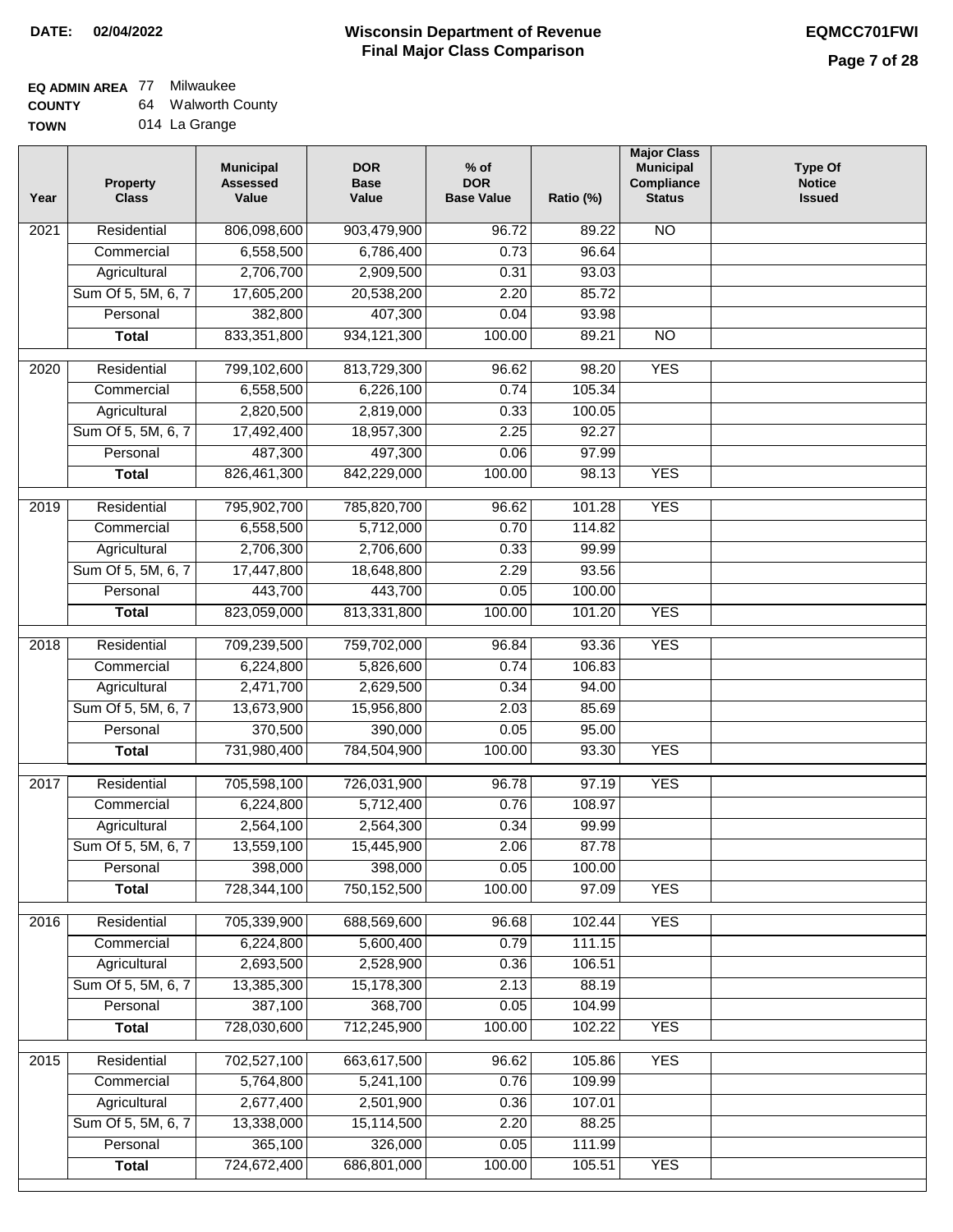#### **Wisconsin Department of Revenue Final Major Class Comparison DATE: 02/04/2022 EQMCC701FWI**

### **EQ ADMIN AREA** 77 Milwaukee **COUNTY**

| <b>COUNTY</b> | 64. | <b>Walworth County</b> |
|---------------|-----|------------------------|
| <b>TOWN</b>   |     | 016 Linn               |

| Year              | <b>Property</b><br><b>Class</b> | <b>Municipal</b><br><b>Assessed</b><br>Value | <b>DOR</b><br><b>Base</b><br>Value | $%$ of<br><b>DOR</b><br><b>Base Value</b> | Ratio (%) | <b>Major Class</b><br><b>Municipal</b><br>Compliance<br><b>Status</b> | <b>Type Of</b><br><b>Notice</b><br><b>Issued</b> |
|-------------------|---------------------------------|----------------------------------------------|------------------------------------|-------------------------------------------|-----------|-----------------------------------------------------------------------|--------------------------------------------------|
| 2021              | Residential                     | 1,963,247,300                                | 2,194,234,100                      | 96.67                                     | 89.47     | <b>NO</b>                                                             |                                                  |
|                   | Commercial                      | 28,238,000                                   | 32,054,700                         | 1.41                                      | 88.09     |                                                                       |                                                  |
|                   | Agricultural                    | 2,562,900                                    | 2,847,200                          | 0.13                                      | 90.01     |                                                                       |                                                  |
|                   | Sum Of 5, 5M, 6, 7              | 30,640,900                                   | 35,678,500                         | 1.57                                      | 85.88     |                                                                       |                                                  |
|                   | Personal                        | 4,461,500                                    | 4,957,200                          | 0.22                                      | 90.00     |                                                                       |                                                  |
|                   | <b>Total</b>                    | 2,029,150,600                                | 2,269,771,700                      | 100.00                                    | 89.40     | $\overline{NO}$                                                       |                                                  |
| $\overline{2020}$ | Residential                     | 1,949,250,400                                | 2,036,607,600                      | 96.63                                     | 95.71     | <b>YES</b>                                                            |                                                  |
|                   | Commercial                      | 28,367,900                                   | 30,136,600                         | 1.43                                      | 94.13     |                                                                       |                                                  |
|                   | Agricultural                    | 2,657,800                                    | 2,739,900                          | 0.13                                      | 97.00     |                                                                       |                                                  |
|                   | Sum Of 5, 5M, 6, 7              | 30,573,800                                   | 33,598,800                         | 1.59                                      | 91.00     |                                                                       |                                                  |
|                   | Personal                        | 4,513,700                                    | 4,653,200                          | 0.22                                      | 97.00     |                                                                       |                                                  |
|                   | <b>Total</b>                    | 2,015,363,600                                | 2,107,736,100                      | 100.00                                    | 95.62     | <b>YES</b>                                                            |                                                  |
| $\frac{2019}{ }$  | Residential                     | 1,926,817,300                                | 1,846,721,100                      | 96.46                                     | 104.34    | <b>YES</b>                                                            |                                                  |
|                   | Commercial                      | 27,768,100                                   | 30,030,700                         | 1.57                                      | 92.47     |                                                                       |                                                  |
|                   | Agricultural                    | 2,635,300                                    | 2,634,000                          | 0.14                                      | 100.05    |                                                                       |                                                  |
|                   | Sum Of 5, 5M, 6, 7              | 29,830,200                                   | 30,657,300                         | 1.60                                      | 97.30     |                                                                       |                                                  |
|                   | Personal                        | 4,548,200                                    | 4,548,200                          | 0.24                                      | 100.00    |                                                                       |                                                  |
|                   | <b>Total</b>                    | 1,991,599,100                                | 1,914,591,300                      | 100.00                                    | 104.02    | <b>YES</b>                                                            |                                                  |
| 2018              | Residential                     | 1,524,315,900                                | 1,774,584,400                      | 96.39                                     | 85.90     | $\overline{NO}$                                                       |                                                  |
|                   | Commercial                      | 23,872,400                                   | 28,529,100                         | 1.55                                      | 83.68     |                                                                       |                                                  |
|                   | Agricultural                    | 2,228,100                                    | 2,560,900                          | 0.14                                      | 87.00     |                                                                       |                                                  |
|                   | Sum Of 5, 5M, 6, 7              | 26,070,400                                   | 29,014,600                         | 1.58                                      | 89.85     |                                                                       |                                                  |
|                   | Personal                        | 5,481,600                                    | 6,300,600                          | 0.34                                      | 87.00     |                                                                       |                                                  |
|                   | <b>Total</b>                    | 1,581,968,400                                | 1,840,989,600                      | 100.00                                    | 85.93     | N <sub>O</sub>                                                        |                                                  |
| 2017              | Residential                     | 1,511,016,500                                | 1,675,619,100                      | 96.25                                     | 90.18     | <b>YES</b>                                                            |                                                  |
|                   | Commercial                      | 23,492,800                                   | 27,542,000                         | 1.58                                      | 85.30     |                                                                       |                                                  |
|                   | Agricultural                    | 2,245,600                                    | 2,495,600                          | 0.14                                      | 89.98     |                                                                       |                                                  |
|                   | Sum Of 5, 5M, 6, 7              | 25,444,900                                   | 27,236,600                         | 1.56                                      | 93.42     |                                                                       |                                                  |
|                   | Personal                        | 7,135,600                                    | 7,928,400                          | 0.46                                      | 90.00     |                                                                       |                                                  |
|                   | <b>Total</b>                    | 1,569,335,400                                | 1,740,821,700                      | 100.00                                    | 90.15     | <b>YES</b>                                                            |                                                  |
| 2016              | Residential                     | 1,492,425,400                                | 1,547,592,200                      | 96.31                                     | 96.44     | <b>YES</b>                                                            |                                                  |
|                   | Commercial                      | 22,517,200                                   | 25,467,000                         | 1.58                                      | 88.42     |                                                                       |                                                  |
|                   | Agricultural                    | 2,459,900                                    | 2,459,300                          | 0.15                                      | 100.02    |                                                                       |                                                  |
|                   | Sum Of 5, 5M, 6, 7              | 23,210,800                                   | 24,747,500                         | 1.54                                      | 93.79     |                                                                       |                                                  |
|                   | Personal                        | 6,574,300                                    | 6,574,300                          | 0.41                                      | 100.00    |                                                                       |                                                  |
|                   | <b>Total</b>                    | 1,547,187,600                                | 1,606,840,300                      | 100.00                                    | 96.29     | <b>YES</b>                                                            |                                                  |
| 2015              | Residential                     | 1,480,253,800                                | 1,487,419,400                      | 96.19                                     | 99.52     | <b>YES</b>                                                            |                                                  |
|                   | Commercial                      | 22,614,400                                   | 26,554,600                         | 1.72                                      | 85.16     |                                                                       |                                                  |
|                   | Agricultural                    | 2,307,000                                    | 2,427,200                          | 0.16                                      | 95.05     |                                                                       |                                                  |
|                   | Sum Of 5, 5M, 6, 7              | 22,773,600                                   | 24,357,200                         | 1.58                                      | 93.50     |                                                                       |                                                  |
|                   | Personal                        | 5,344,400                                    | 5,625,700                          | 0.36                                      | 95.00     |                                                                       |                                                  |
|                   | <b>Total</b>                    | 1,533,293,200                                | 1,546,384,100                      | 100.00                                    | 99.15     | <b>YES</b>                                                            |                                                  |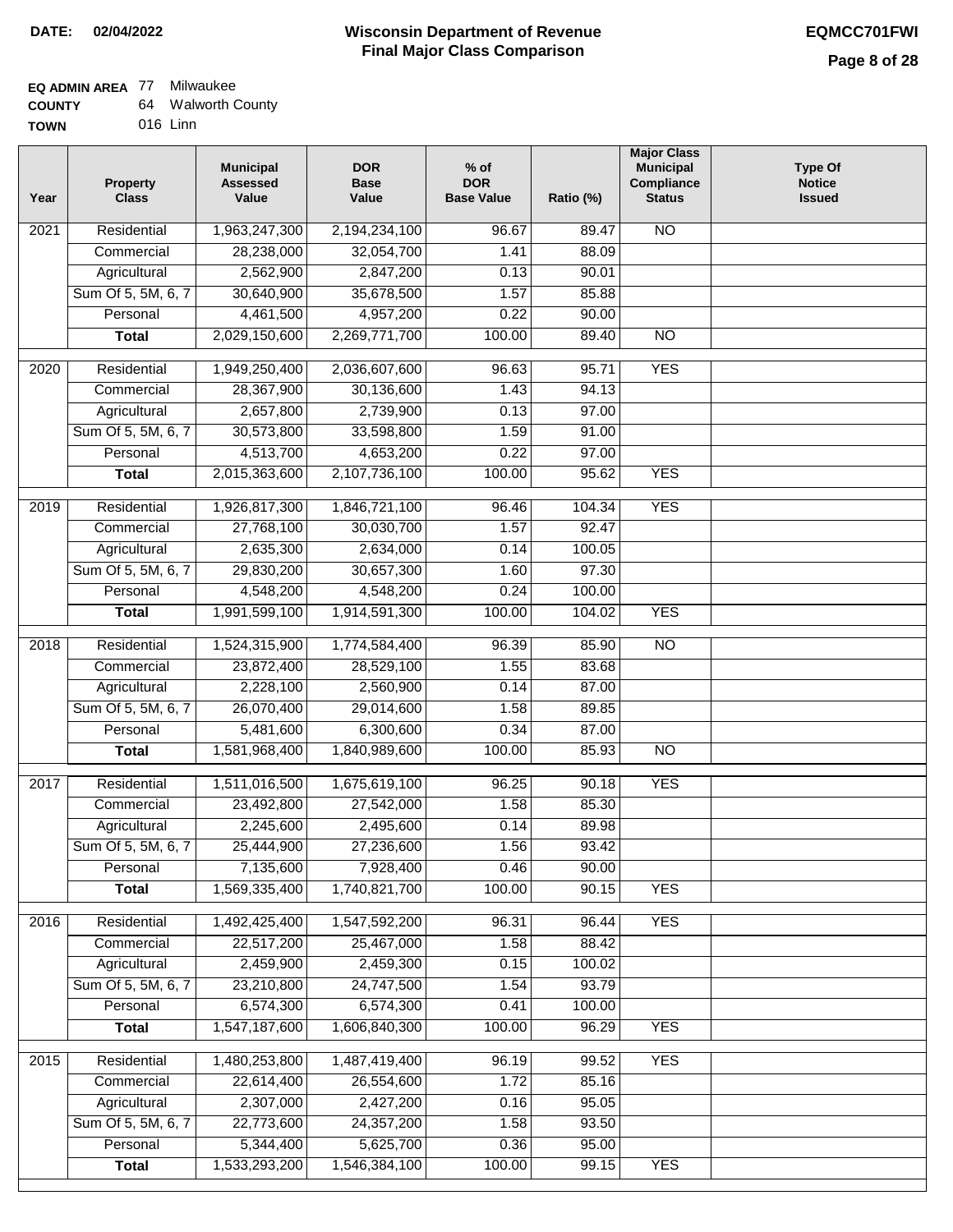$\overline{\phantom{a}}$ 

#### **EQ ADMIN AREA** 77 Milwaukee **COUNTY** 64 Walworth County

| ------- | --- | .         |  |
|---------|-----|-----------|--|
| TOWN    |     | 018 Lyons |  |

| Year | <b>Property</b><br><b>Class</b> | <b>Municipal</b><br><b>Assessed</b><br>Value | <b>DOR</b><br><b>Base</b><br>Value | $%$ of<br><b>DOR</b><br><b>Base Value</b> | Ratio (%) | <b>Major Class</b><br><b>Municipal</b><br>Compliance<br><b>Status</b> | <b>Type Of</b><br><b>Notice</b><br><b>Issued</b> |
|------|---------------------------------|----------------------------------------------|------------------------------------|-------------------------------------------|-----------|-----------------------------------------------------------------------|--------------------------------------------------|
| 2021 | Residential                     | 314,636,200                                  | 416,867,300                        | 79.70                                     | 75.48     | N <sub>O</sub>                                                        |                                                  |
|      | Commercial                      | 52,321,100                                   | 66,647,400                         | 12.74                                     | 78.50     | $\overline{NO}$                                                       |                                                  |
|      | Agricultural                    | 1,794,700                                    | 2,257,300                          | 0.43                                      | 79.51     |                                                                       |                                                  |
|      | Sum Of 5, 5M, 6, 7              | 27,527,500                                   | 32,213,900                         | 6.16                                      | 85.45     |                                                                       |                                                  |
|      | Personal                        | 4,022,600                                    | 5,091,900                          | 0.97                                      | 79.00     |                                                                       |                                                  |
|      | <b>Total</b>                    | 400,302,100                                  | 523,077,800                        | 100.00                                    | 76.53     | $\overline{NO}$                                                       |                                                  |
| 2020 | Residential                     | 310,893,400                                  | 388,811,700                        | 78.41                                     | 79.96     | $\overline{N}$                                                        |                                                  |
|      | Commercial                      | 56,451,500                                   | 65,469,700                         | 13.20                                     | 86.23     | $\overline{NO}$                                                       |                                                  |
|      | Agricultural                    | 1,791,800                                    | 2,169,500                          | 0.44                                      | 82.59     |                                                                       |                                                  |
|      | Sum Of 5, 5M, 6, 7              | 27,415,800                                   | 30,761,800                         | 6.20                                      | 89.12     |                                                                       |                                                  |
|      | Personal                        | 7,118,400                                    | 8,681,000                          | 1.75                                      | 82.00     |                                                                       |                                                  |
|      | <b>Total</b>                    | 403,670,900                                  | 495,893,700                        | 100.00                                    | 81.40     | $\overline{NO}$                                                       |                                                  |
|      |                                 |                                              |                                    |                                           |           |                                                                       |                                                  |
| 2019 | Residential                     | 308,185,200                                  | 364,138,600                        | 77.03                                     | 84.63     | N <sub>O</sub>                                                        |                                                  |
|      | Commercial                      | 57,108,800                                   | 68,013,300                         | 14.39                                     | 83.97     | $\overline{NO}$                                                       |                                                  |
|      | Agricultural                    | 1,892,500                                    | 2,087,900                          | 0.44                                      | 90.64     |                                                                       |                                                  |
|      | Sum Of 5, 5M, 6, 7              | 27,232,900                                   | 29,564,700                         | 6.25                                      | 92.11     |                                                                       |                                                  |
|      | Personal                        | 8,023,400                                    | 8,914,900                          | 1.89                                      | 90.00     |                                                                       |                                                  |
|      | <b>Total</b>                    | 402,442,800                                  | 472,719,400                        | 100.00                                    | 85.13     | $\overline{NO}$                                                       |                                                  |
| 2018 | Residential                     | 305,099,300                                  | 334, 137, 700                      | 76.85                                     | 91.31     | <b>YES</b>                                                            |                                                  |
|      | Commercial                      | 57,700,100                                   | 62,872,600                         | 14.46                                     | 91.77     | <b>YES</b>                                                            |                                                  |
|      | Agricultural                    | 2,039,600                                    | 2,028,800                          | 0.47                                      | 100.53    |                                                                       |                                                  |
|      | Sum Of 5, 5M, 6, 7              | 27,100,900                                   | 28,532,000                         | 6.56                                      | 94.98     |                                                                       |                                                  |
|      | Personal                        | 7,235,200                                    | 7,235,200                          | 1.66                                      | 100.00    |                                                                       |                                                  |
|      | <b>Total</b>                    | 399,175,100                                  | 434,806,300                        | 100.00                                    | 91.81     | <b>YES</b>                                                            |                                                  |
| 2017 | Residential                     | 302,138,400                                  | 315,759,400                        | 74.31                                     | 95.69     | <b>YES</b>                                                            |                                                  |
|      | Commercial                      | 59,638,600                                   | 60,584,400                         | 14.26                                     | 98.44     | <b>YES</b>                                                            |                                                  |
|      | Agricultural                    | 1,988,600                                    | 1,976,200                          | 0.47                                      | 100.63    |                                                                       |                                                  |
|      | Sum Of 5, 5M, 6, 7              | 27,217,200                                   | 28,875,300                         | 6.80                                      | 94.26     |                                                                       |                                                  |
|      | Personal                        | 17,699,200                                   | 17,699,200                         | 4.17                                      | 100.00    |                                                                       |                                                  |
|      | <b>Total</b>                    | 408,682,000                                  | 424,894,500                        | 100.00                                    | 96.18     | <b>YES</b>                                                            |                                                  |
| 2016 | Residential                     | 299,352,500                                  | 300,689,400                        | 74.58                                     | 99.56     | <b>YES</b>                                                            |                                                  |
|      | Commercial                      | 57,646,400                                   | 57,095,900                         | 14.16                                     | 100.96    | <b>YES</b>                                                            |                                                  |
|      | Agricultural                    | 1,909,700                                    | 1,935,500                          | 0.48                                      | 98.67     |                                                                       |                                                  |
|      | Sum Of 5, 5M, 6, 7              | 27,363,300                                   | 29,064,400                         | 7.21                                      | 94.15     |                                                                       |                                                  |
|      | Personal                        | 14,108,600                                   | 14,396,500                         | 3.57                                      | 98.00     |                                                                       |                                                  |
|      | <b>Total</b>                    | 400,380,500                                  | 403,181,700                        | 100.00                                    | 99.31     | <b>YES</b>                                                            |                                                  |
| 2015 | Residential                     | 298,813,300                                  | 306, 154, 300                      | 75.31                                     | 97.60     | <b>YES</b>                                                            |                                                  |
|      | Commercial                      | 57,402,900                                   | 56,530,600                         | 13.91                                     | 101.54    | <b>YES</b>                                                            |                                                  |
|      | Agricultural                    | 1,933,700                                    | 1,921,200                          | 0.47                                      | 100.65    |                                                                       |                                                  |
|      | Sum Of 5, 5M, 6, 7              | 26,361,100                                   | 28,118,900                         | 6.92                                      | 93.75     | <b>YES</b>                                                            |                                                  |
|      | Personal                        | 13,816,500                                   | 13,816,500                         | 3.40                                      | 100.00    |                                                                       |                                                  |
|      | <b>Total</b>                    | 398,327,500                                  | 406,541,500                        | 100.00                                    | 97.98     | <b>YES</b>                                                            |                                                  |
|      |                                 |                                              |                                    |                                           |           |                                                                       |                                                  |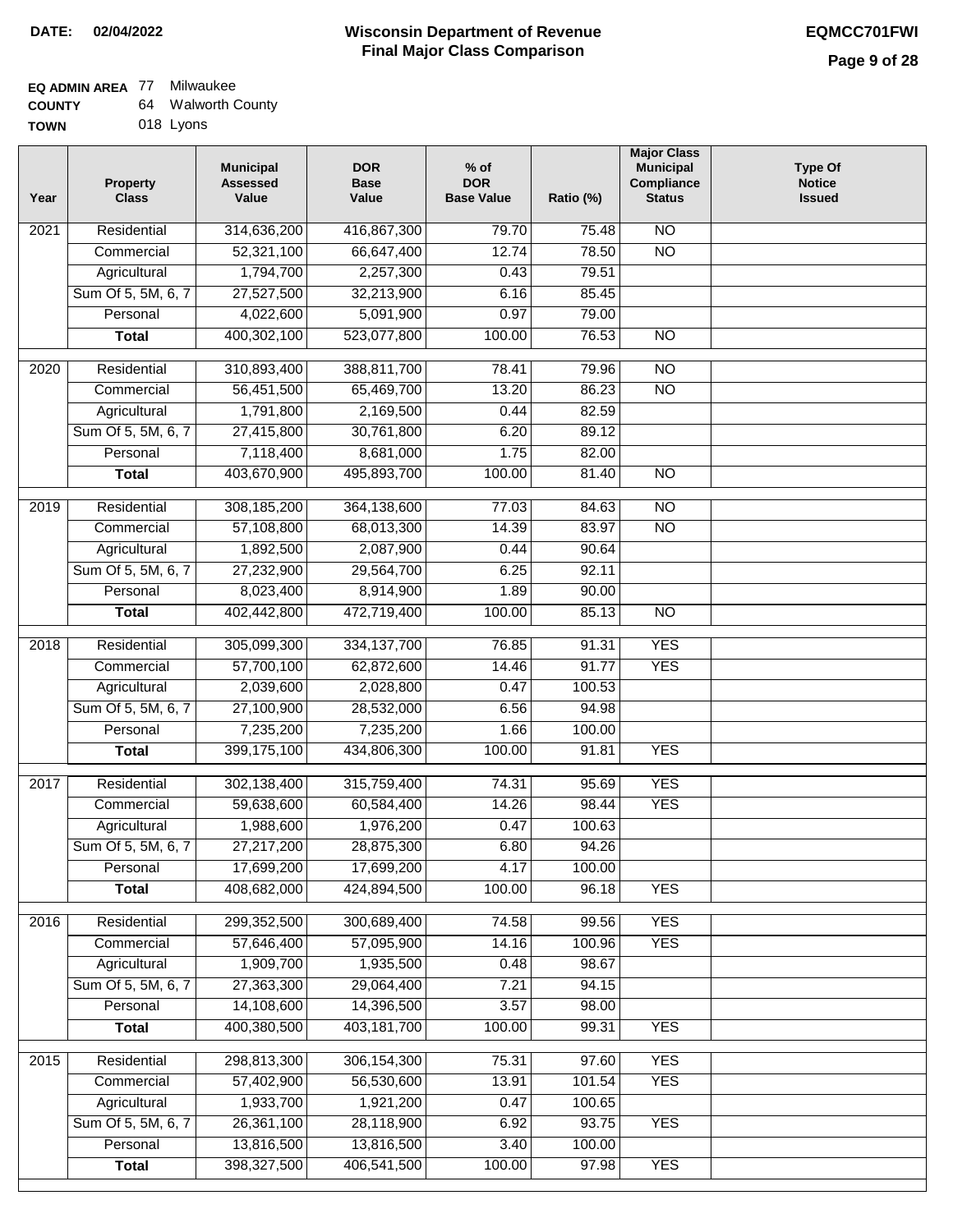# **EQ ADMIN AREA** 77 Milwaukee

**COUNTY TOWN** 64 Walworth County 020 Richmond

| Year             | <b>Property</b><br><b>Class</b> | <b>Municipal</b><br><b>Assessed</b><br>Value | <b>DOR</b><br><b>Base</b><br>Value | $%$ of<br><b>DOR</b><br><b>Base Value</b> | Ratio (%) | <b>Major Class</b><br><b>Municipal</b><br>Compliance<br><b>Status</b> | <b>Type Of</b><br><b>Notice</b><br><b>Issued</b> |
|------------------|---------------------------------|----------------------------------------------|------------------------------------|-------------------------------------------|-----------|-----------------------------------------------------------------------|--------------------------------------------------|
| 2021             | Residential                     | 249,891,000                                  | 255,930,200                        | 84.13                                     | 97.64     | <b>YES</b>                                                            |                                                  |
|                  | Commercial                      | 6,574,800                                    | 6,710,900                          | 2.21                                      | 97.97     |                                                                       |                                                  |
|                  | Agricultural                    | 4,352,500                                    | 4,369,200                          | 1.44                                      | 99.62     |                                                                       |                                                  |
|                  | Sum Of 5, 5M, 6, 7              | 35,241,400                                   | 36,726,100                         | 12.07                                     | 95.96     | <b>YES</b>                                                            |                                                  |
|                  | Personal                        | 472,500                                      | 472,500                            | 0.16                                      | 100.00    |                                                                       |                                                  |
|                  | <b>Total</b>                    | 296,532,200                                  | 304,208,900                        | 100.00                                    | 97.48     | <b>YES</b>                                                            |                                                  |
| 2020             | Residential                     | 205,440,500                                  | 228,604,700                        | 83.64                                     | 89.87     | $\overline{NO}$                                                       |                                                  |
|                  | Commercial                      | 6,122,900                                    | 5,996,400                          | 2.19                                      | 102.11    |                                                                       |                                                  |
|                  | Agricultural                    | 3,779,400                                    | 4,210,200                          | 1.54                                      | 89.77     |                                                                       |                                                  |
|                  | Sum Of 5, 5M, 6, 7              | 28,084,900                                   | 33,990,300                         | 12.44                                     | 82.63     | $\overline{NO}$                                                       |                                                  |
|                  | Personal                        | 452,500                                      | 502,800                            | 0.18                                      | 90.00     |                                                                       |                                                  |
|                  | <b>Total</b>                    | 243,880,200                                  | 273,304,400                        | 100.00                                    | 89.23     | $\overline{NO}$                                                       |                                                  |
|                  |                                 |                                              |                                    |                                           |           |                                                                       |                                                  |
| $\frac{1}{2019}$ | Residential                     | 204,314,900                                  | 218,914,200                        | 83.51                                     | 93.33     | <b>YES</b>                                                            |                                                  |
|                  | Commercial                      | 6,260,700                                    | 5,618,000                          | 2.14                                      | 111.44    |                                                                       |                                                  |
|                  | Agricultural                    | 3,826,500                                    | 4,042,800                          | 1.54                                      | 94.65     |                                                                       |                                                  |
|                  | Sum Of 5, 5M, 6, 7              | 27,939,000                                   | 33,024,700                         | 12.60                                     | 84.60     | $\overline{NO}$                                                       |                                                  |
|                  | Personal                        | 514,500                                      | 541,600                            | 0.21                                      | 95.00     |                                                                       |                                                  |
|                  | <b>Total</b>                    | 242,855,600                                  | 262, 141, 300                      | 100.00                                    | 92.64     | $\overline{N}$                                                        |                                                  |
| 2018             | Residential                     | 203,542,600                                  | 205,682,200                        | 83.15                                     | 98.96     | <b>YES</b>                                                            |                                                  |
|                  | Commercial                      | 6,341,600                                    | 5,618,000                          | 2.27                                      | 112.88    |                                                                       |                                                  |
|                  | Agricultural                    | 3,989,200                                    | 3,935,300                          | 1.59                                      | 101.37    |                                                                       |                                                  |
|                  | Sum Of 5, 5M, 6, 7              | 27,671,700                                   | 31,813,600                         | 12.86                                     | 86.98     | $\overline{10}$                                                       |                                                  |
|                  | Personal                        | 325,400                                      | 325,400                            | 0.13                                      | 100.00    |                                                                       |                                                  |
|                  | <b>Total</b>                    | 241,870,500                                  | 247,374,500                        | 100.00                                    | 97.78     | <b>NO</b>                                                             |                                                  |
| 2017             | Residential                     | 202, 107, 700                                | 194,446,400                        | 82.63                                     | 103.94    | <b>YES</b>                                                            |                                                  |
|                  | Commercial                      | 6,265,700                                    | 5,409,200                          | 2.30                                      | 115.83    |                                                                       |                                                  |
|                  | Agricultural                    | 3,826,100                                    | 3,888,600                          | 1.65                                      | 98.39     |                                                                       |                                                  |
|                  | Sum Of 5, 5M, 6, 7              | 27,912,800                                   | 30,969,400                         | 13.16                                     | 90.13     | <b>YES</b>                                                            |                                                  |
|                  | Personal                        | 651,000                                      | 602,800                            | 0.26                                      | 108.00    |                                                                       |                                                  |
|                  | <b>Total</b>                    | 240,763,300                                  | 235,316,400                        | 100.00                                    | 102.31    | <b>YES</b>                                                            |                                                  |
|                  |                                 |                                              |                                    |                                           |           |                                                                       |                                                  |
| 2016             | Residential                     | 200,913,700                                  | 185,774,600                        | 82.73                                     | 108.15    | <b>YES</b>                                                            |                                                  |
|                  | Commercial                      | 6,265,700                                    | 5,201,100                          | 2.32                                      | 120.47    |                                                                       |                                                  |
|                  | Agricultural                    | 3,763,500                                    | 3,776,800                          | 1.68                                      | 99.65     |                                                                       |                                                  |
|                  | Sum Of 5, 5M, 6, 7              | 27,408,800                                   | 29,136,400                         | 12.98                                     | 94.07     | <b>YES</b>                                                            |                                                  |
|                  | Personal                        | 686,100                                      | 664,600                            | 0.30                                      | 103.24    |                                                                       |                                                  |
|                  | <b>Total</b>                    | 239,037,800                                  | 224,553,500                        | 100.00                                    | 106.45    | <b>YES</b>                                                            |                                                  |
| 2015             | Residential                     | 200,698,400                                  | 192,059,700                        | 83.13                                     | 104.50    | <b>YES</b>                                                            |                                                  |
|                  | Commercial                      | 5,517,800                                    | 4,585,500                          | 1.98                                      | 120.33    |                                                                       |                                                  |
|                  | Agricultural                    | 3,690,600                                    | 3,702,600                          | 1.60                                      | 99.68     |                                                                       |                                                  |
|                  | Sum Of 5, 5M, 6, 7              | 27,986,200                                   | 30,037,300                         | 13.00                                     | 93.17     | <b>YES</b>                                                            |                                                  |
|                  | Personal                        | 640,700                                      | 638,200                            | 0.28                                      | 100.39    |                                                                       |                                                  |
|                  | <b>Total</b>                    | 238,533,700                                  | 231,023,300                        | 100.00                                    | 103.25    | <b>YES</b>                                                            |                                                  |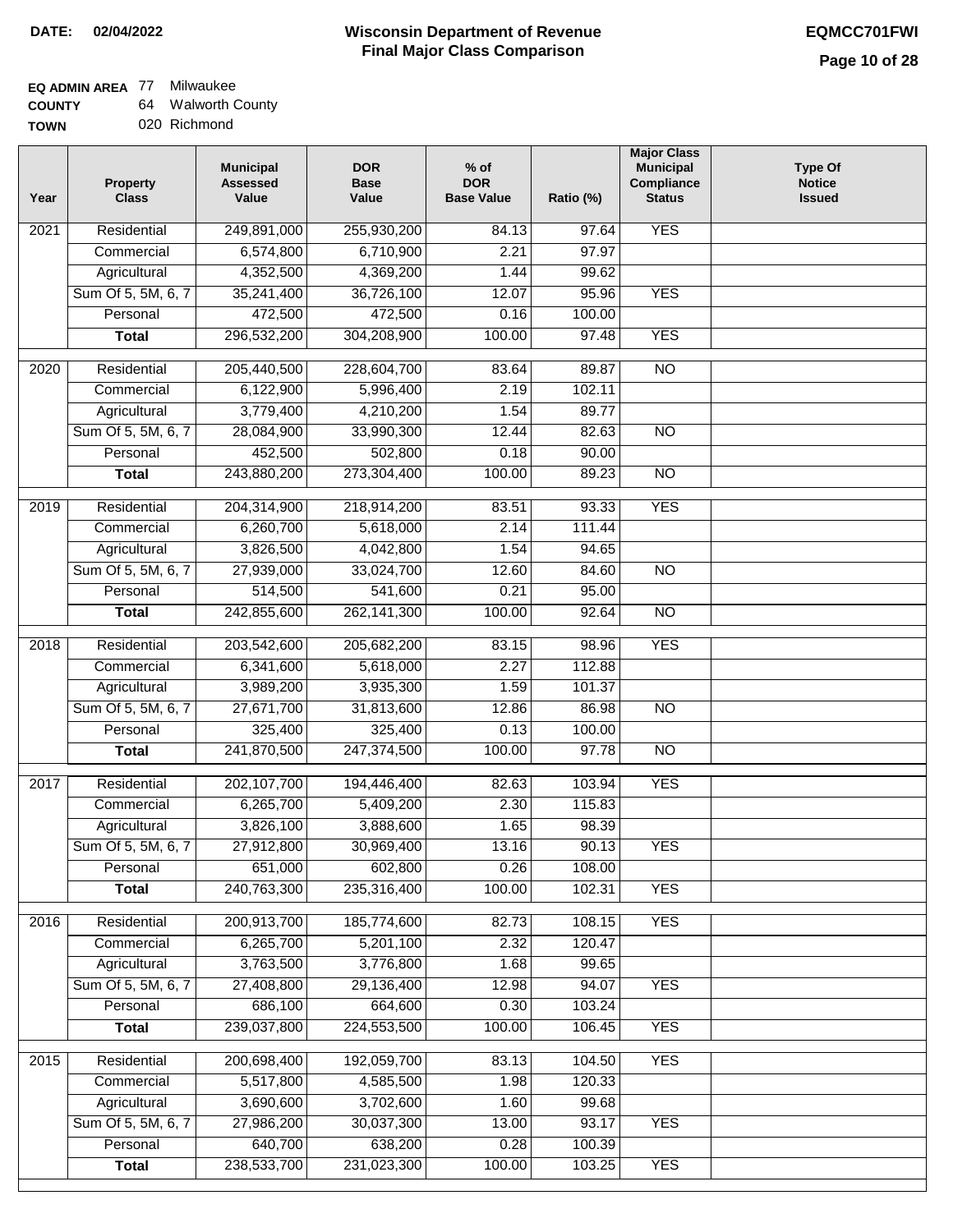### **EQ ADMIN AREA** 77 Milwaukee **COUNTY**

| <b>COUNTY</b> | 64. | <b>Walworth County</b> |
|---------------|-----|------------------------|
| <b>TOWN</b>   |     | 022 Sharon             |

| Year | <b>Property</b><br><b>Class</b>    | <b>Municipal</b><br><b>Assessed</b><br>Value | <b>DOR</b><br><b>Base</b><br>Value | $%$ of<br><b>DOR</b><br><b>Base Value</b> | Ratio (%) | <b>Major Class</b><br><b>Municipal</b><br>Compliance<br><b>Status</b> | <b>Type Of</b><br><b>Notice</b><br><b>Issued</b> |
|------|------------------------------------|----------------------------------------------|------------------------------------|-------------------------------------------|-----------|-----------------------------------------------------------------------|--------------------------------------------------|
| 2021 | Residential                        | 56,588,300                                   | 65,794,500                         | 70.48                                     | 86.01     | N <sub>O</sub>                                                        |                                                  |
|      | Commercial                         | 1,026,600                                    | 1,026,600                          | 1.10                                      | 100.00    |                                                                       |                                                  |
|      | Agricultural                       | 4,971,800                                    | 5,648,800                          | 6.05                                      | 88.02     |                                                                       |                                                  |
|      | Sum Of 5, 5M, 6, 7                 | 19,218,200                                   | 20,866,200                         | 22.35                                     | 92.10     | <b>YES</b>                                                            |                                                  |
|      | Personal                           | 19,000                                       | 21,500                             | 0.02                                      | 88.37     |                                                                       |                                                  |
|      | <b>Total</b>                       | 81,823,900                                   | 93,357,600                         | 100.00                                    | 87.65     | $\overline{NO}$                                                       |                                                  |
| 2020 | Residential                        | 55,818,100                                   | 64,933,300                         | 70.55                                     | 85.96     | $\overline{3}$                                                        |                                                  |
|      | Commercial                         | 1,026,600                                    | 1,014,600                          | 1.10                                      | 101.18    |                                                                       |                                                  |
|      | Agricultural                       | 4,794,200                                    | 5,446,000                          | 5.92                                      | 88.03     |                                                                       |                                                  |
|      | Sum Of 5, 5M, 6, 7                 | 19,027,200                                   | 20,627,200                         | 22.41                                     | 92.24     | <b>YES</b>                                                            |                                                  |
|      | Personal                           | 14,700                                       | 16,700                             | 0.02                                      | 88.02     |                                                                       |                                                  |
|      | Total                              | 80,680,800                                   | 92,037,800                         | 100.00                                    | 87.66     | $\overline{NO}$                                                       |                                                  |
|      | Residential                        | 54,723,600                                   | 60,659,300                         | 69.73                                     | 90.21     | <b>YES</b>                                                            |                                                  |
| 2019 | Commercial                         | 1,026,600                                    | 1,024,800                          | 1.18                                      | 100.18    |                                                                       |                                                  |
|      |                                    | 4,860,000                                    | 5,225,000                          | 6.01                                      | 93.01     |                                                                       |                                                  |
|      | Agricultural<br>Sum Of 5, 5M, 6, 7 |                                              | 20,064,500                         | 23.06                                     | 95.61     | <b>YES</b>                                                            |                                                  |
|      | Personal                           | 19,184,400                                   |                                    | 0.02                                      | 93.00     |                                                                       |                                                  |
|      |                                    | 18,600                                       | 20,000                             | 100.00                                    | 91.75     | <b>YES</b>                                                            |                                                  |
|      | <b>Total</b>                       | 79,813,200                                   | 86,993,600                         |                                           |           |                                                                       |                                                  |
| 2018 | Residential                        | 53,988,400                                   | 56,494,300                         | 68.94                                     | 95.56     | <b>YES</b>                                                            |                                                  |
|      | Commercial                         | 1,090,600                                    | 979,900                            | 1.20                                      | 111.30    |                                                                       |                                                  |
|      | Agricultural                       | 5,029,200                                    | 5,079,100                          | 6.20                                      | 99.02     |                                                                       |                                                  |
|      | Sum Of 5, 5M, 6, 7                 | 19,153,600                                   | 19,365,500                         | 23.63                                     | 98.91     | <b>YES</b>                                                            |                                                  |
|      | Personal                           | 24,800                                       | 25,000                             | 0.03                                      | 99.20     |                                                                       |                                                  |
|      | <b>Total</b>                       | 79,286,600                                   | 81,943,800                         | 100.00                                    | 96.76     | <b>YES</b>                                                            |                                                  |
| 2017 | Residential                        | 53,686,200                                   | 53,997,000                         | 68.53                                     | 99.42     | <b>YES</b>                                                            |                                                  |
|      | Commercial                         | 1,026,600                                    | 897,300                            | 1.14                                      | 114.41    |                                                                       |                                                  |
|      | Agricultural                       | 4,951,500                                    | 4,950,600                          | 6.28                                      | 100.02    |                                                                       |                                                  |
|      | Sum Of 5, 5M, 6, 7                 | 19,149,100                                   | 18,862,800                         | 23.94                                     | 101.52    | <b>YES</b>                                                            |                                                  |
|      | Personal                           | 87,200                                       | 87,200                             | 0.11                                      | 100.00    |                                                                       |                                                  |
|      | <b>Total</b>                       | 78,900,600                                   | 78,794,900                         | 100.00                                    | 100.13    | <b>YES</b>                                                            |                                                  |
| 2016 | Residential                        | 46,956,800                                   | 48,002,100                         | 60.36                                     | 97.82     | <b>YES</b>                                                            |                                                  |
|      | Commercial                         | 862,800                                      | 862,800                            | 1.08                                      | 100.00    |                                                                       |                                                  |
|      | Agricultural                       | 4,866,300                                    | 4,865,400                          | 6.12                                      | 100.02    |                                                                       |                                                  |
|      | Sum Of 5, 5M, 6, 7                 | 21,406,600                                   | 25,706,400                         | 32.32                                     | 83.27     | N <sub>O</sub>                                                        |                                                  |
|      | Personal                           | 92,400                                       | 92,400                             | 0.12                                      | 100.00    |                                                                       |                                                  |
|      | <b>Total</b>                       | 74,184,900                                   | 79,529,100                         | 100.00                                    | 93.28     | $\overline{NO}$                                                       | 2nd Notice of Non-Compliance                     |
| 2015 | Residential                        | 46,782,800                                   | 46,266,700                         | 59.46                                     | 101.12    | <b>YES</b>                                                            |                                                  |
|      | Commercial                         | 862,800                                      | 749,300                            | 0.96                                      | 115.15    |                                                                       |                                                  |
|      | Agricultural                       | 4,569,500                                    | 4,808,100                          | 6.18                                      | 95.04     |                                                                       |                                                  |
|      | Sum Of 5, 5M, 6, 7                 | 21,440,300                                   | 25,878,700                         | 33.26                                     | 82.85     | <b>NO</b>                                                             |                                                  |
|      | Personal                           | 107,500                                      | 113,100                            | 0.15                                      | 95.05     |                                                                       |                                                  |
|      | <b>Total</b>                       | 73,762,900                                   | 77,815,900                         | 100.00                                    | 94.79     | N <sub>O</sub>                                                        | Non-Compliance Notice                            |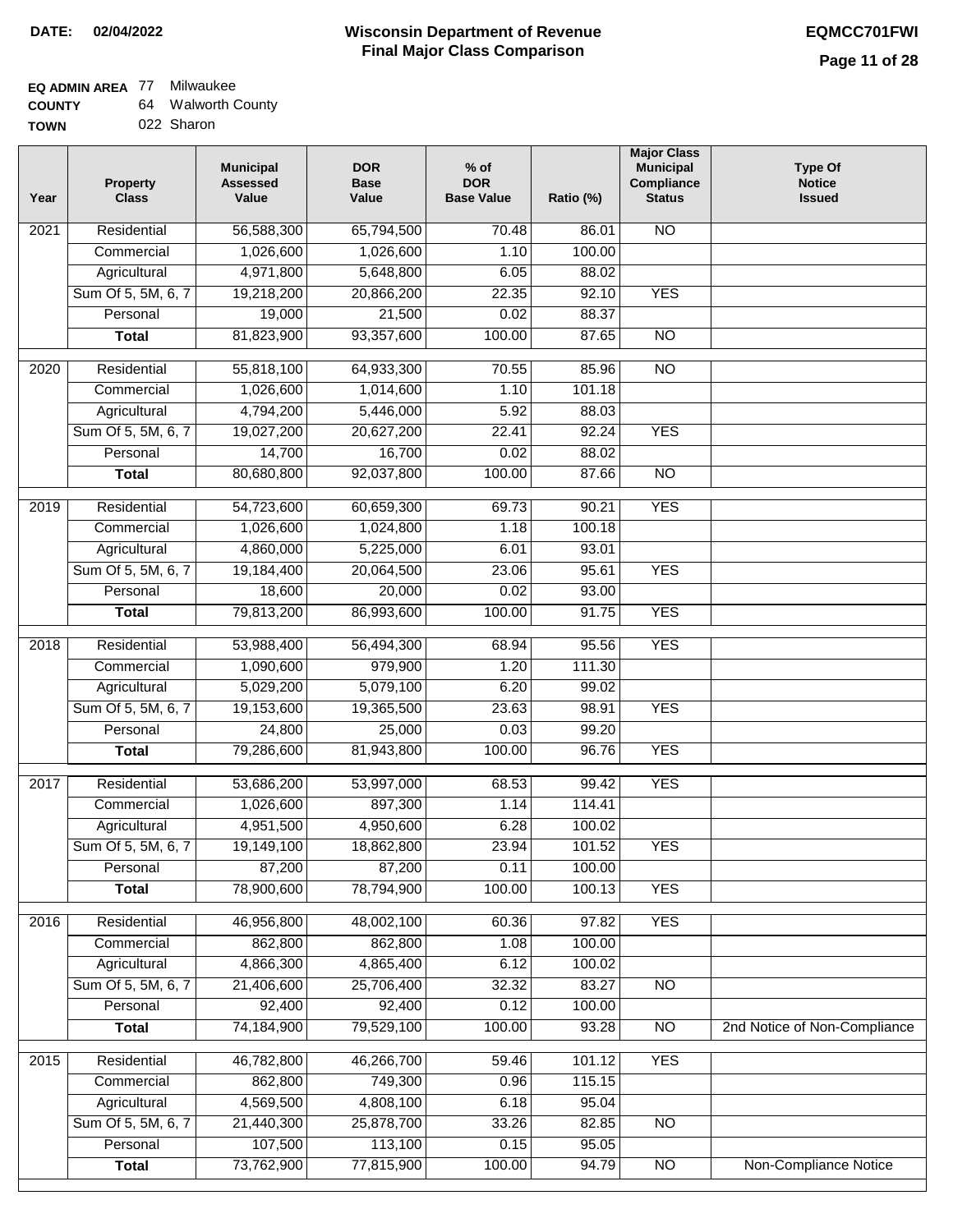### **EQ ADMIN AREA** 77 Milwaukee **COUNTY**

**TOWN** 64 Walworth County 024 Spring Prairie

| Year              | <b>Property</b><br><b>Class</b>    | <b>Municipal</b><br><b>Assessed</b><br>Value | <b>DOR</b><br><b>Base</b><br>Value | % of<br><b>DOR</b><br><b>Base Value</b> | Ratio (%) | <b>Major Class</b><br><b>Municipal</b><br>Compliance<br><b>Status</b> | <b>Type Of</b><br><b>Notice</b><br><b>Issued</b> |
|-------------------|------------------------------------|----------------------------------------------|------------------------------------|-----------------------------------------|-----------|-----------------------------------------------------------------------|--------------------------------------------------|
| $\overline{202}1$ | Residential                        | 229, 187, 301                                | 281,732,200                        | 87.52                                   | 81.35     | $\overline{NO}$                                                       |                                                  |
|                   | Commercial                         | 1,667,500                                    | 1,585,900                          | 0.49                                    | 105.15    |                                                                       |                                                  |
|                   | Agricultural                       | 3,212,800                                    | 3,923,400                          | 1.22                                    | 81.89     |                                                                       |                                                  |
|                   | Sum Of 5, 5M, 6, 7                 | 29,234,000                                   | 34,501,500                         | 10.72                                   | 84.73     | N <sub>O</sub>                                                        |                                                  |
|                   | Personal                           | 136,200                                      | 166,000                            | 0.05                                    | 82.05     |                                                                       |                                                  |
|                   | <b>Total</b>                       | 263,437,801                                  | 321,909,000                        | 100.00                                  | 81.84     | $\overline{NO}$                                                       |                                                  |
| $\overline{2020}$ | Residential                        | 227,815,701                                  | 261,805,500                        | 87.03                                   | 87.02     | $\overline{NO}$                                                       |                                                  |
|                   | Commercial                         | 1,667,500                                    | 1,570,200                          | 0.52                                    | 106.20    |                                                                       |                                                  |
|                   | Agricultural                       | 3,319,300                                    | 3,769,700                          | 1.25                                    | 88.05     |                                                                       |                                                  |
|                   | Sum Of 5, 5M, 6, 7                 | 29,171,500                                   | 33,495,000                         | 11.13                                   | 87.09     | $\overline{NO}$                                                       |                                                  |
|                   | Personal                           | 153,700                                      | 174,700                            | 0.06                                    | 87.98     |                                                                       |                                                  |
|                   | <b>Total</b>                       | 262, 127, 701                                | 300,815,100                        | 100.00                                  | 87.14     | $\overline{NO}$                                                       |                                                  |
| 2019              | Residential                        | 224,970,401                                  | 239,877,700                        | 86.44                                   | 93.79     | <b>YES</b>                                                            |                                                  |
|                   | Commercial                         | 1,515,500                                    | 1,455,800                          | 0.52                                    | 104.10    |                                                                       |                                                  |
|                   |                                    | 3,406,600                                    | 3,622,900                          | 1.31                                    | 94.03     |                                                                       |                                                  |
|                   | Agricultural<br>Sum Of 5, 5M, 6, 7 | 29,445,500                                   | 32,390,800                         | 11.67                                   | 90.91     | <b>YES</b>                                                            |                                                  |
|                   | Personal                           | 152,700                                      | 162,500                            | 0.06                                    | 93.97     |                                                                       |                                                  |
|                   | <b>Total</b>                       | 259,490,701                                  | 277,509,700                        | 100.00                                  | 93.51     | <b>YES</b>                                                            |                                                  |
|                   |                                    |                                              |                                    |                                         |           |                                                                       |                                                  |
| 2018              | Residential                        | 222,243,201                                  | 223,693,100                        | 85.92                                   | 99.35     | <b>YES</b>                                                            |                                                  |
|                   | Commercial                         | 1,515,500                                    | 1,360,600                          | 0.52                                    | 111.38    |                                                                       |                                                  |
|                   | Agricultural                       | 3,527,600                                    | 3,529,200                          | 1.36                                    | 99.95     |                                                                       |                                                  |
|                   | Sum Of 5, 5M, 6, 7                 | 29,320,400                                   | 31,583,300                         | 12.13                                   | 92.84     | <b>YES</b>                                                            |                                                  |
|                   | Personal                           | 190,600                                      | 190,600                            | 0.07                                    | 100.00    |                                                                       |                                                  |
|                   | <b>Total</b>                       | 256,797,301                                  | 260,356,800                        | 100.00                                  | 98.63     | <b>YES</b>                                                            |                                                  |
| 2017              | Residential                        | 218,987,201                                  | 218,311,600                        | 85.90                                   | 100.31    | <b>YES</b>                                                            |                                                  |
|                   | Commercial                         | 1,515,500                                    | 1,333,900                          | 0.52                                    | 113.61    |                                                                       |                                                  |
|                   | Agricultural                       | 3,444,800                                    | 3,445,400                          | 1.36                                    | 99.98     |                                                                       |                                                  |
|                   | Sum Of 5, 5M, 6, 7                 | 29,222,800                                   | 30,743,300                         | 12.10                                   | 95.05     | <b>YES</b>                                                            |                                                  |
|                   | Personal                           | 312,900                                      | 312,900                            | 0.12                                    | 100.00    |                                                                       |                                                  |
|                   | <b>Total</b>                       | 253,483,201                                  | 254, 147, 100                      | 100.00                                  | 99.74     | <b>YES</b>                                                            |                                                  |
| 2016              | Residential                        | 209,255,700                                  | 212,072,300                        | 85.76                                   | 98.67     | <b>YES</b>                                                            |                                                  |
|                   | Commercial                         | 1,586,700                                    | 1,459,700                          | 0.59                                    | 108.70    |                                                                       |                                                  |
|                   | Agricultural                       | 3,399,600                                    | 3,400,200                          | 1.38                                    | 99.98     |                                                                       |                                                  |
|                   | Sum Of 5, 5M, 6, 7                 | 22,919,700                                   | 30,132,100                         | 12.19                                   | 76.06     | $\overline{NO}$                                                       |                                                  |
|                   | Personal                           | 210,000                                      | 221,100                            | 0.09                                    | 94.98     |                                                                       |                                                  |
|                   | <b>Total</b>                       | 237, 371, 700                                | 247,285,400                        | 100.00                                  | 95.99     | $\overline{NO}$                                                       | 1st Notice of Non-Compliance                     |
| 2015              | Residential                        | 209,769,200                                  | 209,356,900                        | 85.67                                   | 100.20    | <b>YES</b>                                                            |                                                  |
|                   | Commercial                         | 1,243,700                                    | 1,291,000                          | 0.53                                    | 96.34     |                                                                       |                                                  |
|                   | Agricultural                       | 3,451,200                                    | 3,451,900                          | 1.41                                    | 99.98     |                                                                       |                                                  |
|                   | Sum Of 5, 5M, 6, 7                 | 25,258,000                                   | 30,056,800                         | 12.30                                   | 84.03     | $\overline{NO}$                                                       |                                                  |
|                   | Personal                           | 221,700                                      | 221,700                            | 0.09                                    | 100.00    |                                                                       |                                                  |
|                   | <b>Total</b>                       | 239,943,800                                  | 244,378,300                        | 100.00                                  | 98.19     | N <sub>O</sub>                                                        |                                                  |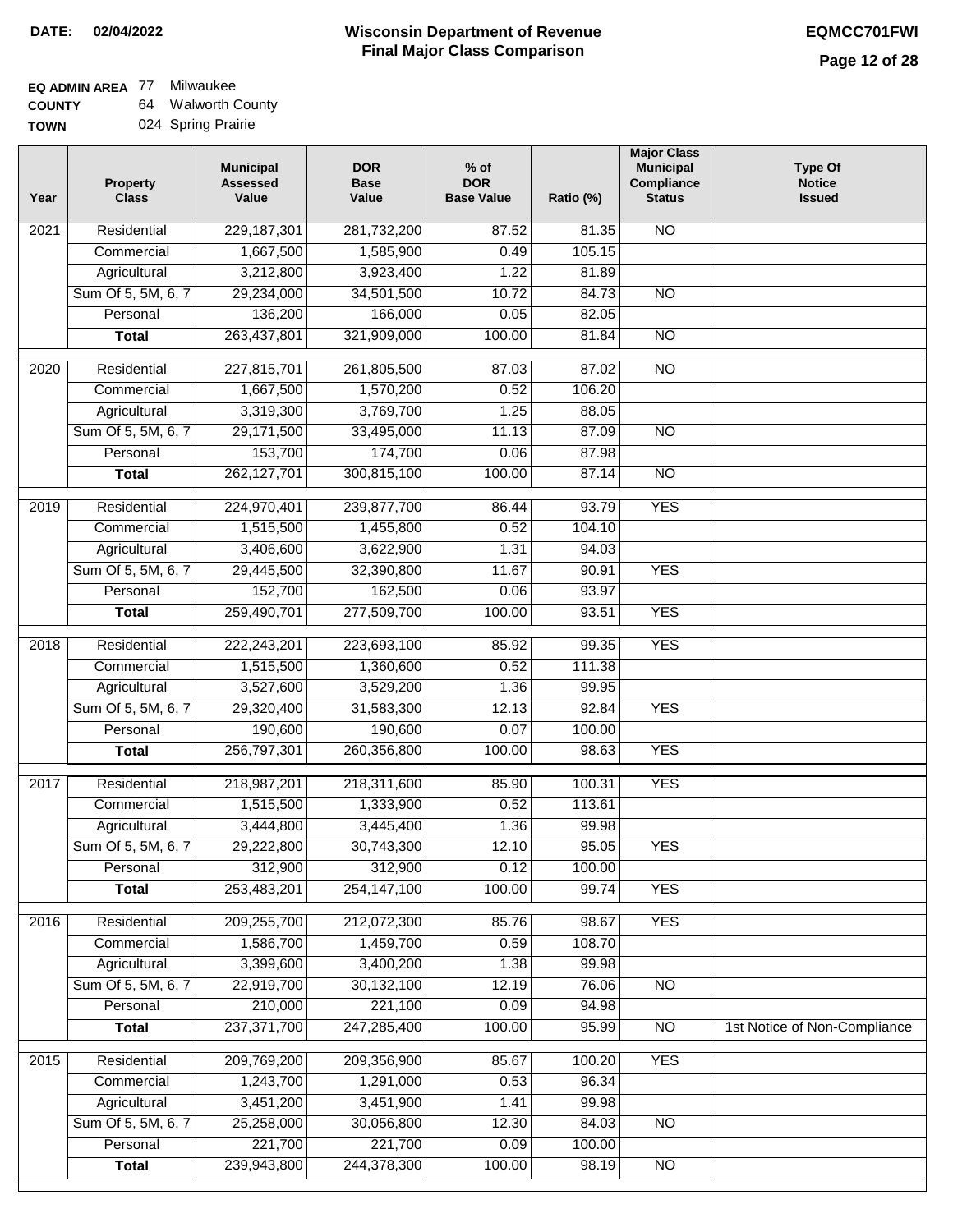#### **Wisconsin Department of Revenue Final Major Class Comparison DATE: 02/04/2022 EQMCC701FWI**

#### **EQ ADMIN AREA** 77 Milwaukee **COUNTY** 64 Walworth County

**TOWN** 026 Sugar Creek

| <b>YES</b><br>407,185,971<br>Residential<br>436,307,200<br>87.82<br>93.33<br>2021<br>9,783,700<br>11,206,200<br>2.26<br>87.31<br>Commercial<br>4,137,900<br>99.79<br>4,146,700<br>0.83<br>Agricultural<br>Sum Of 5, 5M, 6, 7<br>41,790,800<br>44,767,900<br>9.01<br>93.35<br>419,800<br>419,800<br>Personal<br>0.08<br>100.00<br>463,318,171<br><b>YES</b><br>496,847,800<br>100.00<br>93.25<br><b>Total</b><br>318,629,971<br>$\overline{NO}$<br>Residential<br>382,156,500<br>87.38<br>83.38<br>2020<br>92.73<br>9,533,600<br>2.35<br>Commercial<br>10,281,000<br>3,477,200<br>3,993,300<br>0.91<br>87.08<br>Agricultural<br>Sum Of 5, 5M, 6, 7<br>34,573,900<br>40,434,600<br>9.25<br>85.51<br>410,100<br>Personal<br>471,400<br>0.11<br>87.00<br>366,624,771<br>100.00<br>83.83<br>$\overline{NO}$<br>437,336,800<br><b>Total</b><br>Residential<br>316,485,771<br>364,782,000<br>87.34<br>86.76<br>N <sub>O</sub><br>2019<br>Commercial<br>10,076,000<br>9,751,200<br>2.33<br>103.33<br>3,420,000<br>Agricultural<br>3,842,800<br>0.92<br>89.00<br>Sum Of 5, 5M, 6, 7<br>34,388,600<br>38,764,300<br>9.28<br>88.71<br>Personal<br>440,800<br>512,500<br>0.12<br>86.01<br>364,811,171<br>417,652,800<br>100.00<br>87.35<br><b>NO</b><br><b>Total</b><br>Residential<br>314, 101, 571<br>351,317,900<br>89.41<br>$\overline{3}$<br>2018<br>87.26<br>Commercial<br>10,076,000<br>9,849,700<br>2.45<br>102.30<br>3,588,600<br>Agricultural<br>3,741,200<br>0.93<br>95.92 | Year | <b>Property</b><br><b>Class</b> | <b>Municipal</b><br><b>Assessed</b><br>Value | <b>DOR</b><br><b>Base</b><br>Value | $%$ of<br><b>DOR</b><br><b>Base Value</b> | Ratio (%) | <b>Major Class</b><br><b>Municipal</b><br>Compliance<br><b>Status</b> | <b>Type Of</b><br><b>Notice</b><br><b>Issued</b> |
|---------------------------------------------------------------------------------------------------------------------------------------------------------------------------------------------------------------------------------------------------------------------------------------------------------------------------------------------------------------------------------------------------------------------------------------------------------------------------------------------------------------------------------------------------------------------------------------------------------------------------------------------------------------------------------------------------------------------------------------------------------------------------------------------------------------------------------------------------------------------------------------------------------------------------------------------------------------------------------------------------------------------------------------------------------------------------------------------------------------------------------------------------------------------------------------------------------------------------------------------------------------------------------------------------------------------------------------------------------------------------------------------------------------------------------------------------------------------------|------|---------------------------------|----------------------------------------------|------------------------------------|-------------------------------------------|-----------|-----------------------------------------------------------------------|--------------------------------------------------|
|                                                                                                                                                                                                                                                                                                                                                                                                                                                                                                                                                                                                                                                                                                                                                                                                                                                                                                                                                                                                                                                                                                                                                                                                                                                                                                                                                                                                                                                                           |      |                                 |                                              |                                    |                                           |           |                                                                       |                                                  |
|                                                                                                                                                                                                                                                                                                                                                                                                                                                                                                                                                                                                                                                                                                                                                                                                                                                                                                                                                                                                                                                                                                                                                                                                                                                                                                                                                                                                                                                                           |      |                                 |                                              |                                    |                                           |           |                                                                       |                                                  |
|                                                                                                                                                                                                                                                                                                                                                                                                                                                                                                                                                                                                                                                                                                                                                                                                                                                                                                                                                                                                                                                                                                                                                                                                                                                                                                                                                                                                                                                                           |      |                                 |                                              |                                    |                                           |           |                                                                       |                                                  |
|                                                                                                                                                                                                                                                                                                                                                                                                                                                                                                                                                                                                                                                                                                                                                                                                                                                                                                                                                                                                                                                                                                                                                                                                                                                                                                                                                                                                                                                                           |      |                                 |                                              |                                    |                                           |           |                                                                       |                                                  |
|                                                                                                                                                                                                                                                                                                                                                                                                                                                                                                                                                                                                                                                                                                                                                                                                                                                                                                                                                                                                                                                                                                                                                                                                                                                                                                                                                                                                                                                                           |      |                                 |                                              |                                    |                                           |           |                                                                       |                                                  |
|                                                                                                                                                                                                                                                                                                                                                                                                                                                                                                                                                                                                                                                                                                                                                                                                                                                                                                                                                                                                                                                                                                                                                                                                                                                                                                                                                                                                                                                                           |      |                                 |                                              |                                    |                                           |           |                                                                       |                                                  |
|                                                                                                                                                                                                                                                                                                                                                                                                                                                                                                                                                                                                                                                                                                                                                                                                                                                                                                                                                                                                                                                                                                                                                                                                                                                                                                                                                                                                                                                                           |      |                                 |                                              |                                    |                                           |           |                                                                       |                                                  |
|                                                                                                                                                                                                                                                                                                                                                                                                                                                                                                                                                                                                                                                                                                                                                                                                                                                                                                                                                                                                                                                                                                                                                                                                                                                                                                                                                                                                                                                                           |      |                                 |                                              |                                    |                                           |           |                                                                       |                                                  |
|                                                                                                                                                                                                                                                                                                                                                                                                                                                                                                                                                                                                                                                                                                                                                                                                                                                                                                                                                                                                                                                                                                                                                                                                                                                                                                                                                                                                                                                                           |      |                                 |                                              |                                    |                                           |           |                                                                       |                                                  |
|                                                                                                                                                                                                                                                                                                                                                                                                                                                                                                                                                                                                                                                                                                                                                                                                                                                                                                                                                                                                                                                                                                                                                                                                                                                                                                                                                                                                                                                                           |      |                                 |                                              |                                    |                                           |           |                                                                       |                                                  |
|                                                                                                                                                                                                                                                                                                                                                                                                                                                                                                                                                                                                                                                                                                                                                                                                                                                                                                                                                                                                                                                                                                                                                                                                                                                                                                                                                                                                                                                                           |      |                                 |                                              |                                    |                                           |           |                                                                       |                                                  |
|                                                                                                                                                                                                                                                                                                                                                                                                                                                                                                                                                                                                                                                                                                                                                                                                                                                                                                                                                                                                                                                                                                                                                                                                                                                                                                                                                                                                                                                                           |      |                                 |                                              |                                    |                                           |           |                                                                       |                                                  |
|                                                                                                                                                                                                                                                                                                                                                                                                                                                                                                                                                                                                                                                                                                                                                                                                                                                                                                                                                                                                                                                                                                                                                                                                                                                                                                                                                                                                                                                                           |      |                                 |                                              |                                    |                                           |           |                                                                       |                                                  |
|                                                                                                                                                                                                                                                                                                                                                                                                                                                                                                                                                                                                                                                                                                                                                                                                                                                                                                                                                                                                                                                                                                                                                                                                                                                                                                                                                                                                                                                                           |      |                                 |                                              |                                    |                                           |           |                                                                       |                                                  |
|                                                                                                                                                                                                                                                                                                                                                                                                                                                                                                                                                                                                                                                                                                                                                                                                                                                                                                                                                                                                                                                                                                                                                                                                                                                                                                                                                                                                                                                                           |      |                                 |                                              |                                    |                                           |           |                                                                       |                                                  |
|                                                                                                                                                                                                                                                                                                                                                                                                                                                                                                                                                                                                                                                                                                                                                                                                                                                                                                                                                                                                                                                                                                                                                                                                                                                                                                                                                                                                                                                                           |      |                                 |                                              |                                    |                                           |           |                                                                       |                                                  |
|                                                                                                                                                                                                                                                                                                                                                                                                                                                                                                                                                                                                                                                                                                                                                                                                                                                                                                                                                                                                                                                                                                                                                                                                                                                                                                                                                                                                                                                                           |      |                                 |                                              |                                    |                                           |           |                                                                       |                                                  |
|                                                                                                                                                                                                                                                                                                                                                                                                                                                                                                                                                                                                                                                                                                                                                                                                                                                                                                                                                                                                                                                                                                                                                                                                                                                                                                                                                                                                                                                                           |      |                                 |                                              |                                    |                                           |           |                                                                       |                                                  |
|                                                                                                                                                                                                                                                                                                                                                                                                                                                                                                                                                                                                                                                                                                                                                                                                                                                                                                                                                                                                                                                                                                                                                                                                                                                                                                                                                                                                                                                                           |      |                                 |                                              |                                    |                                           |           |                                                                       |                                                  |
|                                                                                                                                                                                                                                                                                                                                                                                                                                                                                                                                                                                                                                                                                                                                                                                                                                                                                                                                                                                                                                                                                                                                                                                                                                                                                                                                                                                                                                                                           |      |                                 |                                              |                                    |                                           |           |                                                                       |                                                  |
|                                                                                                                                                                                                                                                                                                                                                                                                                                                                                                                                                                                                                                                                                                                                                                                                                                                                                                                                                                                                                                                                                                                                                                                                                                                                                                                                                                                                                                                                           |      |                                 |                                              |                                    |                                           |           |                                                                       |                                                  |
|                                                                                                                                                                                                                                                                                                                                                                                                                                                                                                                                                                                                                                                                                                                                                                                                                                                                                                                                                                                                                                                                                                                                                                                                                                                                                                                                                                                                                                                                           |      |                                 |                                              |                                    |                                           |           |                                                                       |                                                  |
| Sum Of 5, 5M, 6, 7<br>33,809,400<br>37,233,400<br>9.25<br>90.80                                                                                                                                                                                                                                                                                                                                                                                                                                                                                                                                                                                                                                                                                                                                                                                                                                                                                                                                                                                                                                                                                                                                                                                                                                                                                                                                                                                                           |      |                                 |                                              |                                    |                                           |           |                                                                       |                                                  |
| 451,000<br>Personal<br>490,300<br>0.12<br>91.98                                                                                                                                                                                                                                                                                                                                                                                                                                                                                                                                                                                                                                                                                                                                                                                                                                                                                                                                                                                                                                                                                                                                                                                                                                                                                                                                                                                                                           |      |                                 |                                              |                                    |                                           |           |                                                                       |                                                  |
| 362,026,571<br>402,632,500<br>100.00<br>89.91<br>$\overline{10}$<br><b>Total</b>                                                                                                                                                                                                                                                                                                                                                                                                                                                                                                                                                                                                                                                                                                                                                                                                                                                                                                                                                                                                                                                                                                                                                                                                                                                                                                                                                                                          |      |                                 |                                              |                                    |                                           |           |                                                                       |                                                  |
| <b>YES</b><br>2017<br>Residential<br>313,042,771<br>327,094,500<br>86.79<br>95.70                                                                                                                                                                                                                                                                                                                                                                                                                                                                                                                                                                                                                                                                                                                                                                                                                                                                                                                                                                                                                                                                                                                                                                                                                                                                                                                                                                                         |      |                                 |                                              |                                    |                                           |           |                                                                       |                                                  |
| 2.53<br>104.63<br>9,971,700<br>9,530,400<br>Commercial                                                                                                                                                                                                                                                                                                                                                                                                                                                                                                                                                                                                                                                                                                                                                                                                                                                                                                                                                                                                                                                                                                                                                                                                                                                                                                                                                                                                                    |      |                                 |                                              |                                    |                                           |           |                                                                       |                                                  |
| 3,651,600<br>3,651,500<br>0.97<br>100.00<br>Agricultural                                                                                                                                                                                                                                                                                                                                                                                                                                                                                                                                                                                                                                                                                                                                                                                                                                                                                                                                                                                                                                                                                                                                                                                                                                                                                                                                                                                                                  |      |                                 |                                              |                                    |                                           |           |                                                                       |                                                  |
| Sum Of 5, 5M, 6, 7<br>33,549,000<br>34,879,500<br>9.26<br>96.19                                                                                                                                                                                                                                                                                                                                                                                                                                                                                                                                                                                                                                                                                                                                                                                                                                                                                                                                                                                                                                                                                                                                                                                                                                                                                                                                                                                                           |      |                                 |                                              |                                    |                                           |           |                                                                       |                                                  |
| 1,679,500<br>1,713,800<br>0.45<br>98.00<br>Personal                                                                                                                                                                                                                                                                                                                                                                                                                                                                                                                                                                                                                                                                                                                                                                                                                                                                                                                                                                                                                                                                                                                                                                                                                                                                                                                                                                                                                       |      |                                 |                                              |                                    |                                           |           |                                                                       |                                                  |
| <b>YES</b><br>361,894,571<br>376,869,700<br>100.00<br>96.03<br><b>Total</b>                                                                                                                                                                                                                                                                                                                                                                                                                                                                                                                                                                                                                                                                                                                                                                                                                                                                                                                                                                                                                                                                                                                                                                                                                                                                                                                                                                                               |      |                                 |                                              |                                    |                                           |           |                                                                       |                                                  |
|                                                                                                                                                                                                                                                                                                                                                                                                                                                                                                                                                                                                                                                                                                                                                                                                                                                                                                                                                                                                                                                                                                                                                                                                                                                                                                                                                                                                                                                                           |      |                                 |                                              |                                    |                                           |           |                                                                       |                                                  |
| <b>YES</b><br>Residential<br>312,554,971<br>310,677,400<br>86.32<br>100.60<br>2016<br>109.96                                                                                                                                                                                                                                                                                                                                                                                                                                                                                                                                                                                                                                                                                                                                                                                                                                                                                                                                                                                                                                                                                                                                                                                                                                                                                                                                                                              |      |                                 |                                              |                                    |                                           |           |                                                                       |                                                  |
| 9,894,100<br>8,998,100<br>2.50<br>Commercial                                                                                                                                                                                                                                                                                                                                                                                                                                                                                                                                                                                                                                                                                                                                                                                                                                                                                                                                                                                                                                                                                                                                                                                                                                                                                                                                                                                                                              |      |                                 |                                              |                                    |                                           |           |                                                                       |                                                  |
| 3,599,700<br>Agricultural<br>3,597,100<br>1.00<br>100.07                                                                                                                                                                                                                                                                                                                                                                                                                                                                                                                                                                                                                                                                                                                                                                                                                                                                                                                                                                                                                                                                                                                                                                                                                                                                                                                                                                                                                  |      |                                 |                                              |                                    |                                           |           |                                                                       |                                                  |
| Sum Of 5, 5M, 6, 7<br>33,883,200<br>35,034,300<br>9.73<br>96.71<br>Personal                                                                                                                                                                                                                                                                                                                                                                                                                                                                                                                                                                                                                                                                                                                                                                                                                                                                                                                                                                                                                                                                                                                                                                                                                                                                                                                                                                                               |      |                                 |                                              |                                    |                                           |           |                                                                       |                                                  |
| 1,706,500<br>1,625,300<br>0.45<br>105.00                                                                                                                                                                                                                                                                                                                                                                                                                                                                                                                                                                                                                                                                                                                                                                                                                                                                                                                                                                                                                                                                                                                                                                                                                                                                                                                                                                                                                                  |      |                                 |                                              |                                    |                                           |           |                                                                       |                                                  |
| 361,638,471<br>359,932,200<br>100.00<br>100.47<br><b>YES</b><br><b>Total</b>                                                                                                                                                                                                                                                                                                                                                                                                                                                                                                                                                                                                                                                                                                                                                                                                                                                                                                                                                                                                                                                                                                                                                                                                                                                                                                                                                                                              |      |                                 |                                              |                                    |                                           |           |                                                                       |                                                  |
| 310, 311, 771<br>305,435,800<br><b>YES</b><br>2015<br>Residential<br>86.18<br>101.60                                                                                                                                                                                                                                                                                                                                                                                                                                                                                                                                                                                                                                                                                                                                                                                                                                                                                                                                                                                                                                                                                                                                                                                                                                                                                                                                                                                      |      |                                 |                                              |                                    |                                           |           |                                                                       |                                                  |
| 10,113,400<br>108.13<br>Commercial<br>9,353,100<br>2.64                                                                                                                                                                                                                                                                                                                                                                                                                                                                                                                                                                                                                                                                                                                                                                                                                                                                                                                                                                                                                                                                                                                                                                                                                                                                                                                                                                                                                   |      |                                 |                                              |                                    |                                           |           |                                                                       |                                                  |
| 3,543,600<br>Agricultural<br>3,540,800<br>1.00<br>100.08                                                                                                                                                                                                                                                                                                                                                                                                                                                                                                                                                                                                                                                                                                                                                                                                                                                                                                                                                                                                                                                                                                                                                                                                                                                                                                                                                                                                                  |      |                                 |                                              |                                    |                                           |           |                                                                       |                                                  |
| Sum Of 5, 5M, 6, 7<br>33,967,600<br>34,782,100<br>97.66<br><b>YES</b><br>9.81                                                                                                                                                                                                                                                                                                                                                                                                                                                                                                                                                                                                                                                                                                                                                                                                                                                                                                                                                                                                                                                                                                                                                                                                                                                                                                                                                                                             |      |                                 |                                              |                                    |                                           |           |                                                                       |                                                  |
| Personal<br>1,324,200<br>1,300,800<br>0.37<br>101.80                                                                                                                                                                                                                                                                                                                                                                                                                                                                                                                                                                                                                                                                                                                                                                                                                                                                                                                                                                                                                                                                                                                                                                                                                                                                                                                                                                                                                      |      |                                 |                                              |                                    |                                           |           |                                                                       |                                                  |
| <b>YES</b><br>359,260,571<br>354,412,600<br>100.00<br><b>Total</b><br>101.37                                                                                                                                                                                                                                                                                                                                                                                                                                                                                                                                                                                                                                                                                                                                                                                                                                                                                                                                                                                                                                                                                                                                                                                                                                                                                                                                                                                              |      |                                 |                                              |                                    |                                           |           |                                                                       |                                                  |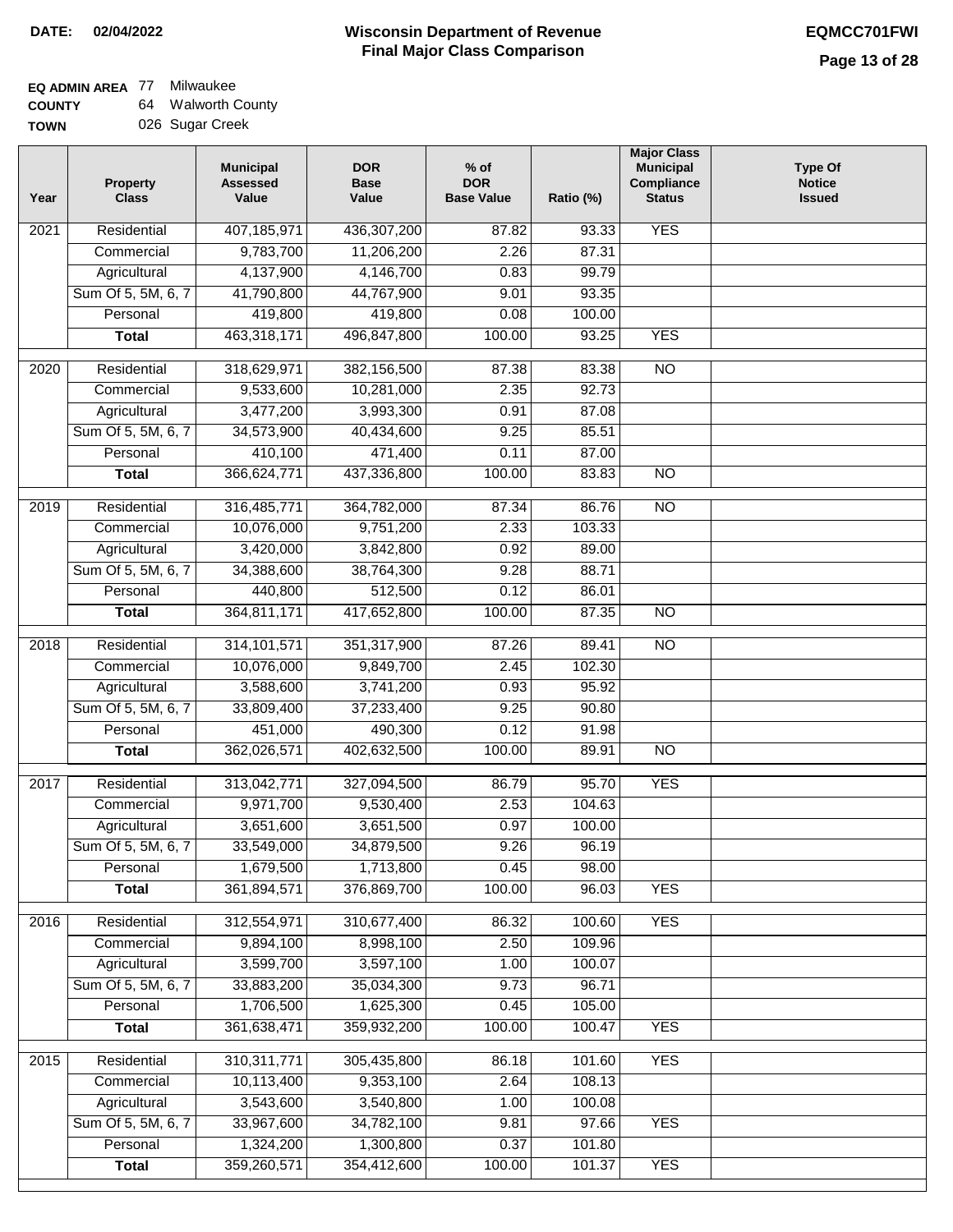#### **EQ ADMIN AREA** 77 Milwaukee **COUNTY** 64 Walworth County

| <b>TOWN</b> | 028 Troy |
|-------------|----------|

| Year              | <b>Property</b><br><b>Class</b> | <b>Municipal</b><br><b>Assessed</b><br>Value | <b>DOR</b><br><b>Base</b><br>Value | % of<br><b>DOR</b><br><b>Base Value</b> | Ratio (%)        | <b>Major Class</b><br><b>Municipal</b><br>Compliance<br><b>Status</b> | <b>Type Of</b><br><b>Notice</b><br><b>Issued</b> |
|-------------------|---------------------------------|----------------------------------------------|------------------------------------|-----------------------------------------|------------------|-----------------------------------------------------------------------|--------------------------------------------------|
| $\overline{202}1$ | Residential                     | 257,205,600                                  | 305,690,100                        | 89.24                                   | 84.14            | $\overline{NO}$                                                       |                                                  |
|                   | Commercial                      | 3,795,800                                    | 4,573,300                          | 1.34                                    | 83.00            |                                                                       |                                                  |
|                   | Agricultural                    | 2,551,300                                    | 3,111,700                          | 0.91                                    | 81.99            |                                                                       |                                                  |
|                   | Sum Of 5, 5M, 6, 7              | 23,458,200                                   | 29,112,100                         | 8.50                                    | 80.58            |                                                                       |                                                  |
|                   | Personal                        | 44,200                                       | 53,900                             | 0.02                                    | 82.00            |                                                                       |                                                  |
|                   | <b>Total</b>                    | 287,055,100                                  | 342,541,100                        | 100.00                                  | 83.80            | $\overline{NO}$                                                       |                                                  |
| $\overline{2020}$ | Residential                     | 254,719,800                                  | 283,037,100                        | 89.26                                   | 90.00            | <b>YES</b>                                                            |                                                  |
|                   | Commercial                      | 3,658,800                                    | 4,117,500                          | 1.30                                    | 88.86            |                                                                       |                                                  |
|                   | Agricultural                    | 2,757,400                                    | 2,997,600                          | 0.95                                    | 91.99            |                                                                       |                                                  |
|                   | Sum Of 5, 5M, 6, 7              | 22,997,900                                   | 26,884,300                         | 8.48                                    | 85.54            |                                                                       |                                                  |
|                   | Personal                        | 53,900                                       | 58,600                             | 0.02                                    | 91.98            |                                                                       |                                                  |
|                   | <b>Total</b>                    | 284, 187, 800                                | 317,095,100                        | 100.00                                  | 89.62            | <b>YES</b>                                                            |                                                  |
|                   |                                 |                                              |                                    |                                         |                  |                                                                       |                                                  |
| 2019              | Residential                     | 251,572,700                                  | 258,916,000                        | 89.04                                   | 97.16            | <b>YES</b>                                                            |                                                  |
|                   | Commercial                      | 3,686,500                                    | 3,594,000                          | 1.24                                    | 102.57           |                                                                       |                                                  |
|                   | Agricultural                    | 2,883,100                                    | 2,881,500                          | 0.99                                    | 100.06           |                                                                       |                                                  |
|                   | Sum Of 5, 5M, 6, 7              | 22,492,900                                   | 25,355,600                         | 8.72                                    | 88.71            |                                                                       |                                                  |
|                   | Personal                        | 54,800                                       | 54,800                             | 0.02                                    | 100.00           |                                                                       |                                                  |
|                   | <b>Total</b>                    | 280,690,000                                  | 290,801,900                        | 100.00                                  | 96.52            | <b>YES</b>                                                            |                                                  |
| 2018              | Residential                     | 248,592,000                                  | 241,339,400                        | 88.73                                   | 103.01           | <b>YES</b>                                                            |                                                  |
|                   | Commercial                      | 3,691,600                                    | 3,635,500                          | 1.34                                    | 101.54           |                                                                       |                                                  |
|                   | Agricultural                    | 2,801,300                                    | 2,801,200                          | 1.03                                    | 100.00           |                                                                       |                                                  |
|                   | Sum Of 5, 5M, 6, 7              | 22,401,100                                   | 24,159,400                         | 8.88                                    | 92.72            |                                                                       |                                                  |
|                   | Personal                        | 61,200                                       | 61,200                             | 0.02                                    | 100.00           |                                                                       |                                                  |
|                   | <b>Total</b>                    | 277,547,200                                  | 271,996,700                        | 100.00                                  | 102.04           | <b>YES</b>                                                            |                                                  |
| 2017              | Residential                     | 227,493,800                                  | 235,821,700                        | 88.54                                   | 96.47            | <b>YES</b>                                                            |                                                  |
|                   | Commercial                      | 3,440,200                                    | 3,356,700                          | 1.26                                    | 102.49           |                                                                       |                                                  |
|                   | Agricultural                    | 2,594,100                                    | 2,730,900                          | 1.03                                    | 94.99            |                                                                       |                                                  |
|                   | Sum Of 5, 5M, 6, 7              | 20,449,300                                   | 23,812,000                         | 8.94                                    | 85.88            |                                                                       |                                                  |
|                   | Personal                        | 603,000                                      | 634,800                            | 0.24                                    | 94.99            |                                                                       |                                                  |
|                   | <b>Total</b>                    | 254,580,400                                  | 266,356,100                        | 100.00                                  | 95.58            | <b>YES</b>                                                            |                                                  |
| 2016              | Residential                     | 225,918,600                                  | 224,660,800                        | 88.07                                   | 100.56           | <b>YES</b>                                                            |                                                  |
|                   | Commercial                      | 3,440,200                                    | 3,227,600                          | 1.27                                    | 106.59           |                                                                       |                                                  |
|                   | Agricultural                    | 2,698,900                                    | 2,697,700                          | 1.06                                    | 100.04           |                                                                       |                                                  |
|                   | Sum Of 5, 5M, 6, 7              | 20,301,700                                   | 23,880,700                         | 9.36                                    | 85.01            |                                                                       |                                                  |
|                   | Personal                        | 634,800                                      | 634,800                            | 0.25                                    | 100.00           |                                                                       |                                                  |
|                   | <b>Total</b>                    | 252,994,200                                  | 255,101,600                        | 100.00                                  | 99.17            | <b>YES</b>                                                            |                                                  |
|                   |                                 |                                              |                                    |                                         |                  |                                                                       |                                                  |
| 2015              | Residential                     | 224,682,100                                  | 221, 247, 300                      | 88.01                                   | 101.55           | <b>YES</b>                                                            |                                                  |
|                   | Commercial<br>Agricultural      | 3,440,200<br>2,663,100                       | 3,253,700<br>2,662,200             | 1.29<br>1.06                            | 105.73<br>100.03 |                                                                       |                                                  |
|                   | Sum Of 5, 5M, 6, 7              | 20,399,600                                   | 23,899,700                         | 9.51                                    | 85.36            | $\overline{NO}$                                                       |                                                  |
|                   | Personal                        | 312,500                                      | 312,500                            | 0.12                                    | 100.00           |                                                                       |                                                  |
|                   | <b>Total</b>                    | 251,497,500                                  | 251,375,400                        | 100.00                                  | 100.05           | N <sub>O</sub>                                                        |                                                  |
|                   |                                 |                                              |                                    |                                         |                  |                                                                       |                                                  |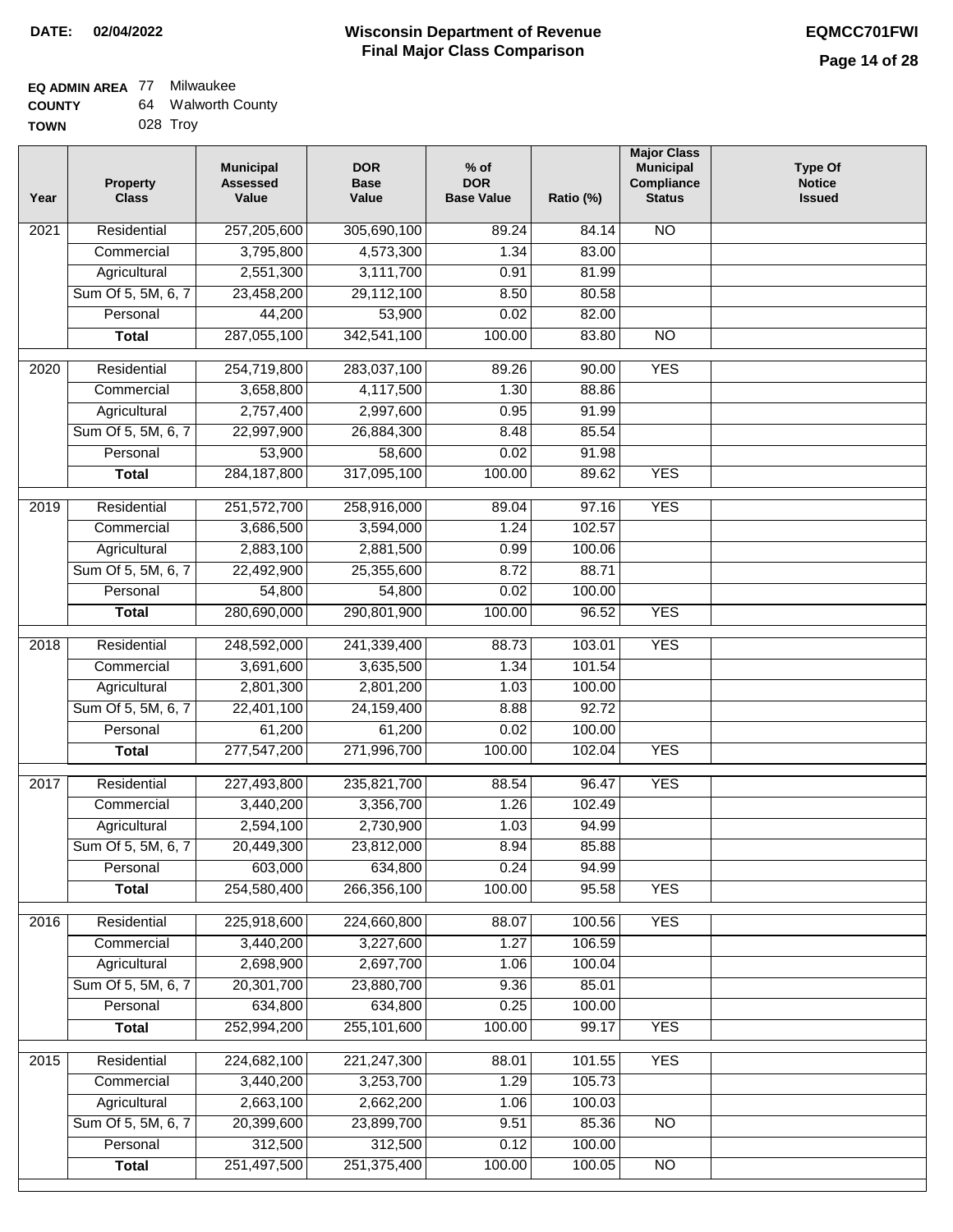#### **Wisconsin Department of Revenue Final Major Class Comparison DATE: 02/04/2022 EQMCC701FWI**

┓

### **EQ ADMIN AREA** 77 Milwaukee **COUNTY**

| <b>COUNTY</b> | 64 | <b>Walworth County</b> |
|---------------|----|------------------------|
| <b>TOWN</b>   |    | 030 Walworth           |

| Year              | <b>Property</b><br><b>Class</b> | <b>Municipal</b><br><b>Assessed</b><br>Value | <b>DOR</b><br><b>Base</b><br>Value | $%$ of<br><b>DOR</b><br><b>Base Value</b> | Ratio (%) | <b>Major Class</b><br><b>Municipal</b><br>Compliance<br><b>Status</b> | <b>Type Of</b><br><b>Notice</b><br><b>Issued</b> |
|-------------------|---------------------------------|----------------------------------------------|------------------------------------|-------------------------------------------|-----------|-----------------------------------------------------------------------|--------------------------------------------------|
| 2021              | Residential                     | 168,188,000                                  | 209,063,600                        | 81.35                                     | 80.45     | <b>NO</b>                                                             |                                                  |
|                   | Commercial                      | 10,207,400                                   | 12,180,100                         | 4.74                                      | 83.80     |                                                                       |                                                  |
|                   | Agricultural                    | 3,217,500                                    | 4,024,700                          | 1.57                                      | 79.94     |                                                                       |                                                  |
|                   | Sum Of 5, 5M, 6, 7              | 26,649,900                                   | 31,356,700                         | 12.20                                     | 84.99     | $\overline{NO}$                                                       |                                                  |
|                   | Personal                        | 305,600                                      | 382,100                            | 0.15                                      | 79.98     |                                                                       |                                                  |
|                   | <b>Total</b>                    | 208,568,400                                  | 257,007,200                        | 100.00                                    | 81.15     | $\overline{NO}$                                                       |                                                  |
| $\overline{2020}$ | Residential                     | 167, 135, 500                                | 195,945,900                        | 81.25                                     | 85.30     | $\overline{10}$                                                       |                                                  |
|                   | Commercial                      | 10,414,700                                   | 11,674,300                         | 4.84                                      | 89.21     |                                                                       |                                                  |
|                   | Agricultural                    | 3,357,800                                    | 3,871,200                          | 1.61                                      | 86.74     |                                                                       |                                                  |
|                   | Sum Of 5, 5M, 6, 7              | 25,916,900                                   | 29,300,500                         | 12.15                                     | 88.45     | $\overline{NO}$                                                       |                                                  |
|                   | Personal                        | 311,000                                      | 357,500                            | 0.15                                      | 86.99     |                                                                       |                                                  |
|                   | <b>Total</b>                    | 207,135,900                                  | 241,149,400                        | 100.00                                    | 85.90     | <b>NO</b>                                                             |                                                  |
|                   |                                 |                                              |                                    |                                           |           |                                                                       |                                                  |
| $\frac{1}{2019}$  | Residential                     | 167,307,600                                  | 185,202,300                        | 81.74                                     | 90.34     | <b>YES</b>                                                            |                                                  |
|                   | Commercial                      | 9,741,800                                    | 11,030,300                         | 4.87                                      | 88.32     |                                                                       |                                                  |
|                   | Agricultural                    | 3,221,000                                    | 3,660,900                          | 1.62                                      | 87.98     |                                                                       |                                                  |
|                   | Sum Of 5, 5M, 6, 7              | 24,450,100                                   | 26,293,300                         | 11.61                                     | 92.99     | <b>YES</b>                                                            |                                                  |
|                   | Personal                        | 334,200                                      | 379,800                            | 0.17                                      | 87.99     |                                                                       |                                                  |
|                   | <b>Total</b>                    | 205,054,700                                  | 226,566,600                        | 100.00                                    | 90.51     | <b>YES</b>                                                            |                                                  |
| 2018              | Residential                     | 165,770,800                                  | 173,037,500                        | 81.49                                     | 95.80     | <b>YES</b>                                                            |                                                  |
|                   | Commercial                      | 9,401,500                                    | 10,408,000                         | 4.90                                      | 90.33     |                                                                       |                                                  |
|                   | Agricultural                    | 3,435,000                                    | 3,559,000                          | 1.68                                      | 96.52     |                                                                       |                                                  |
|                   | Sum Of 5, 5M, 6, 7              | 24,353,500                                   | 24,940,400                         | 11.75                                     | 97.65     | <b>YES</b>                                                            |                                                  |
|                   | Personal                        | 400,900                                      | 400,900                            | 0.19                                      | 100.00    |                                                                       |                                                  |
|                   | <b>Total</b>                    | 203,361,700                                  | 212,345,800                        | 100.00                                    | 95.77     | <b>YES</b>                                                            |                                                  |
| 2017              | Residential                     | 166,472,100                                  | 172,347,600                        | 81.11                                     | 96.59     | <b>YES</b>                                                            |                                                  |
|                   | Commercial                      | 9,499,300                                    | 10,212,400                         | 4.81                                      | 93.02     |                                                                       |                                                  |
|                   | Agricultural                    | 3,458,400                                    | 3,457,900                          | 1.63                                      | 100.01    |                                                                       |                                                  |
|                   | Sum Of 5, 5M, 6, 7              | 24, 158, 100                                 | 24,546,200                         | 11.55                                     | 98.42     | <b>YES</b>                                                            |                                                  |
|                   | Personal                        | 1,874,800                                    | 1,913,100                          | 0.90                                      | 98.00     |                                                                       |                                                  |
|                   | <b>Total</b>                    | 205,462,700                                  | 212,477,200                        | 100.00                                    | 96.70     | <b>YES</b>                                                            |                                                  |
| 2016              | Residential                     | 167,767,900                                  | 166,578,600                        | 81.79                                     | 100.71    | <b>YES</b>                                                            |                                                  |
|                   | Commercial                      | 7,823,000                                    | 7,503,800                          | 3.68                                      | 104.25    |                                                                       |                                                  |
|                   | Agricultural                    | 3,413,800                                    | 3,412,700                          | 1.68                                      | 100.03    |                                                                       |                                                  |
|                   | Sum Of 5, 5M, 6, 7              | 24,144,000                                   | 24,494,200                         | 12.03                                     | 98.57     | <b>YES</b>                                                            |                                                  |
|                   | Personal                        | 1,677,000                                    | 1,677,000                          | 0.82                                      | 100.00    |                                                                       |                                                  |
|                   | <b>Total</b>                    | 204,825,700                                  | 203,666,300                        | 100.00                                    | 100.57    | <b>YES</b>                                                            |                                                  |
| 2015              | Residential                     | 166,313,000                                  | 161,547,800                        | 81.28                                     | 102.95    | <b>YES</b>                                                            |                                                  |
|                   | Commercial                      | 7,705,000                                    | 7,695,200                          | 3.87                                      | 100.13    |                                                                       |                                                  |
|                   | Agricultural                    | 3,406,600                                    | 3,406,400                          | 1.71                                      | 100.01    |                                                                       |                                                  |
|                   | Sum Of 5, 5M, 6, 7              | 24,832,800                                   | 24,384,800                         | 12.27                                     | 101.84    | <b>YES</b>                                                            |                                                  |
|                   | Personal                        | 1,720,400                                    | 1,720,400                          | 0.87                                      | 100.00    |                                                                       |                                                  |
|                   | <b>Total</b>                    | 203,977,800                                  | 198,754,600                        | 100.00                                    | 102.63    | <b>YES</b>                                                            |                                                  |
|                   |                                 |                                              |                                    |                                           |           |                                                                       |                                                  |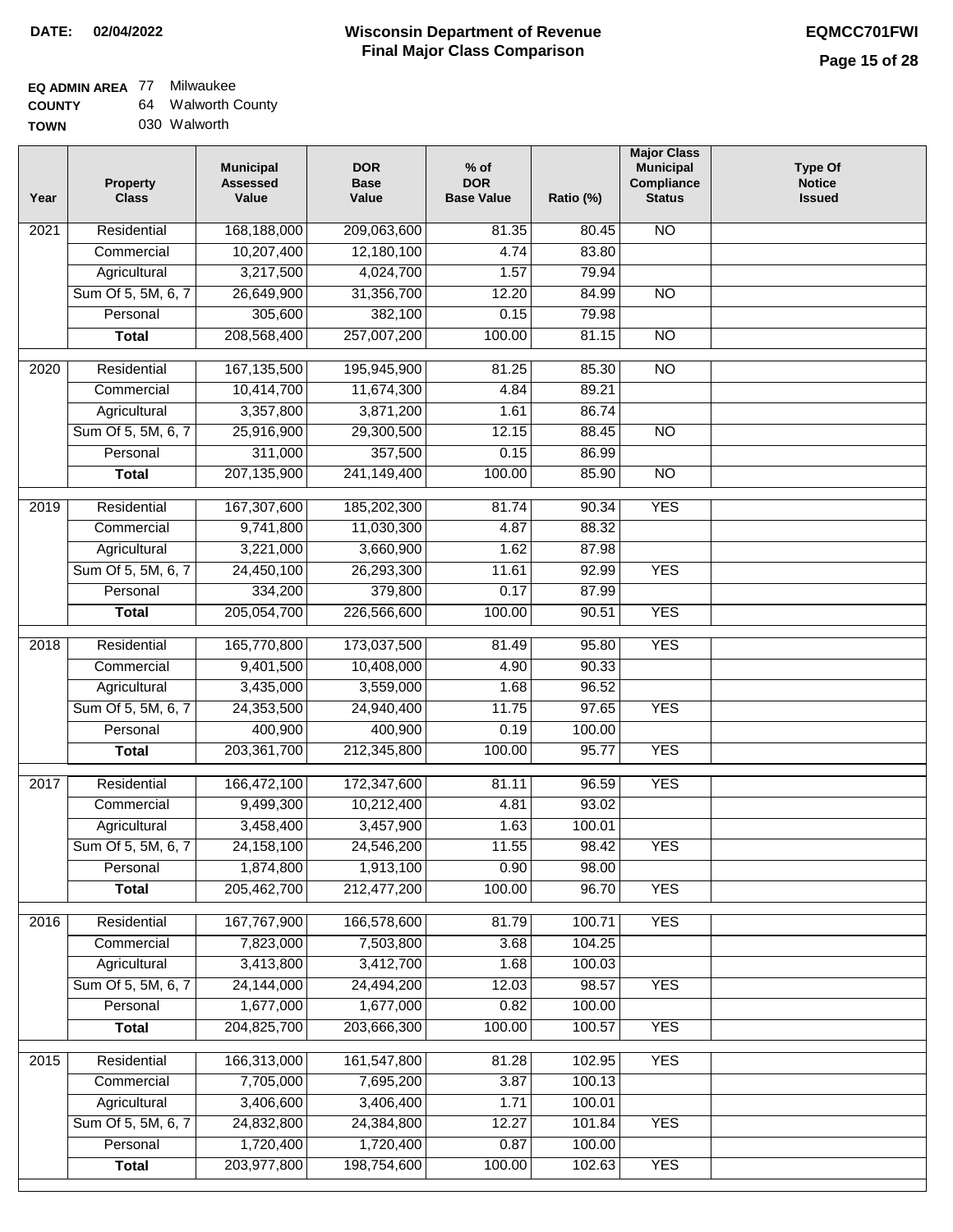#### **Wisconsin Department of Revenue Final Major Class Comparison DATE: 02/04/2022 EQMCC701FWI**

#### **EQ ADMIN AREA** 77 Milwaukee **COUNTY** 64 Walworth County

| <b>0000000</b> | . . |                |
|----------------|-----|----------------|
| <b>TOWN</b>    |     | 032 Whitewater |

| Year              | <b>Property</b><br><b>Class</b> | <b>Municipal</b><br><b>Assessed</b><br>Value | <b>DOR</b><br><b>Base</b><br>Value | $%$ of<br><b>DOR</b><br><b>Base Value</b> | Ratio (%)       | <b>Major Class</b><br><b>Municipal</b><br>Compliance<br><b>Status</b> | <b>Type Of</b><br><b>Notice</b><br><b>Issued</b> |
|-------------------|---------------------------------|----------------------------------------------|------------------------------------|-------------------------------------------|-----------------|-----------------------------------------------------------------------|--------------------------------------------------|
| 2021              | Residential                     | 276,667,600                                  | 328,228,300                        | 91.14                                     | 84.29           | <b>NO</b>                                                             |                                                  |
|                   | Commercial                      | 7,108,800                                    | 8,270,600                          | 2.30                                      | 85.95           |                                                                       |                                                  |
|                   | Agricultural                    | 2,415,200                                    | 2,681,600                          | 0.74                                      | 90.07           |                                                                       |                                                  |
|                   | Sum Of 5, 5M, 6, 7              | 16,271,900                                   | 20,610,200                         | 5.72                                      | 78.95           |                                                                       |                                                  |
|                   | Personal                        | 307,200                                      | 341,300                            | 0.09                                      | 90.01           |                                                                       |                                                  |
|                   | <b>Total</b>                    | 302,770,700                                  | 360,132,000                        | 100.00                                    | 84.07           | $\overline{NO}$                                                       |                                                  |
| $\overline{2020}$ | Residential                     | 275,787,200                                  | 317,431,700                        | 91.37                                     | 86.88           | $\overline{10}$                                                       |                                                  |
|                   | Commercial                      | 6,933,800                                    | 7,409,400                          | 2.13                                      | 93.58           |                                                                       |                                                  |
|                   | Agricultural                    | 2,319,800                                    | 2,578,600                          | 0.74                                      | 89.96           |                                                                       |                                                  |
|                   | Sum Of 5, 5M, 6, 7              | 16,182,700                                   | 19,705,900                         | 5.67                                      | 82.12           |                                                                       |                                                  |
|                   | Personal                        | 273,800                                      | 304,300                            | 0.09                                      | 89.98           |                                                                       |                                                  |
|                   | <b>Total</b>                    | 301,497,300                                  | 347,429,900                        | 100.00                                    | 86.78           | <b>NO</b>                                                             |                                                  |
| 2019              | Residential                     | 275,144,100                                  | 301,477,400                        | 91.40                                     | 91.27           | <b>YES</b>                                                            |                                                  |
|                   | Commercial                      | 6,933,800                                    | 6,797,600                          | 2.06                                      | 102.00          |                                                                       |                                                  |
|                   | Agricultural                    | 2,230,000                                    | 2,477,800                          | 0.75                                      | 90.00           |                                                                       |                                                  |
|                   | Sum Of 5, 5M, 6, 7              | 16,215,000                                   | 18,848,900                         | 5.71                                      | 86.03           |                                                                       |                                                  |
|                   | Personal                        | 226,200                                      | 251,300                            | 0.08                                      | 90.01           |                                                                       |                                                  |
|                   |                                 | 300,749,100                                  | 329,853,000                        | 100.00                                    | 91.18           | <b>YES</b>                                                            |                                                  |
|                   | <b>Total</b>                    |                                              |                                    |                                           |                 |                                                                       |                                                  |
| 2018              | Residential                     | 274,539,900                                  | 297,675,900                        | 91.39                                     | 92.23           | <b>YES</b>                                                            |                                                  |
|                   | Commercial                      | 7,098,000                                    | 6,797,600                          | 2.09                                      | 104.42          |                                                                       |                                                  |
|                   | Agricultural                    | 2,282,700                                    | 2,402,800                          | 0.74                                      | 95.00           |                                                                       |                                                  |
|                   | Sum Of 5, 5M, 6, 7              | 16,269,000                                   | 18,630,000                         | 5.72                                      | 87.33           |                                                                       |                                                  |
|                   | Personal                        | 219,100                                      | 230,600                            | 0.07                                      | 95.01           |                                                                       |                                                  |
|                   | <b>Total</b>                    | 300,408,700                                  | 325,736,900                        | 100.00                                    | 92.22           | <b>YES</b>                                                            |                                                  |
| 2017              | Residential                     | 273, 157, 800                                | 287,222,000                        | 91.20                                     | 95.10           | <b>YES</b>                                                            |                                                  |
|                   | Commercial                      | 6,999,500                                    | 6,562,700                          | 2.08                                      | 106.66          |                                                                       |                                                  |
|                   | Agricultural                    | 2,223,500                                    | 2,340,300                          | 0.74                                      | 95.01           |                                                                       |                                                  |
|                   | Sum Of 5, 5M, 6, 7              | 16,259,900                                   | 18,216,800                         | 5.78                                      | 89.26           |                                                                       |                                                  |
|                   | Personal                        | 555,500                                      | 584,700                            | 0.19                                      | 95.01           |                                                                       |                                                  |
|                   | <b>Total</b>                    | 299,196,200                                  | 314,926,500                        | 100.00                                    | 95.01           | <b>YES</b>                                                            |                                                  |
| 2016              | Residential                     | 270,902,400                                  | 273,537,900                        | 90.96                                     | 99.04           | <b>YES</b>                                                            |                                                  |
|                   | Commercial                      | 6,999,500                                    | 6,765,700                          | 2.25                                      | 103.46          |                                                                       |                                                  |
|                   | Agricultural                    | 2,197,700                                    | 2,312,800                          | 0.77                                      | 95.02           |                                                                       |                                                  |
|                   | Sum Of 5, 5M, 6, 7              | 16,032,100                                   | 17,457,300                         | 5.80                                      | 91.84           |                                                                       |                                                  |
|                   | Personal                        | 622,300                                      | 655,100                            | 0.22                                      | 94.99           |                                                                       |                                                  |
|                   | <b>Total</b>                    | 296,754,000                                  | 300,728,800                        | 100.00                                    | 98.68           | <b>YES</b>                                                            |                                                  |
|                   |                                 |                                              |                                    |                                           |                 |                                                                       |                                                  |
| 2015              | Residential                     | 268,931,000                                  | 279,437,500                        | 90.79                                     | 96.24           | <b>YES</b>                                                            |                                                  |
|                   | Commercial                      | 7,669,400                                    | 7,366,400                          | 2.39                                      | 104.11          |                                                                       |                                                  |
|                   | Agricultural                    | 2,293,100                                    | 2,292,400                          | 0.74                                      | 100.03          |                                                                       |                                                  |
|                   | Sum Of 5, 5M, 6, 7              | 16,279,200<br>636,100                        | 18,048,100<br>636,100              | 5.86                                      | 90.20           | <b>YES</b>                                                            |                                                  |
|                   | Personal                        | 295,808,800                                  | 307,780,500                        | 0.21<br>100.00                            | 100.00<br>96.11 | <b>YES</b>                                                            |                                                  |
|                   | <b>Total</b>                    |                                              |                                    |                                           |                 |                                                                       |                                                  |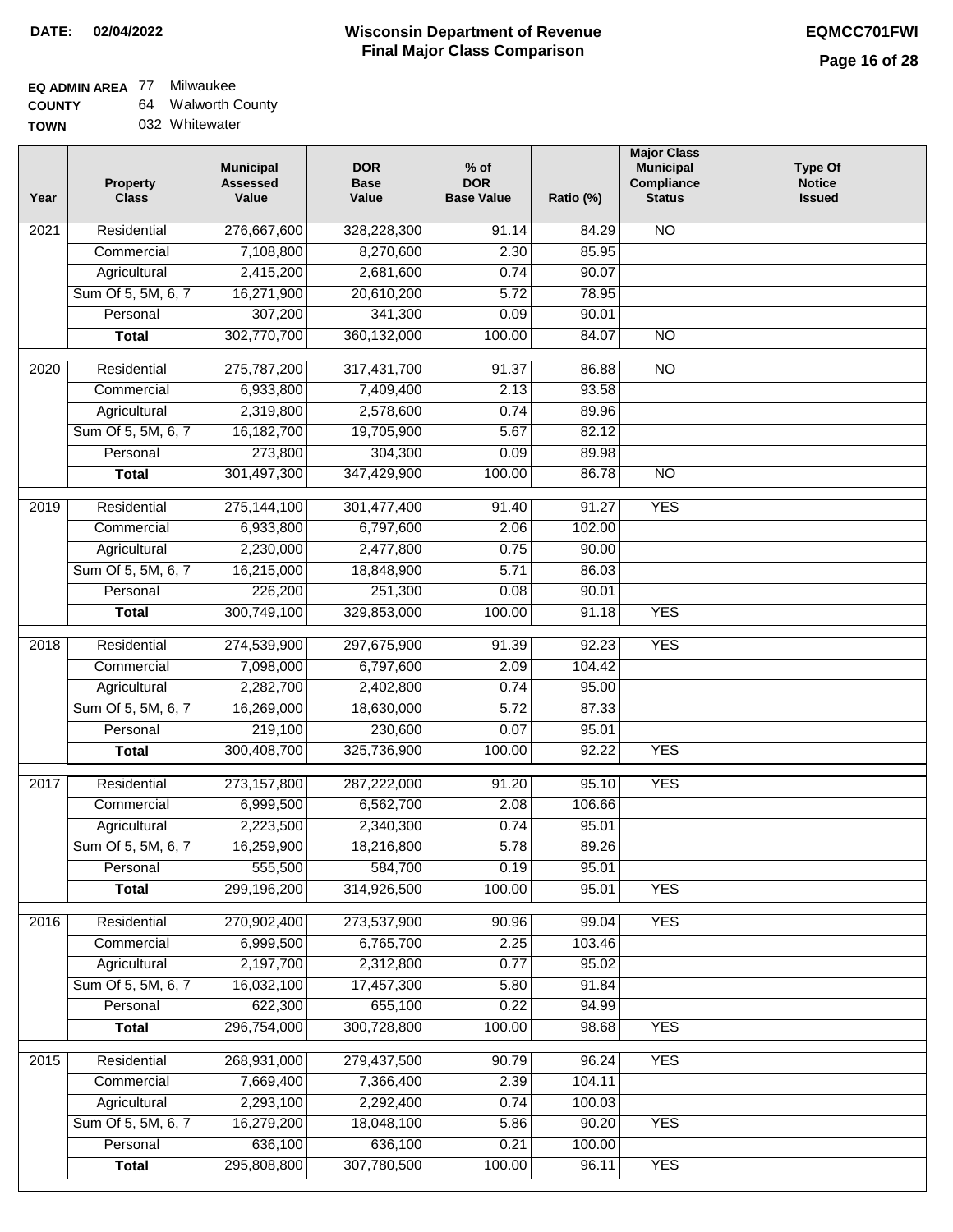# **EQ ADMIN AREA** 77 Milwaukee

**COUNTY VILLAGE** 64 Walworth County

115 Bloomfield

| Year              | <b>Property</b><br><b>Class</b> | <b>Municipal</b><br><b>Assessed</b><br>Value | <b>DOR</b><br><b>Base</b><br>Value | % of<br><b>DOR</b><br><b>Base Value</b> | Ratio (%) | <b>Major Class</b><br><b>Municipal</b><br>Compliance<br><b>Status</b> | <b>Type Of</b><br><b>Notice</b><br><b>Issued</b> |
|-------------------|---------------------------------|----------------------------------------------|------------------------------------|-----------------------------------------|-----------|-----------------------------------------------------------------------|--------------------------------------------------|
| $\overline{202}1$ | Residential                     | 357,421,100                                  | 437,871,200                        | 94.30                                   | 81.63     | $\overline{NO}$                                                       |                                                  |
|                   | Commercial                      | 19,848,700                                   | 21,431,800                         | 4.62                                    | 92.61     |                                                                       |                                                  |
|                   | Agricultural                    | 434,100                                      | 522,400                            | 0.11                                    | 83.10     |                                                                       |                                                  |
|                   | Sum Of 5, 5M, 6, 7              | 3,895,100                                    | 4,073,000                          | 0.88                                    | 95.63     |                                                                       |                                                  |
|                   | Personal                        | 358,800                                      | 432,300                            | 0.09                                    | 83.00     |                                                                       |                                                  |
|                   | <b>Total</b>                    | 381,957,800                                  | 464,330,700                        | 100.00                                  | 82.26     | $\overline{NO}$                                                       |                                                  |
| $\overline{2020}$ | Residential                     | 352,162,800                                  | 400,148,100                        | 93.81                                   | 88.01     | $\overline{NO}$                                                       |                                                  |
|                   | Commercial                      | 19,697,800                                   | 20,945,700                         | 4.91                                    | 94.04     |                                                                       |                                                  |
|                   | Agricultural                    | 469,200                                      | 503,700                            | 0.12                                    | 93.15     |                                                                       |                                                  |
|                   | Sum Of 5, 5M, 6, 7              | 3,898,400                                    | 3,967,800                          | 0.93                                    | 98.25     |                                                                       |                                                  |
|                   | Personal                        | 933,000                                      | 1,003,200                          | 0.24                                    | 93.00     |                                                                       |                                                  |
|                   | <b>Total</b>                    | 377, 161, 200                                | 426,568,500                        | 100.00                                  | 88.42     | $\overline{NO}$                                                       |                                                  |
|                   |                                 |                                              |                                    |                                         |           |                                                                       |                                                  |
| 2019              | Residential                     | 347,479,000                                  | 370,977,600                        | 93.14                                   | 93.67     | <b>YES</b>                                                            |                                                  |
|                   | Commercial                      | 20,481,200                                   | 22,296,900                         | 5.60                                    | 91.86     |                                                                       |                                                  |
|                   | Agricultural                    | 440,000                                      | 473,200                            | 0.12                                    | 92.98     |                                                                       |                                                  |
|                   | Sum Of 5, 5M, 6, 7              | 3,901,200                                    | 3,982,900                          | 1.00                                    | 97.95     |                                                                       |                                                  |
|                   | Personal                        | 530,800                                      | 570,800                            | 0.14                                    | 92.99     |                                                                       |                                                  |
|                   | <b>Total</b>                    | 372,832,200                                  | 398,301,400                        | 100.00                                  | 93.61     | <b>YES</b>                                                            |                                                  |
| 2018              | Residential                     | 342,848,600                                  | 351,940,400                        | 93.18                                   | 97.42     | <b>YES</b>                                                            |                                                  |
|                   | Commercial                      | 20,432,900                                   | 20,985,800                         | 5.56                                    | 97.37     |                                                                       |                                                  |
|                   | Agricultural                    | 456,900                                      | 460,600                            | 0.12                                    | 99.20     |                                                                       |                                                  |
|                   | Sum Of 5, 5M, 6, 7              | 3,670,000                                    | 3,728,900                          | 0.99                                    | 98.42     |                                                                       |                                                  |
|                   | Personal                        | 563,700                                      | 569,400                            | 0.15                                    | 99.00     |                                                                       |                                                  |
|                   | <b>Total</b>                    | 367,972,100                                  | 377,685,100                        | 100.00                                  | 97.43     | <b>YES</b>                                                            |                                                  |
| 2017              | Residential                     | 341,281,700                                  | 353,278,400                        | 93.19                                   | 96.60     | <b>YES</b>                                                            |                                                  |
|                   | Commercial                      | 20,379,700                                   | 20,346,100                         | 5.37                                    | 100.17    |                                                                       |                                                  |
|                   | Agricultural                    | 448,600                                      | 448,300                            | 0.12                                    | 100.07    |                                                                       |                                                  |
|                   | Sum Of 5, 5M, 6, 7              | 3,737,400                                    | 3,622,600                          | 0.96                                    | 103.17    |                                                                       |                                                  |
|                   | Personal                        | 1,386,000                                    | 1,386,000                          | 0.37                                    | 100.00    |                                                                       |                                                  |
|                   | <b>Total</b>                    | 367,233,400                                  | 379,081,400                        | 100.00                                  | 96.87     | <b>YES</b>                                                            |                                                  |
| 2016              | Residential                     | 357,784,600                                  | 353,098,300                        | 94.04                                   | 101.33    | <b>YES</b>                                                            |                                                  |
|                   | Commercial                      | 17,548,400                                   | 16,592,800                         | 4.42                                    | 105.76    |                                                                       |                                                  |
|                   | Agricultural                    | 485,500                                      | 453,900                            | 0.12                                    | 106.96    |                                                                       |                                                  |
|                   | Sum Of 5, 5M, 6, 7              | 2,646,100                                    | 3,475,600                          | 0.93                                    | 76.13     |                                                                       |                                                  |
|                   | Personal                        | 1,979,300                                    | 1,849,900                          | 0.49                                    | 106.99    |                                                                       |                                                  |
|                   | <b>Total</b>                    | 380,443,900                                  | 375,470,500                        | 100.00                                  | 101.32    | <b>YES</b>                                                            |                                                  |
| 2015              | Residential                     | 358,447,000                                  | 341,697,800                        | 93.83                                   | 104.90    | <b>YES</b>                                                            |                                                  |
|                   | Commercial                      | 17,766,300                                   | 16,626,900                         | 4.57                                    | 106.85    |                                                                       |                                                  |
|                   | Agricultural                    | 483,300                                      | 447,700                            | 0.12                                    | 107.95    |                                                                       |                                                  |
|                   | Sum Of 5, 5M, 6, 7              | 2,644,400                                    | 3,469,100                          | 0.95                                    | 76.23     |                                                                       |                                                  |
|                   | Personal                        | 2,066,000                                    | 1,913,000                          | 0.53                                    | 108.00    |                                                                       |                                                  |
|                   | <b>Total</b>                    | 381,407,000                                  | 364, 154, 500                      | 100.00                                  | 104.74    | <b>YES</b>                                                            |                                                  |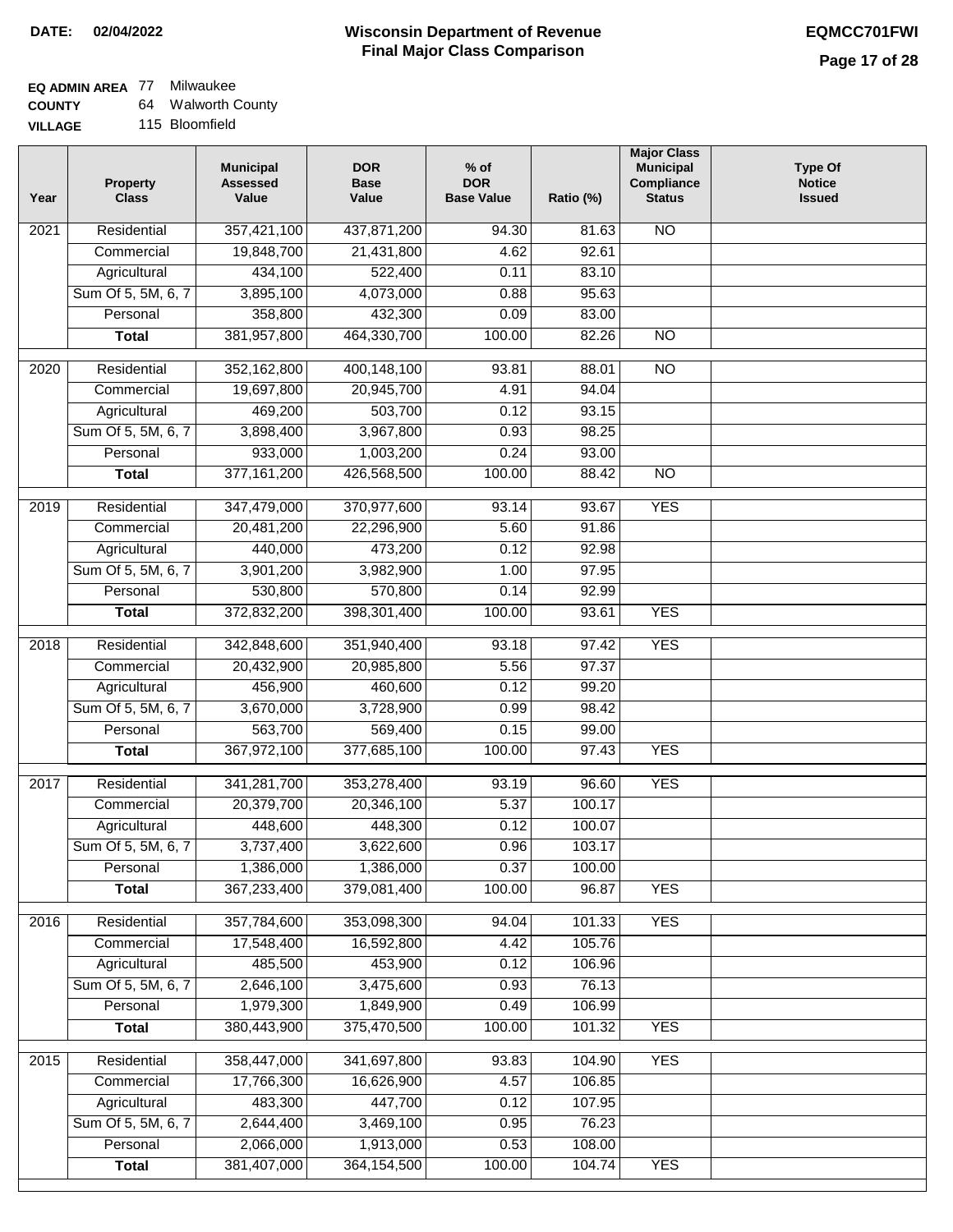#### **EQ ADMIN AREA** 77 Milwaukee **COUNTY**  $64$

| <b>COUNTY</b> | 64 Walworth County |
|---------------|--------------------|
|               |                    |

**VILLAGE** 116 Darien

| Year | <b>Property</b><br><b>Class</b> | <b>Municipal</b><br><b>Assessed</b><br>Value | <b>DOR</b><br><b>Base</b><br>Value | $%$ of<br><b>DOR</b><br><b>Base Value</b> | Ratio (%) | <b>Major Class</b><br><b>Municipal</b><br>Compliance<br><b>Status</b> | <b>Type Of</b><br><b>Notice</b><br><b>Issued</b> |
|------|---------------------------------|----------------------------------------------|------------------------------------|-------------------------------------------|-----------|-----------------------------------------------------------------------|--------------------------------------------------|
| 2021 | Residential                     | 70,063,800                                   | 86,119,600                         | 80.68                                     | 81.36     | N <sub>O</sub>                                                        |                                                  |
|      | Commercial                      | 19,289,200                                   | 20,229,000                         | 18.95                                     | 95.35     | <b>YES</b>                                                            |                                                  |
|      | Agricultural                    | 44,900                                       | 53,400                             | 0.05                                      | 84.08     |                                                                       |                                                  |
|      | Sum Of 5, 5M, 6, 7              | 4,900                                        | 6,400                              | 0.01                                      | 76.56     |                                                                       |                                                  |
|      | Personal                        | 284,900                                      | 339,200                            | 0.32                                      | 83.99     |                                                                       |                                                  |
|      | <b>Total</b>                    | 89,687,700                                   | 106,747,600                        | 100.00                                    | 84.02     | $\overline{NO}$                                                       |                                                  |
| 2020 | Residential                     | 69,295,800                                   | 81,089,000                         | 80.17                                     | 85.46     | $\overline{NO}$                                                       |                                                  |
|      | Commercial                      | 18,740,900                                   | 19,774,000                         | 19.55                                     | 94.78     | <b>YES</b>                                                            |                                                  |
|      | Agricultural                    | 44,600                                       | 51,300                             | 0.05                                      | 86.94     |                                                                       |                                                  |
|      | Sum Of 5, 5M, 6, 7              | 4,900                                        | 6,200                              | 0.01                                      | 79.03     |                                                                       |                                                  |
|      | Personal                        | 198,000                                      | 227,600                            | 0.23                                      | 86.99     |                                                                       |                                                  |
|      | <b>Total</b>                    | 88,284,200                                   | 101,148,100                        | 100.00                                    | 87.28     | $\overline{NO}$                                                       |                                                  |
| 2019 | Residential                     | 68,996,400                                   | 76,170,900                         | 81.54                                     | 90.58     | <b>YES</b>                                                            |                                                  |
|      | Commercial                      | 16,083,500                                   | 16,935,000                         | 18.13                                     | 94.97     | <b>YES</b>                                                            |                                                  |
|      | Agricultural                    | 50,500                                       | 50,700                             | 0.05                                      | 99.61     |                                                                       |                                                  |
|      | Sum Of 5, 5M, 6, 7              | 4,900                                        | 6,000                              | 0.01                                      | 81.67     |                                                                       |                                                  |
|      | Personal                        | 224,500                                      | 255,100                            | 0.27                                      | 88.00     |                                                                       |                                                  |
|      | <b>Total</b>                    | 85,359,800                                   | 93,417,700                         | 100.00                                    | 91.37     | <b>YES</b>                                                            |                                                  |
| 2018 | Residential                     | 68,239,100                                   | 71,046,500                         | 80.67                                     | 96.05     | <b>YES</b>                                                            |                                                  |
|      | Commercial                      | 15,997,800                                   | 16,741,500                         | 19.01                                     | 95.56     | <b>YES</b>                                                            |                                                  |
|      | Agricultural                    | 48,300                                       | 48,400                             | 0.05                                      | 99.79     |                                                                       |                                                  |
|      | Sum Of 5, 5M, 6, 7              | 4,900                                        | 6,000                              | 0.01                                      | 81.67     |                                                                       |                                                  |
|      | Personal                        | 226,600                                      | 231,200                            | 0.26                                      | 98.01     |                                                                       |                                                  |
|      | <b>Total</b>                    | 84,516,700                                   | 88,073,600                         | 100.00                                    | 95.96     | <b>YES</b>                                                            |                                                  |
| 2017 | Residential                     | 68,166,700                                   | 68,299,600                         | 78.07                                     | 99.81     | <b>YES</b>                                                            |                                                  |
|      | Commercial                      | 15,945,900                                   | 16,239,100                         | 18.56                                     | 98.19     | <b>YES</b>                                                            |                                                  |
|      | Agricultural                    | 47,000                                       | 47,200                             | 0.05                                      | 99.58     |                                                                       |                                                  |
|      | Sum Of 5, 5M, 6, 7              | 4,900                                        | 6,000                              | 0.01                                      | 81.67     |                                                                       |                                                  |
|      | Personal                        | 3,032,200                                    | 2,887,900                          | 3.30                                      | 105.00    |                                                                       |                                                  |
|      | <b>Total</b>                    | 87,196,700                                   | 87,479,800                         | 100.00                                    | 99.68     | <b>YES</b>                                                            |                                                  |
| 2016 | Residential                     | 68,040,300                                   | 64,241,600                         | 77.98                                     | 105.91    | <b>YES</b>                                                            |                                                  |
|      | Commercial                      | 15,135,500                                   | 15,004,300                         | 18.21                                     | 100.87    | <b>YES</b>                                                            |                                                  |
|      | Agricultural                    | 51,800                                       | 46,500                             | 0.06                                      | 111.40    |                                                                       |                                                  |
|      | Sum Of 5, 5M, 6, 7              | 4,900                                        | 6,000                              | 0.01                                      | 81.67     |                                                                       |                                                  |
|      | Personal                        | 3,387,100                                    | 3,079,200                          | 3.74                                      | 110.00    |                                                                       |                                                  |
|      | <b>Total</b>                    | 86,619,600                                   | 82,377,600                         | 100.00                                    | 105.15    | <b>YES</b>                                                            |                                                  |
| 2015 | Residential                     | 68,198,500                                   | 62,076,000                         | 77.23                                     | 109.86    | <b>YES</b>                                                            |                                                  |
|      | Commercial                      | 14,978,200                                   | 14,841,700                         | 18.46                                     | 100.92    | <b>YES</b>                                                            |                                                  |
|      | Agricultural                    | 47,800                                       | 47,600                             | 0.06                                      | 100.42    |                                                                       |                                                  |
|      | Sum Of 5, 5M, 6, 7              | 4,900                                        | 6,000                              | 0.01                                      | 81.67     |                                                                       |                                                  |
|      | Personal                        | 3,820,500                                    | 3,411,200                          | 4.24                                      | 112.00    |                                                                       |                                                  |
|      | <b>Total</b>                    | 87,049,900                                   | 80,382,500                         | 100.00                                    | 108.29    | <b>YES</b>                                                            |                                                  |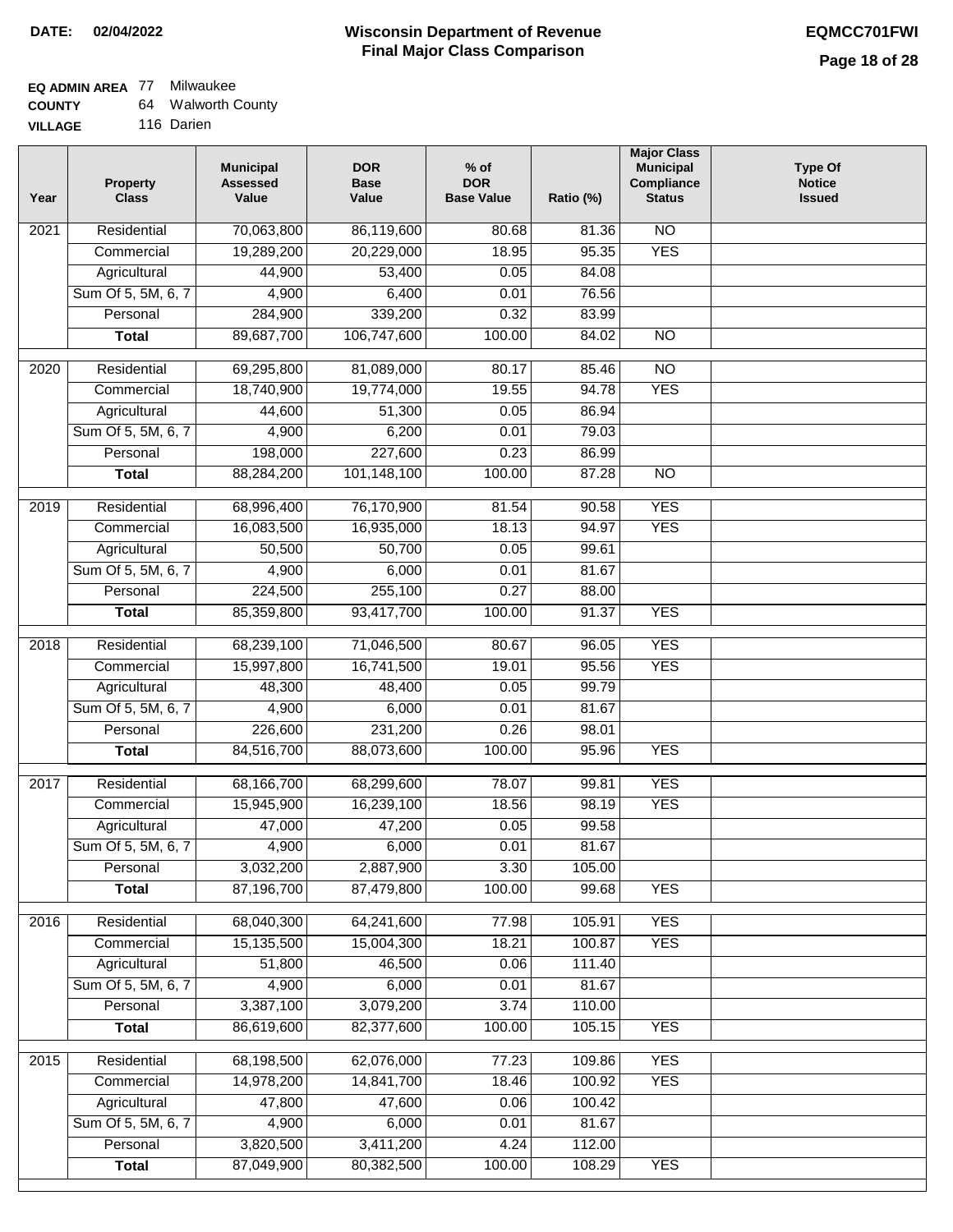# **EQ ADMIN AREA** 77 Milwaukee

**COUNTY VILLAGE** 64 Walworth County 121 East Troy

| Year              | <b>Property</b><br><b>Class</b> | <b>Municipal</b><br><b>Assessed</b><br>Value | <b>DOR</b><br><b>Base</b><br>Value | $%$ of<br><b>DOR</b><br><b>Base Value</b> | Ratio (%) | <b>Major Class</b><br><b>Municipal</b><br>Compliance<br><b>Status</b> | <b>Type Of</b><br><b>Notice</b><br><b>Issued</b> |
|-------------------|---------------------------------|----------------------------------------------|------------------------------------|-------------------------------------------|-----------|-----------------------------------------------------------------------|--------------------------------------------------|
| 2021              | Residential                     | 279,294,600                                  | 280,521,800                        | 71.90                                     | 99.56     | <b>YES</b>                                                            |                                                  |
|                   | Commercial                      | 107,626,300                                  | 104,298,900                        | 26.73                                     | 103.19    | <b>YES</b>                                                            |                                                  |
|                   | Agricultural                    | 92,100                                       | 92,200                             | 0.02                                      | 99.89     |                                                                       |                                                  |
|                   | Sum Of 5, 5M, 6, 7              | 224,500                                      | 230,200                            | 0.06                                      | 97.52     |                                                                       |                                                  |
|                   | Personal                        | 5,028,000                                    | 5,028,000                          | 1.29                                      | 100.00    |                                                                       |                                                  |
|                   | <b>Total</b>                    | 392,265,500                                  | 390, 171, 100                      | 100.00                                    | 100.54    | <b>YES</b>                                                            |                                                  |
| $\overline{2020}$ | Residential                     | 220,899,600                                  | 271,289,200                        | 71.24                                     | 81.43     | $\overline{NO}$                                                       |                                                  |
|                   | Commercial                      | 93,724,200                                   | 103,790,200                        | 27.26                                     | 90.30     | <b>YES</b>                                                            |                                                  |
|                   | Agricultural                    | 73,400                                       | 88,600                             | 0.02                                      | 82.84     |                                                                       |                                                  |
|                   | Sum Of 5, 5M, 6, 7              | 230,300                                      | 227,000                            | 0.06                                      | 101.45    |                                                                       |                                                  |
|                   | Personal                        | 4,477,000                                    | 5,394,000                          | 1.42                                      | 83.00     |                                                                       |                                                  |
|                   | <b>Total</b>                    | 319,404,500                                  | 380,789,000                        | 100.00                                    | 83.88     | $\overline{NO}$                                                       |                                                  |
|                   |                                 |                                              |                                    |                                           |           |                                                                       |                                                  |
| 2019              | Residential                     | 218,686,100                                  | 253,599,600                        | 70.54                                     | 86.23     | $\overline{NO}$                                                       |                                                  |
|                   | Commercial                      | 92,487,400                                   | 101,382,200                        | 28.20                                     | 91.23     | <b>YES</b>                                                            |                                                  |
|                   | Agricultural                    | 73,700                                       | 85,000                             | 0.02                                      | 86.71     |                                                                       |                                                  |
|                   | Sum Of 5, 5M, 6, 7              | 230,300                                      | 226,800                            | 0.06                                      | 101.54    |                                                                       |                                                  |
|                   | Personal                        | 4,236,900                                    | 4,236,900                          | 1.18                                      | 100.00    |                                                                       |                                                  |
|                   | <b>Total</b>                    | 315,714,400                                  | 359,530,500                        | 100.00                                    | 87.81     | $\overline{NO}$                                                       |                                                  |
| 2018              | Residential                     | 216,832,900                                  | 237,418,400                        | 68.72                                     | 91.33     | <b>YES</b>                                                            |                                                  |
|                   | Commercial                      | 92,051,000                                   | 103,157,400                        | 29.86                                     | 89.23     | $\overline{3}$                                                        |                                                  |
|                   | Agricultural                    | 128,600                                      | 128,400                            | 0.04                                      | 100.16    |                                                                       |                                                  |
|                   | Sum Of 5, 5M, 6, 7              | 234,200                                      | 222,400                            | 0.06                                      | 105.31    |                                                                       |                                                  |
|                   | Personal                        | 4,537,000                                    | 4,537,000                          | 1.31                                      | 100.00    |                                                                       |                                                  |
|                   | <b>Total</b>                    | 313,783,700                                  | 345,463,600                        | 100.00                                    | 90.83     | $\overline{10}$                                                       |                                                  |
|                   |                                 |                                              |                                    |                                           |           |                                                                       |                                                  |
| 2017              | Residential                     | 214,258,600                                  | 223,661,500                        | 67.54                                     | 95.80     | <b>YES</b>                                                            |                                                  |
|                   | Commercial                      | 90,724,100                                   | 100,226,700                        | 30.26                                     | 90.52     | <b>YES</b>                                                            |                                                  |
|                   | Agricultural                    | 117,100                                      | 117,300                            | 0.04                                      | 99.83     |                                                                       |                                                  |
|                   | Sum Of 5, 5M, 6, 7              | 233,200                                      | 221,800                            | 0.07                                      | 105.14    |                                                                       |                                                  |
|                   | Personal                        | 6,939,100                                    | 6,939,100                          | 2.10                                      | 100.00    |                                                                       |                                                  |
|                   | <b>Total</b>                    | 312,272,100                                  | 331,166,400                        | 100.00                                    | 94.29     | <b>YES</b>                                                            |                                                  |
| 2016              | Residential                     | 212,896,600                                  | 208,459,600                        | 66.05                                     | 102.13    | <b>YES</b>                                                            |                                                  |
|                   | Commercial                      | 91,424,400                                   | 95,870,200                         | 30.37                                     | 95.36     | <b>YES</b>                                                            |                                                  |
|                   | Agricultural                    | 106,200                                      | 106,100                            | 0.03                                      | 100.09    |                                                                       |                                                  |
|                   | Sum Of 5, 5M, 6, 7              | 232,200                                      | 202,900                            | 0.06                                      | 114.44    |                                                                       |                                                  |
|                   | Personal                        | 10,993,500                                   | 10,993,500                         | 3.48                                      | 100.00    |                                                                       |                                                  |
|                   | <b>Total</b>                    | 315,652,900                                  | 315,632,300                        | 100.00                                    | 100.01    | <b>YES</b>                                                            |                                                  |
| 2015              | Residential                     | 224,523,800                                  | 202,888,300                        | 66.00                                     | 110.66    | <b>NO</b>                                                             |                                                  |
|                   | Commercial                      | 87,962,900                                   | 93,892,400                         | 30.54                                     | 93.68     | <b>YES</b>                                                            |                                                  |
|                   | Agricultural                    | 83,500                                       | 83,500                             | 0.03                                      | 100.00    |                                                                       |                                                  |
|                   | Sum Of 5, 5M, 6, 7              | 457,400                                      | 463,700                            | 0.15                                      | 98.64     |                                                                       |                                                  |
|                   | Personal                        | 10,599,400                                   | 10,094,600                         | 3.28                                      | 105.00    |                                                                       |                                                  |
|                   | <b>Total</b>                    | 323,627,000                                  | 307,422,500                        | 100.00                                    | 105.27    | $\overline{NO}$                                                       | <b>Non-Compliance Notice</b>                     |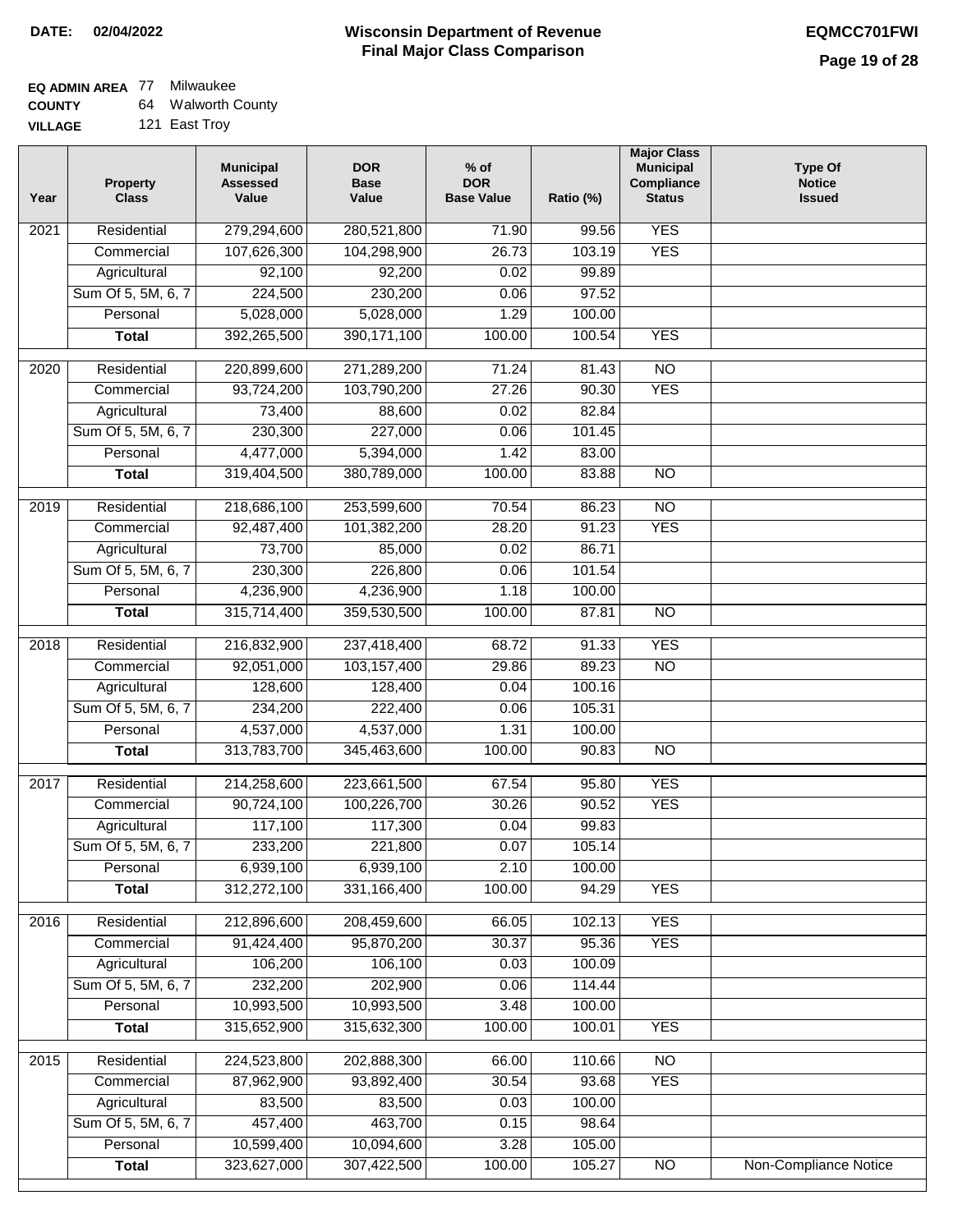# **EQ ADMIN AREA** 77 Milwaukee

| <b>COUNTY</b>  | 64 | <b>Walworth County</b> |
|----------------|----|------------------------|
| <b>VILLAGE</b> |    | 126 Fontana            |

| ЭE | 126 Fontana |
|----|-------------|
|    |             |

| Year              | <b>Property</b><br><b>Class</b> | <b>Municipal</b><br><b>Assessed</b><br>Value | <b>DOR</b><br><b>Base</b><br>Value | $%$ of<br><b>DOR</b><br><b>Base Value</b> | Ratio (%) | <b>Major Class</b><br><b>Municipal</b><br>Compliance<br><b>Status</b> | <b>Type Of</b><br><b>Notice</b><br><b>Issued</b> |
|-------------------|---------------------------------|----------------------------------------------|------------------------------------|-------------------------------------------|-----------|-----------------------------------------------------------------------|--------------------------------------------------|
| 2021              | Residential                     | 1,430,518,184                                | 1,468,252,600                      | 96.69                                     | 97.43     | <b>YES</b>                                                            |                                                  |
|                   | Commercial                      | 43,614,200                                   | 47,096,200                         | 3.10                                      | 92.61     |                                                                       |                                                  |
|                   | Agricultural                    | 18,200                                       | 16,700                             | 0.00                                      | 108.98    |                                                                       |                                                  |
|                   | Sum Of 5, 5M, 6, 7              | 3,800                                        | 30,800                             | 0.00                                      | 12.34     |                                                                       |                                                  |
|                   | Personal                        | 3,044,800                                    | 3,044,800                          | 0.20                                      | 100.00    |                                                                       |                                                  |
|                   | <b>Total</b>                    | 1,477,199,184                                | 1,518,441,100                      | 100.00                                    | 97.28     | <b>YES</b>                                                            |                                                  |
| $\overline{2020}$ | Residential                     | 1,174,456,450                                | 1,303,832,100                      | 96.50                                     | 90.08     | <b>YES</b>                                                            |                                                  |
|                   | Commercial                      | 32,164,300                                   | 44,015,100                         | 3.26                                      | 73.08     |                                                                       |                                                  |
|                   | Agricultural                    | 16,100                                       | 16,100                             | 0.00                                      | 100.00    |                                                                       |                                                  |
|                   | Sum Of 5, 5M, 6, 7              | 3,800                                        | 28,800                             | 0.00                                      | 13.19     |                                                                       |                                                  |
|                   | Personal                        | 2,828,300                                    | 3,177,800                          | 0.24                                      | 89.00     |                                                                       |                                                  |
|                   | <b>Total</b>                    | 1,209,468,950                                | 1,351,069,900                      | 100.00                                    | 89.52     | <b>YES</b>                                                            |                                                  |
|                   |                                 |                                              |                                    |                                           |           |                                                                       |                                                  |
| $\frac{1}{2019}$  | Residential                     | 1,162,849,500                                | 1,218,376,200                      | 96.37                                     | 95.44     | <b>YES</b>                                                            |                                                  |
|                   | Commercial                      | 30,682,300                                   | 42,777,700                         | 3.38                                      | 71.72     |                                                                       |                                                  |
|                   | Agricultural                    | 16,100                                       | 15,400                             | 0.00                                      | 104.55    |                                                                       |                                                  |
|                   | Sum Of 5, 5M, 6, 7              | 3,800                                        | 27,600                             | 0.00                                      | 13.77     |                                                                       |                                                  |
|                   | Personal                        | 2,938,000                                    | 3,092,600                          | 0.24                                      | 95.00     |                                                                       |                                                  |
|                   | <b>Total</b>                    | 1,196,489,700                                | 1,264,289,500                      | 100.00                                    | 94.64     | <b>YES</b>                                                            |                                                  |
| 2018              | Residential                     | 1,135,131,800                                | 1,131,472,700                      | 96.20                                     | 100.32    | <b>YES</b>                                                            |                                                  |
|                   | Commercial                      | 31,060,600                                   | 41,757,700                         | 3.55                                      | 74.38     |                                                                       |                                                  |
|                   | Agricultural                    | 16,100                                       | 15,000                             | 0.00                                      | 107.33    |                                                                       |                                                  |
|                   | Sum Of 5, 5M, 6, 7              | 3,800                                        | 26,800                             | 0.00                                      | 14.18     |                                                                       |                                                  |
|                   | Personal                        | 2,881,800                                    | 2,940,600                          | 0.25                                      | 98.00     |                                                                       |                                                  |
|                   | <b>Total</b>                    | 1,169,094,100                                | 1,176,212,800                      | 100.00                                    | 99.39     | <b>YES</b>                                                            |                                                  |
| $\overline{2017}$ | Residential                     | 1,122,318,300                                | 1,084,543,000                      | 96.02                                     | 103.48    | <b>YES</b>                                                            |                                                  |
|                   | Commercial                      | 31,780,300                                   | 41,042,800                         | 3.63                                      | 77.43     |                                                                       |                                                  |
|                   | Agricultural                    | 16,100                                       | 14,600                             | 0.00                                      | 110.27    |                                                                       |                                                  |
|                   | Sum Of 5, 5M, 6, 7              | 3,800                                        | 26,800                             | 0.00                                      | 14.18     |                                                                       |                                                  |
|                   | Personal                        | 3,788,700                                    | 3,866,100                          | 0.34                                      | 98.00     |                                                                       |                                                  |
|                   | <b>Total</b>                    | 1,157,907,200                                | 1,129,493,300                      | 100.00                                    | 102.52    | <b>YES</b>                                                            |                                                  |
| 2016              | Residential                     | 1,111,374,900                                | 1,121,064,400                      | 96.40                                     | 99.14     | <b>YES</b>                                                            |                                                  |
|                   | Commercial                      | 30,859,200                                   | 38,193,300                         | 3.28                                      | 80.80     |                                                                       |                                                  |
|                   | Agricultural                    | 16,100                                       | 14,400                             | 0.00                                      | 111.81    |                                                                       |                                                  |
|                   | Sum Of 5, 5M, 6, 7              | 3,800                                        | 26,800                             | 0.00                                      | 14.18     |                                                                       |                                                  |
|                   | Personal                        | 3,628,500                                    | 3,617,600                          | 0.31                                      | 100.30    |                                                                       |                                                  |
|                   | <b>Total</b>                    | 1,145,882,500                                | 1,162,916,500                      | 100.00                                    | 98.54     | <b>YES</b>                                                            |                                                  |
|                   |                                 |                                              |                                    |                                           |           |                                                                       |                                                  |
| 2015              | Residential                     | 1,100,999,300                                | 1,091,692,000                      | 96.15                                     | 100.85    | <b>YES</b>                                                            |                                                  |
|                   | Commercial                      | 31,279,300                                   | 40,143,500                         | 3.54                                      | 77.92     |                                                                       |                                                  |
|                   | Agricultural                    | 16,100                                       | 14,200                             | 0.00                                      | 113.38    |                                                                       |                                                  |
|                   | Sum Of 5, 5M, 6, 7              | 3,800                                        | 4,000                              | 0.00                                      | 95.00     |                                                                       |                                                  |
|                   | Personal                        | 3,427,300                                    | 3,537,000                          | 0.31                                      | 96.90     |                                                                       |                                                  |
|                   | <b>Total</b>                    | 1,135,725,800                                | 1,135,390,700                      | 100.00                                    | 100.03    | <b>YES</b>                                                            |                                                  |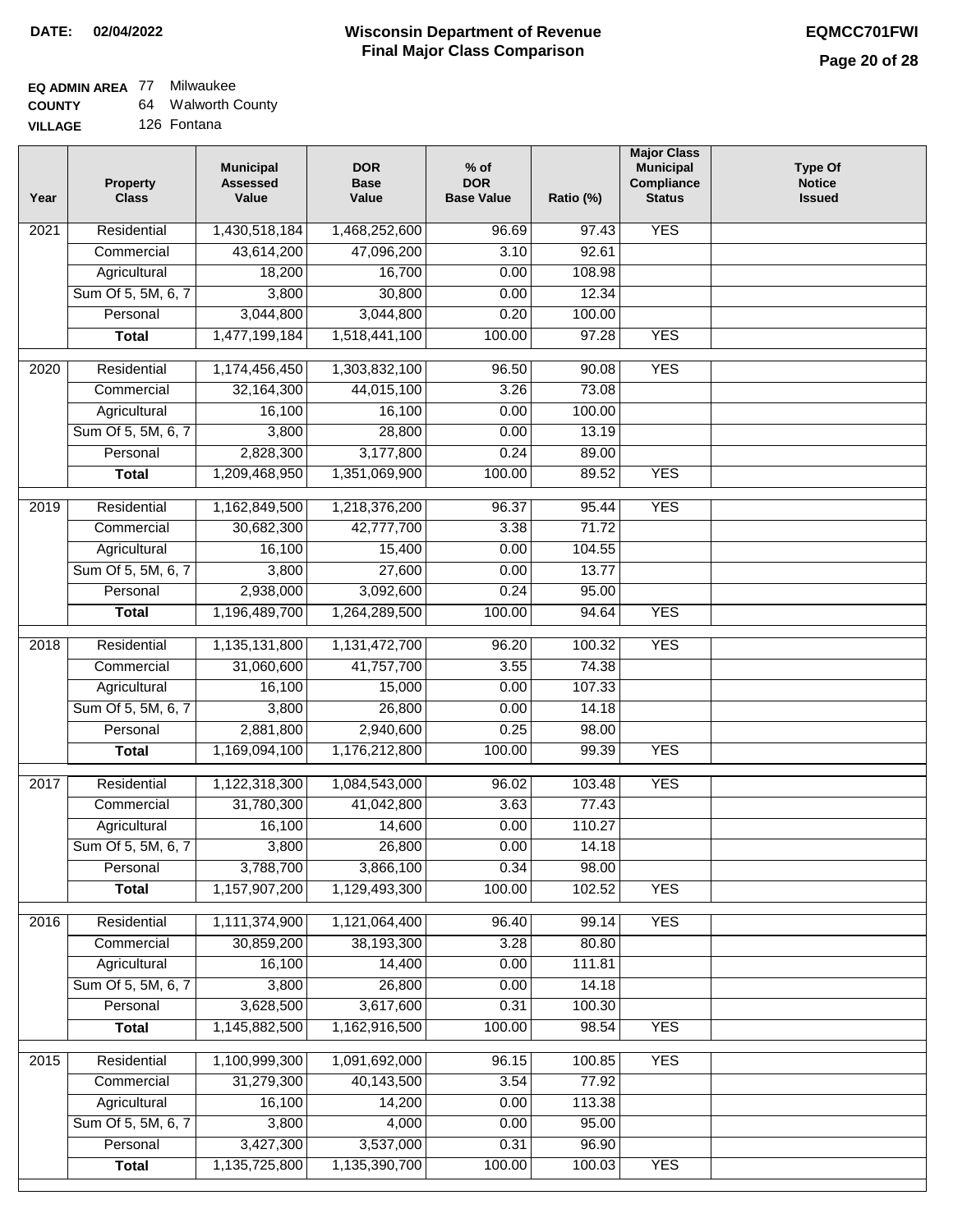### **Wisconsin Department of Revenue DATE: 02/04/2022 EQMCC701FWI Final Major Class Comparison**

| EQ ADMIN AREA 77 | Milwaukee          | 77  |
|------------------|--------------------|-----|
| <b>COUNTY</b>    | 64 Walworth County | 30  |
| <b>VILLAGE</b>   | 131 Genoa City     | 131 |

7 Milwaukee

0 Kenosha County

31 Genoa City

| Year              | <b>Property</b><br><b>Class</b> | <b>Municipal</b><br><b>Assessed</b><br>Value | <b>DOR</b><br><b>Base</b><br>Value | $%$ of<br><b>DOR</b><br><b>Base Value</b> | Ratio (%) | <b>Major Class</b><br><b>Municipal</b><br>Compliance<br><b>Status</b> | <b>Type Of</b><br><b>Notice</b><br><b>Issued</b> |
|-------------------|---------------------------------|----------------------------------------------|------------------------------------|-------------------------------------------|-----------|-----------------------------------------------------------------------|--------------------------------------------------|
| $\overline{202}1$ | Residential                     | 149,046,000                                  | 191,107,900                        | 81.43                                     | 77.99     | $\overline{NO}$                                                       |                                                  |
|                   | Commercial                      | 37,500,000                                   | 39,118,900                         | 16.67                                     | 95.86     | <b>YES</b>                                                            |                                                  |
|                   | Agricultural                    | 155,600                                      | 186,400                            | 0.08                                      | 83.48     |                                                                       |                                                  |
|                   | Sum Of 5, 5M, 6, 7              | 315,600                                      | 342,300                            | 0.15                                      | 92.20     |                                                                       |                                                  |
|                   | Personal                        | 3,264,200                                    | 3,932,800                          | 1.68                                      | 83.00     |                                                                       |                                                  |
|                   | <b>Total</b>                    | 190,281,400                                  | 234,688,300                        | 100.00                                    | 81.08     | <b>NO</b>                                                             |                                                  |
| 2020              | Residential                     | 148,522,400                                  | 174,816,300                        | 81.18                                     | 84.96     | $\overline{NO}$                                                       |                                                  |
|                   | Commercial                      | 35,210,000                                   | 36, 191, 300                       | 16.81                                     | 97.29     | <b>YES</b>                                                            |                                                  |
|                   | Agricultural                    | 153,800                                      | 179,300                            | 0.08                                      | 85.78     |                                                                       |                                                  |
|                   | Sum Of 5, 5M, 6, 7              | 315,600                                      | 328,700                            | 0.15                                      | 96.01     |                                                                       |                                                  |
|                   | Personal                        | 3,247,500                                    | 3,820,600                          | 1.77                                      | 85.00     |                                                                       |                                                  |
|                   | <b>Total</b>                    | 187,449,300                                  | 215,336,200                        | 100.00                                    | 87.05     | $\overline{NO}$                                                       |                                                  |
| 2019              | Residential                     | 147,976,600                                  | 162,830,200                        | 79.38                                     | 90.88     | <b>YES</b>                                                            |                                                  |
|                   | Commercial                      | 35,972,800                                   | 38,124,500                         | 18.59                                     | 94.36     | <b>YES</b>                                                            |                                                  |
|                   | Agricultural                    | 154,400                                      | 172,200                            | 0.08                                      | 89.66     |                                                                       |                                                  |
|                   | Sum Of 5, 5M, 6, 7              | 314,800                                      | 320,500                            | 0.16                                      | 98.22     |                                                                       |                                                  |
|                   | Personal                        | 3,266,000                                    | 3,669,700                          | 1.79                                      | 89.00     |                                                                       |                                                  |
|                   | <b>Total</b>                    | 187,684,600                                  | 205, 117, 100                      | 100.00                                    | 91.50     | <b>YES</b>                                                            |                                                  |
|                   |                                 |                                              |                                    |                                           |           |                                                                       |                                                  |
| 2018              | Residential                     | 147,273,500                                  | 152,927,700                        | 78.93                                     | 96.30     | <b>YES</b>                                                            |                                                  |
|                   | Commercial                      | 35,802,600                                   | 36,831,800                         | 19.01                                     | 97.21     | <b>YES</b>                                                            |                                                  |
|                   | Agricultural                    | 164,600                                      | 168,500                            | 0.09                                      | 97.69     |                                                                       |                                                  |
|                   | Sum Of 5, 5M, 6, 7              | 315,100                                      | 314,800                            | 0.16                                      | 100.10    |                                                                       |                                                  |
|                   | Personal                        | 3,414,300                                    | 3,519,800                          | 1.82                                      | 97.00     |                                                                       |                                                  |
|                   | <b>Total</b>                    | 186,970,100                                  | 193,762,600                        | 100.00                                    | 96.49     | <b>YES</b>                                                            |                                                  |
| $\overline{2017}$ | Residential                     | 146,485,000                                  | 144,822,400                        | 79.22                                     | 101.15    | <b>YES</b>                                                            |                                                  |
|                   | Commercial                      | 32,445,800                                   | 32,437,500                         | 17.74                                     | 100.03    | <b>YES</b>                                                            |                                                  |
|                   | Agricultural                    | 165,500                                      | 163,900                            | 0.09                                      | 100.98    |                                                                       |                                                  |
|                   | Sum Of 5, 5M, 6, 7              | 315,100                                      | 274,600                            | 0.15                                      | 114.75    |                                                                       |                                                  |
|                   | Personal                        | 5,103,900                                    | 5,103,900                          | 2.79                                      | 100.00    |                                                                       |                                                  |
|                   | <b>Total</b>                    | 184,515,300                                  | 182,802,300                        | 100.00                                    | 100.94    | <b>YES</b>                                                            |                                                  |
| 2016              | Residential                     | 133,532,700                                  | 138,112,400                        | 81.27                                     | 96.68     | <b>YES</b>                                                            |                                                  |
|                   | Commercial                      | 25,107,700                                   | 26,883,900                         | 15.82                                     | 93.39     | <b>YES</b>                                                            |                                                  |
|                   | Agricultural                    | 157,800                                      | 164,100                            | 0.10                                      | 96.16     |                                                                       |                                                  |
|                   | Sum Of 5, 5M, 6, 7              | 241,500                                      | 244,000                            | 0.14                                      | 98.98     |                                                                       |                                                  |
|                   | Personal                        | 4,353,000                                    | 4,534,400                          | 2.67                                      | 96.00     |                                                                       |                                                  |
|                   | <b>Total</b>                    | 163,392,700                                  | 169,938,800                        | 100.00                                    | 96.15     | <b>YES</b>                                                            |                                                  |
| 2015              | Residential                     | 133,337,900                                  | 131,335,400                        | 80.89                                     | 101.52    | <b>YES</b>                                                            |                                                  |
|                   | Commercial                      | 25,015,100                                   | 26,107,600                         | 16.08                                     | 95.82     | <b>YES</b>                                                            |                                                  |
|                   | Agricultural                    | 163,400                                      | 162,200                            | 0.10                                      | 100.74    |                                                                       |                                                  |
|                   | Sum Of 5, 5M, 6, 7              | 241,500                                      | 244,000                            | 0.15                                      | 98.98     |                                                                       |                                                  |
|                   | Personal                        | 4,565,700                                    | 4,520,500                          | 2.78                                      | 101.00    |                                                                       |                                                  |
|                   | <b>Total</b>                    | 163,323,600                                  | 162,369,700                        | 100.00                                    | 100.59    | <b>YES</b>                                                            |                                                  |
|                   |                                 |                                              |                                    |                                           |           |                                                                       |                                                  |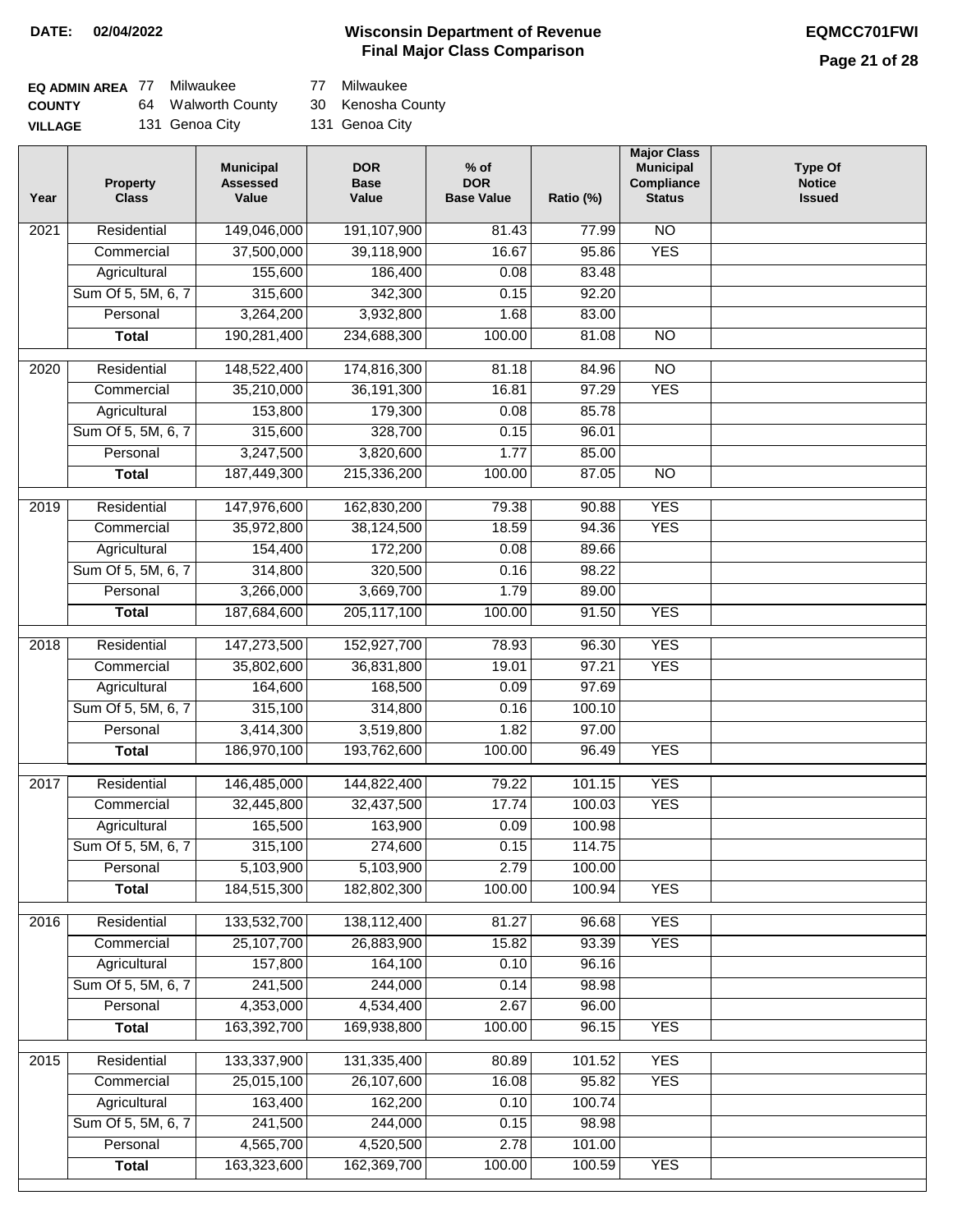#### **Wisconsin Department of Revenue Final Major Class Comparison DATE: 02/04/2022 EQMCC701FWI**

٦

#### **EQ ADMIN AREA** 77 Milwaukee **COUNTY** 64 Walworth County

| <b>UUUNII</b>  | $-$ | wawuu wu   |
|----------------|-----|------------|
| <b>VILLAGE</b> |     | 181 Sharon |

| Year             | <b>Property</b><br><b>Class</b> | <b>Municipal</b><br><b>Assessed</b><br>Value | <b>DOR</b><br><b>Base</b><br>Value | $%$ of<br><b>DOR</b><br><b>Base Value</b> | Ratio (%) | <b>Major Class</b><br><b>Municipal</b><br>Compliance<br><b>Status</b> | <b>Type Of</b><br><b>Notice</b><br><b>Issued</b> |
|------------------|---------------------------------|----------------------------------------------|------------------------------------|-------------------------------------------|-----------|-----------------------------------------------------------------------|--------------------------------------------------|
| 2021             | Residential                     | 60,580,600                                   | 64,860,500                         | 83.22                                     | 93.40     | <b>YES</b>                                                            |                                                  |
|                  | Commercial                      | 13,394,800                                   | 12,767,100                         | 16.38                                     | 104.92    | <b>YES</b>                                                            |                                                  |
|                  | Agricultural                    | 118,300                                      | 123,200                            | 0.16                                      | 96.02     |                                                                       |                                                  |
|                  | Sum Of 5, 5M, 6, 7              | 2,600                                        | 5,700                              | 0.01                                      | 45.61     |                                                                       |                                                  |
|                  | Personal                        | 174,300                                      | 179,700                            | 0.23                                      | 96.99     |                                                                       |                                                  |
|                  | <b>Total</b>                    | 74,270,600                                   | 77,936,200                         | 100.00                                    | 95.30     | <b>YES</b>                                                            |                                                  |
| 2020             | Residential                     | 60,235,100                                   | 62,602,700                         | 83.13                                     | 96.22     | <b>YES</b>                                                            |                                                  |
|                  | Commercial                      | 13,265,800                                   | 12,386,400                         | 16.45                                     | 107.10    | <b>YES</b>                                                            |                                                  |
|                  | Agricultural                    | 115,400                                      | 120,000                            | 0.16                                      | 96.17     |                                                                       |                                                  |
|                  | Sum Of 5, 5M, 6, 7              | 2,600                                        | 5,700                              | 0.01                                      | 45.61     |                                                                       |                                                  |
|                  | Personal                        | 191,600                                      | 191,600                            | 0.25                                      | 100.00    |                                                                       |                                                  |
|                  | <b>Total</b>                    | 73,810,500                                   | 75,306,400                         | 100.00                                    | 98.01     | <b>YES</b>                                                            |                                                  |
|                  |                                 |                                              |                                    |                                           |           |                                                                       |                                                  |
| $\frac{1}{2019}$ | Residential                     | 59,056,900                                   | 62,873,100                         | 83.33                                     | 93.93     | <b>YES</b>                                                            |                                                  |
|                  | Commercial                      | 11,060,800                                   | 12,357,100                         | 16.38                                     | 89.51     | $\overline{NO}$                                                       |                                                  |
|                  | Agricultural                    | 101,700                                      | 105,200                            | 0.14                                      | 96.67     |                                                                       |                                                  |
|                  | Sum Of 5, 5M, 6, 7              | 1,900                                        | 4,500                              | 0.01                                      | 42.22     |                                                                       |                                                  |
|                  | Personal                        | 107,900                                      | 111,200                            | 0.15                                      | 97.03     |                                                                       |                                                  |
|                  | <b>Total</b>                    | 70,329,200                                   | 75,451,100                         | 100.00                                    | 93.21     | $\overline{NO}$                                                       |                                                  |
| 2018             | Residential                     | 58,958,300                                   | 59,778,900                         | 82.90                                     | 98.63     | <b>YES</b>                                                            |                                                  |
|                  | Commercial                      | 10,872,100                                   | 12,163,400                         | 16.87                                     | 89.38     | $\overline{10}$                                                       |                                                  |
|                  | Agricultural                    | 114,300                                      | 109,600                            | 0.15                                      | 104.29    |                                                                       |                                                  |
|                  | Sum Of 5, 5M, 6, 7              | 2,000                                        | 2,100                              | 0.00                                      | 95.24     |                                                                       |                                                  |
|                  | Personal                        | 60,100                                       | 57,200                             | 0.08                                      | 105.07    |                                                                       |                                                  |
|                  | <b>Total</b>                    | 70,006,800                                   | 72,111,200                         | 100.00                                    | 97.08     | $\overline{10}$                                                       |                                                  |
| 2017             | Residential                     | 59,278,900                                   | 54,934,600                         | 82.21                                     | 107.91    | <b>YES</b>                                                            |                                                  |
|                  | Commercial                      | 10,473,600                                   | 11,632,700                         | 17.41                                     | 90.04     | <b>YES</b>                                                            |                                                  |
|                  | Agricultural                    | 112,900                                      | 104,300                            | 0.16                                      | 108.25    |                                                                       |                                                  |
|                  | Sum Of 5, 5M, 6, 7              | 800                                          | 2,800                              | 0.00                                      | 28.57     |                                                                       |                                                  |
|                  | Personal                        | 160,400                                      | 147,100                            | 0.22                                      | 109.04    |                                                                       |                                                  |
|                  | <b>Total</b>                    | 70,026,600                                   | 66,821,500                         | 100.00                                    | 104.80    | <b>YES</b>                                                            |                                                  |
| 2016             | Residential                     | 59,391,600                                   | 52,638,000                         | 82.26                                     | 112.83    | N <sub>O</sub>                                                        |                                                  |
|                  | Commercial                      | 10,475,600                                   | 11,122,200                         | 17.38                                     | 94.19     | <b>YES</b>                                                            |                                                  |
|                  | Agricultural                    | 113,200                                      | 102,900                            | 0.16                                      | 110.01    |                                                                       |                                                  |
|                  | Sum Of 5, 5M, 6, 7              | 800                                          | 800                                | 0.00                                      | 100.00    |                                                                       |                                                  |
|                  | Personal                        | 138,100                                      | 124,400                            | 0.19                                      | 111.01    |                                                                       |                                                  |
|                  | <b>Total</b>                    | 70,119,300                                   | 63,988,300                         | 100.00                                    | 109.58    | N <sub>O</sub>                                                        |                                                  |
| 2015             | Residential                     | 59,233,400                                   | 50,796,900                         | 81.39                                     | 116.61    | <b>NO</b>                                                             |                                                  |
|                  | Commercial                      | 10,668,600                                   | 11,364,600                         | 18.21                                     | 93.88     | <b>YES</b>                                                            |                                                  |
|                  | Agricultural                    | 109,200                                      | 100,100                            | 0.16                                      | 109.09    |                                                                       |                                                  |
|                  | Sum Of 5, 5M, 6, 7              | 800                                          | 800                                | 0.00                                      | 100.00    |                                                                       |                                                  |
|                  | Personal                        | 160,700                                      | 146,100                            | 0.23                                      | 109.99    |                                                                       |                                                  |
|                  | <b>Total</b>                    | 70,172,700                                   | 62,408,500                         | 100.00                                    | 112.44    | $\overline{NO}$                                                       |                                                  |
|                  |                                 |                                              |                                    |                                           |           |                                                                       |                                                  |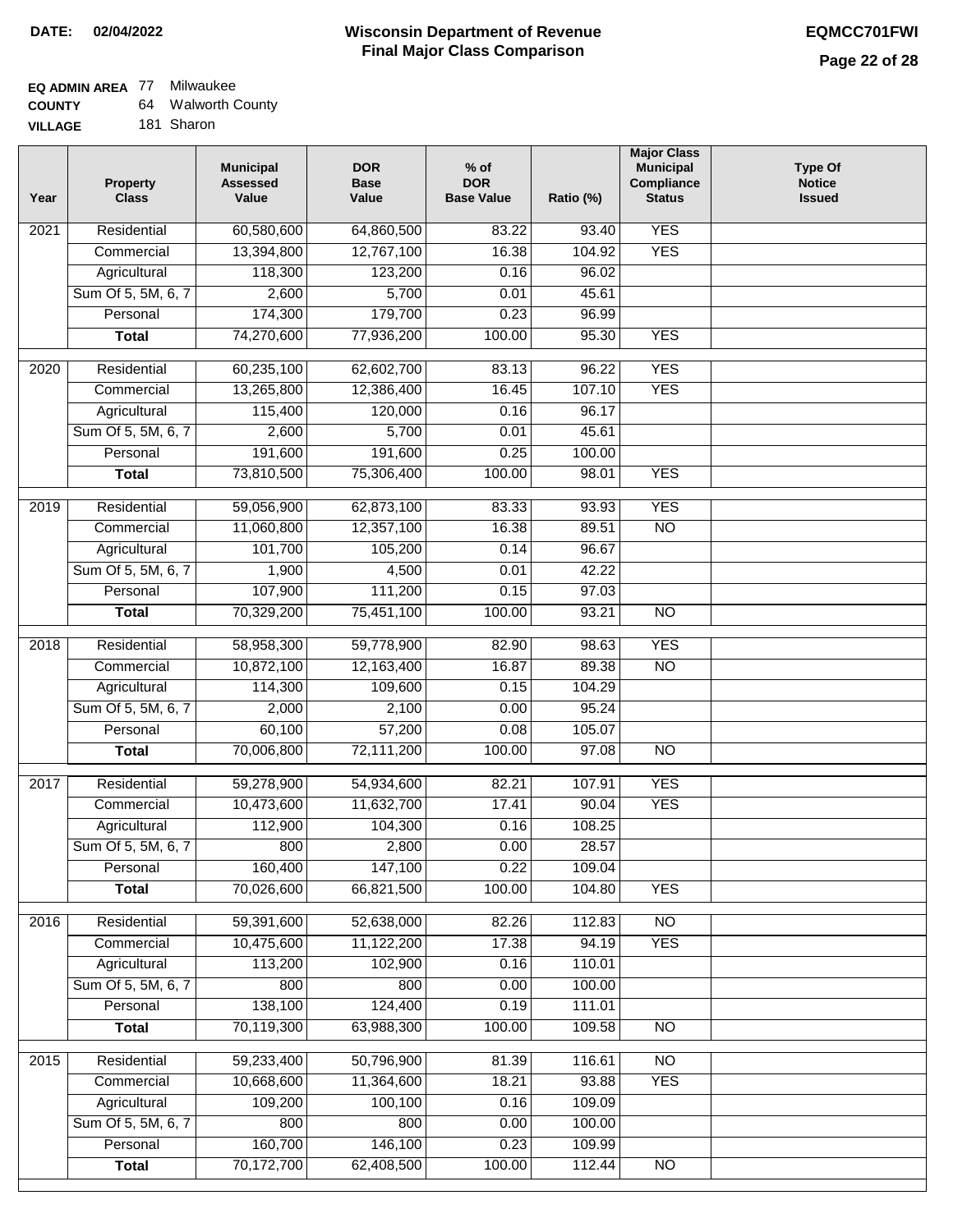# **EQ ADMIN AREA** 77 Milwaukee

**COUNTY VILLAGE** 64 Walworth County

|    | .            |
|----|--------------|
| iΕ | 191 Walworth |

| Year              | <b>Property</b><br><b>Class</b> | <b>Municipal</b><br><b>Assessed</b><br>Value | <b>DOR</b><br><b>Base</b><br>Value | $%$ of<br><b>DOR</b><br><b>Base Value</b> | Ratio (%) | <b>Major Class</b><br><b>Municipal</b><br>Compliance<br><b>Status</b> | <b>Type Of</b><br><b>Notice</b><br><b>Issued</b> |
|-------------------|---------------------------------|----------------------------------------------|------------------------------------|-------------------------------------------|-----------|-----------------------------------------------------------------------|--------------------------------------------------|
| $\overline{202}1$ | Residential                     | 144,329,800                                  | 179,450,200                        | 77.86                                     | 80.43     | N <sub>O</sub>                                                        |                                                  |
|                   | Commercial                      | 45,711,940                                   | 47,623,100                         | 20.66                                     | 95.99     | <b>YES</b>                                                            |                                                  |
|                   | Agricultural                    | 54,200                                       | 62,000                             | 0.03                                      | 87.42     |                                                                       |                                                  |
|                   | Sum Of 5, 5M, 6, 7              | 3,600                                        | 68,700                             | 0.03                                      | 5.24      |                                                                       |                                                  |
|                   | Personal                        | 2,791,700                                    | 3,284,300                          | 1.42                                      | 85.00     |                                                                       |                                                  |
|                   | <b>Total</b>                    | 192,891,240                                  | 230,488,300                        | 100.00                                    | 83.69     | $\overline{NO}$                                                       |                                                  |
| $\overline{2020}$ | Residential                     | 142,787,900                                  | 164,495,100                        | 77.17                                     | 86.80     | $\overline{NO}$                                                       |                                                  |
|                   | Commercial                      | 43,351,140                                   | 45,298,700                         | 21.25                                     | 95.70     | <b>YES</b>                                                            |                                                  |
|                   | Agricultural                    | 58,900                                       | 66,700                             | 0.03                                      | 88.31     |                                                                       |                                                  |
|                   | Sum Of 5, 5M, 6, 7              | 3,600                                        | 64,200                             | 0.03                                      | 5.61      |                                                                       |                                                  |
|                   | Personal                        | 2,777,800                                    | 3,230,000                          | 1.52                                      | 86.00     |                                                                       |                                                  |
|                   | <b>Total</b>                    | 188,979,340                                  | 213, 154, 700                      | 100.00                                    | 88.66     | $\overline{NO}$                                                       |                                                  |
| 2019              | Residential                     | 140,928,000                                  | 156,233,900                        | 76.02                                     | 90.20     | <b>YES</b>                                                            |                                                  |
|                   | Commercial                      | 43,542,540                                   | 46,422,100                         | 22.59                                     | 93.80     | <b>YES</b>                                                            |                                                  |
|                   | Agricultural                    | 60,400                                       | 64,200                             | 0.03                                      | 94.08     |                                                                       |                                                  |
|                   | Sum Of 5, 5M, 6, 7              | 3,600                                        | 62,300                             | 0.03                                      | 5.78      |                                                                       |                                                  |
|                   | Personal                        | 2,521,700                                    | 2,741,000                          | 1.33                                      | 92.00     |                                                                       |                                                  |
|                   | <b>Total</b>                    | 187,056,240                                  | 205,523,500                        | 100.00                                    | 91.01     | <b>YES</b>                                                            |                                                  |
|                   |                                 |                                              |                                    |                                           |           |                                                                       |                                                  |
| 2018              | Residential                     | 139,310,200                                  | 145,731,900                        | 74.72                                     | 95.59     | <b>YES</b>                                                            |                                                  |
|                   | Commercial                      | 43,593,640                                   | 46,396,000                         | 23.79                                     | 93.96     | <b>YES</b>                                                            |                                                  |
|                   | Agricultural                    | 58,700                                       | 62,300                             | 0.03                                      | 94.22     |                                                                       |                                                  |
|                   | Sum Of 5, 5M, 6, 7              | 600                                          | 57,900                             | 0.03                                      | 1.04      |                                                                       |                                                  |
|                   | Personal                        | 2,566,600                                    | 2,789,800                          | 1.43                                      | 92.00     |                                                                       |                                                  |
|                   | <b>Total</b>                    | 185,529,740                                  | 195,037,900                        | 100.00                                    | 95.12     | <b>YES</b>                                                            |                                                  |
| 2017              | Residential                     | 137,708,900                                  | 137, 188, 700                      | 73.13                                     | 100.38    | <b>YES</b>                                                            |                                                  |
|                   | Commercial                      | 44,415,940                                   | 46,267,600                         | 24.66                                     | 96.00     | <b>YES</b>                                                            |                                                  |
|                   | Agricultural                    | 61,500                                       | 60,200                             | 0.03                                      | 102.16    |                                                                       |                                                  |
|                   | Sum Of 5, 5M, 6, 7              | 600                                          | 55,400                             | 0.03                                      | 1.08      |                                                                       |                                                  |
|                   | Personal                        | 4,016,900                                    | 4,016,900                          | 2.14                                      | 100.00    |                                                                       |                                                  |
|                   | <b>Total</b>                    | 186,203,840                                  | 187,588,800                        | 100.00                                    | 99.26     | <b>YES</b>                                                            |                                                  |
| 2016              | Residential                     | 135,047,600                                  | 136,090,400                        | 74.32                                     | 99.23     | <b>YES</b>                                                            |                                                  |
|                   | Commercial                      | 43,396,040                                   | 43,281,400                         | 23.64                                     | 100.26    | <b>YES</b>                                                            |                                                  |
|                   | Agricultural                    | 62,300                                       | 60,800                             | 0.03                                      | 102.47    |                                                                       |                                                  |
|                   | Sum Of 5, 5M, 6, 7              | 500                                          | 41,600                             | 0.02                                      | 1.20      |                                                                       |                                                  |
|                   | Personal                        | 3,740,600                                    | 3,631,700                          | 1.98                                      | 103.00    |                                                                       |                                                  |
|                   | <b>Total</b>                    | 182,247,040                                  | 183,105,900                        | 100.00                                    | 99.53     | <b>YES</b>                                                            |                                                  |
|                   |                                 |                                              |                                    |                                           |           |                                                                       |                                                  |
| 2015              | Residential                     | 133,312,000                                  | 125,717,700                        | 73.76                                     | 106.04    | <b>YES</b>                                                            |                                                  |
|                   | Commercial                      | 42,513,040                                   | 41,540,500                         | 24.37                                     | 102.34    | <b>YES</b>                                                            |                                                  |
|                   | Agricultural                    | 31,500                                       | 30,100                             | 0.02                                      | 104.65    |                                                                       |                                                  |
|                   | Sum Of 5, 5M, 6, 7              | 0                                            | 0                                  | 0.00                                      | 0.00      |                                                                       |                                                  |
|                   | Personal                        | 3,462,800                                    | 3,156,600                          | 1.85                                      | 109.70    |                                                                       |                                                  |
|                   | <b>Total</b>                    | 179,319,340                                  | 170,444,900                        | 100.00                                    | 105.21    | <b>YES</b>                                                            |                                                  |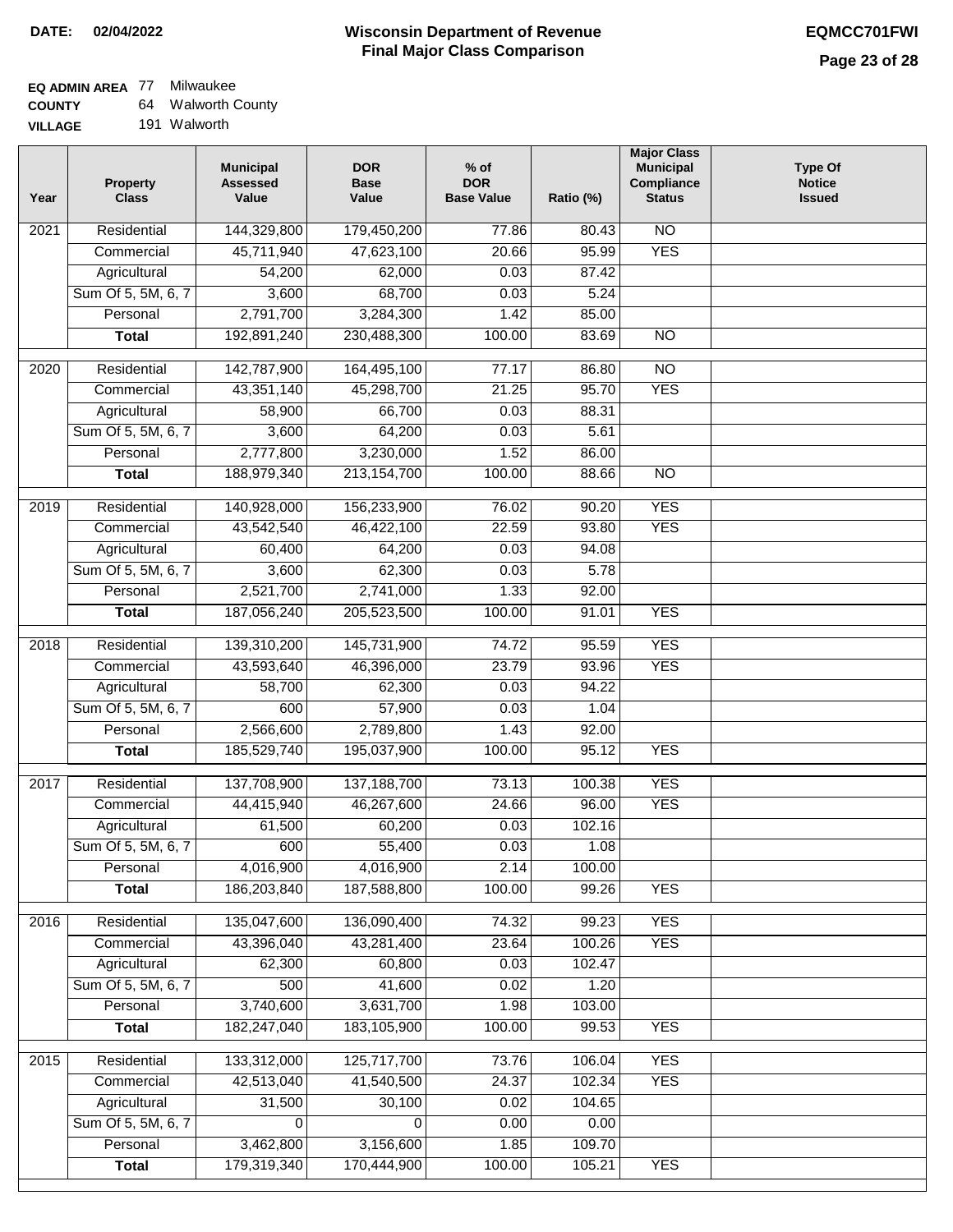# **EQ ADMIN AREA** 77 Milwaukee

**COUNTY VILLAGE** 64 Walworth County 192 Williams Bay

| Year              | <b>Property</b><br><b>Class</b> | <b>Municipal</b><br><b>Assessed</b><br>Value | <b>DOR</b><br><b>Base</b><br>Value | % of<br><b>DOR</b><br><b>Base Value</b> | Ratio (%) | <b>Major Class</b><br><b>Municipal</b><br>Compliance<br><b>Status</b> | <b>Type Of</b><br><b>Notice</b><br><b>Issued</b> |
|-------------------|---------------------------------|----------------------------------------------|------------------------------------|-----------------------------------------|-----------|-----------------------------------------------------------------------|--------------------------------------------------|
| $\overline{202}1$ | Residential                     | 732,916,200                                  | 933,950,900                        | 96.06                                   | 78.47     | N <sub>O</sub>                                                        |                                                  |
|                   | Commercial                      | 31,962,300                                   | 37,630,900                         | 3.87                                    | 84.94     |                                                                       |                                                  |
|                   | Agricultural                    | 20,200                                       | 27,000                             | 0.00                                    | 74.81     |                                                                       |                                                  |
|                   | Sum Of 5, 5M, 6, 7              | 50,600                                       | 53,900                             | 0.01                                    | 93.88     |                                                                       |                                                  |
|                   | Personal                        | 444,100                                      | 555,100                            | 0.06                                    | 80.00     |                                                                       |                                                  |
|                   | <b>Total</b>                    | 765,393,400                                  | 972,217,800                        | 100.00                                  | 78.73     | $\overline{NO}$                                                       |                                                  |
| 2020              | Residential                     | 718,974,800                                  | 841,371,400                        | 95.92                                   | 85.45     | $\overline{NO}$                                                       |                                                  |
|                   | Commercial                      | 33,521,600                                   | 35,142,000                         | 4.01                                    | 95.39     |                                                                       |                                                  |
|                   | Agricultural                    | 21,300                                       | 26,800                             | 0.00                                    | 79.48     |                                                                       |                                                  |
|                   | Sum Of 5, 5M, 6, 7              | 50,600                                       | 52,500                             | 0.01                                    | 96.38     |                                                                       |                                                  |
|                   | Personal                        | 472,700                                      | 556,200                            | 0.06                                    | 84.99     |                                                                       |                                                  |
|                   | <b>Total</b>                    | 753,041,000                                  | 877,148,900                        | 100.00                                  | 85.85     | $\overline{NO}$                                                       |                                                  |
| 2019              | Residential                     | 711,011,600                                  | 777,775,900                        | 95.40                                   | 91.42     | <b>YES</b>                                                            |                                                  |
|                   | Commercial                      | 33,537,000                                   | 36,606,300                         | 4.49                                    | 91.62     |                                                                       |                                                  |
|                   | Agricultural                    | 23,300                                       | 27,200                             | 0.00                                    | 85.66     |                                                                       |                                                  |
|                   | Sum Of 5, 5M, 6, 7              | 50,600                                       | 51,800                             | 0.01                                    | 97.68     |                                                                       |                                                  |
|                   | Personal                        | 741,000                                      | 805,400                            | 0.10                                    | 92.00     |                                                                       |                                                  |
|                   | <b>Total</b>                    | 745,363,500                                  | 815,266,600                        | 100.00                                  | 91.43     | <b>YES</b>                                                            |                                                  |
| 2018              | Residential                     | 694,280,500                                  | 722,206,500                        | 95.29                                   | 96.13     | <b>YES</b>                                                            |                                                  |
|                   | Commercial                      | 33,730,500                                   | 34,863,100                         | 4.60                                    | 96.75     |                                                                       |                                                  |
|                   | Agricultural                    | 26,500                                       | 28,400                             | 0.00                                    | 93.31     |                                                                       |                                                  |
|                   | Sum Of 5, 5M, 6, 7              | 100,100                                      | 111,600                            | 0.01                                    | 89.70     |                                                                       |                                                  |
|                   | Personal                        | 680,400                                      | 680,400                            | 0.09                                    | 100.00    |                                                                       |                                                  |
|                   | <b>Total</b>                    | 728,818,000                                  | 757,890,000                        | 100.00                                  | 96.16     | <b>YES</b>                                                            |                                                  |
| 2017              | Residential                     | 688,021,100                                  | 672,974,600                        | 94.97                                   | 102.24    | <b>YES</b>                                                            |                                                  |
|                   | Commercial                      | 33,862,700                                   | 34,178,600                         | 4.82                                    | 99.08     |                                                                       |                                                  |
|                   | Agricultural                    | 25,700                                       | 27,900                             | 0.00                                    | 92.11     |                                                                       |                                                  |
|                   | Sum Of 5, 5M, 6, 7              | 100,800                                      | 10,800                             | 0.00                                    | 933.33    |                                                                       |                                                  |
|                   | Personal                        | 1,457,000                                    | 1,457,000                          | 0.21                                    | 100.00    |                                                                       |                                                  |
|                   | <b>Total</b>                    | 723,467,300                                  | 708,648,900                        | 100.00                                  | 102.09    | <b>YES</b>                                                            |                                                  |
| 2016              | Residential                     | 679,907,300                                  | 679,629,400                        | 95.32                                   | 100.04    | <b>YES</b>                                                            |                                                  |
|                   | Commercial                      | 31,560,700                                   | 31,972,000                         | 4.48                                    | 98.71     |                                                                       |                                                  |
|                   | Agricultural                    | 15,000                                       | 15,000                             | 0.00                                    | 100.00    |                                                                       |                                                  |
|                   | Sum Of 5, 5M, 6, 7              | $\Omega$                                     | $\Omega$                           | 0.00                                    | 0.00      |                                                                       |                                                  |
|                   | Personal                        | 1,383,000                                    | 1,383,000                          | 0.19                                    | 100.00    |                                                                       |                                                  |
|                   | <b>Total</b>                    | 712,866,000                                  | 712,999,400                        | 100.00                                  | 99.98     | <b>YES</b>                                                            |                                                  |
| 2015              | Residential                     | 682,193,400                                  | 664,394,900                        | 95.21                                   | 102.68    | <b>YES</b>                                                            |                                                  |
|                   | Commercial                      | 31,560,700                                   | 31,972,000                         | 4.58                                    | 98.71     |                                                                       |                                                  |
|                   | Agricultural                    | 15,100                                       | 14,900                             | 0.00                                    | 101.34    |                                                                       |                                                  |
|                   | Sum Of 5, 5M, 6, 7              | 0                                            | 0                                  | 0.00                                    | 0.00      |                                                                       |                                                  |
|                   | Personal                        | 1,458,500                                    | 1,458,500                          | 0.21                                    | 100.00    |                                                                       |                                                  |
|                   | <b>Total</b>                    | 715,227,700                                  | 697,840,300                        | 100.00                                  | 102.49    | <b>YES</b>                                                            |                                                  |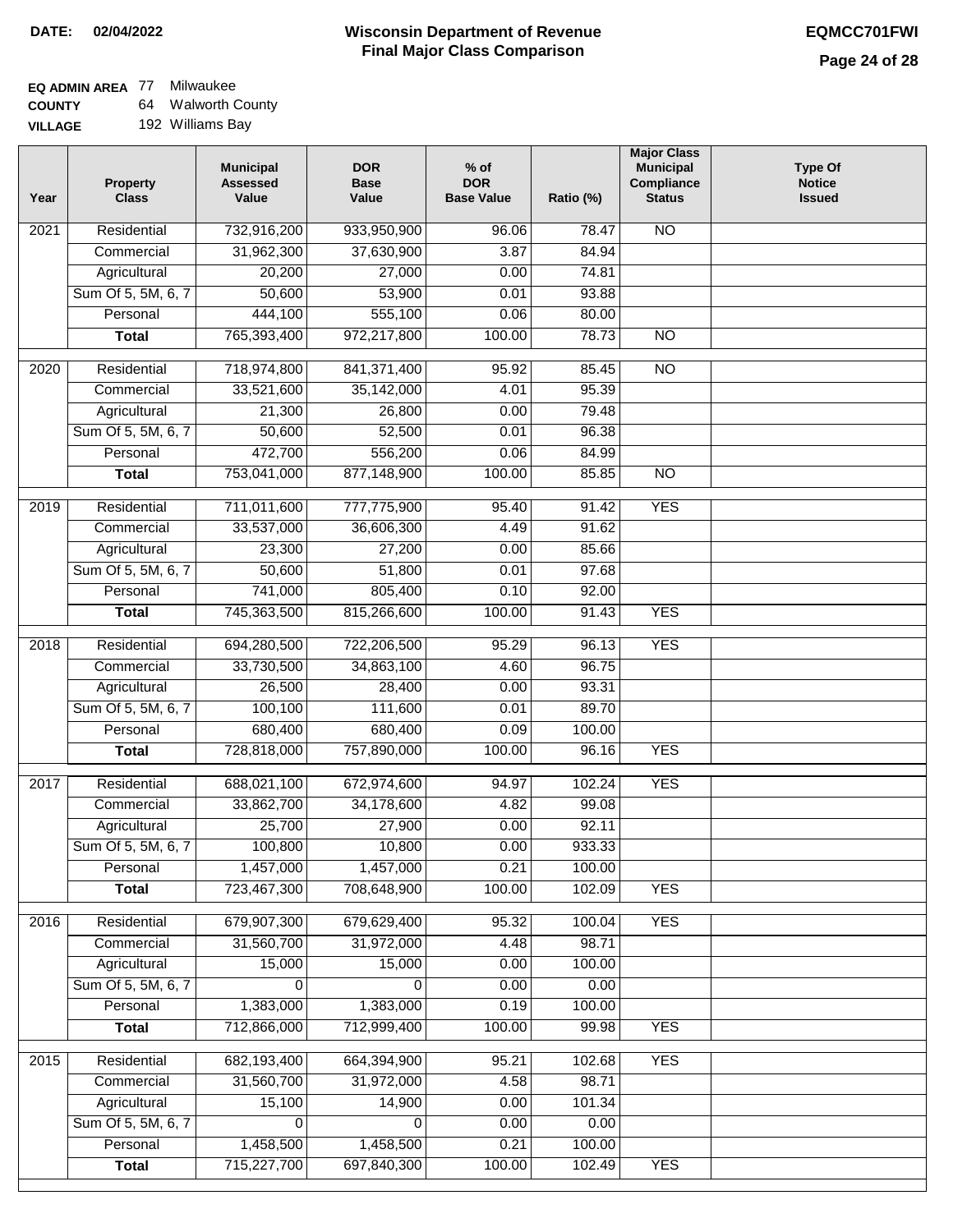## **EQ ADMIN AREA** 77 Milwaukee

| <b>COUNTY</b> | 64. | <b>Walworth County</b> |
|---------------|-----|------------------------|
| CITY          |     | 216 Delavan            |

| Year             | <b>Property</b><br><b>Class</b> | <b>Municipal</b><br><b>Assessed</b><br>Value | <b>DOR</b><br><b>Base</b><br>Value | $%$ of<br><b>DOR</b><br><b>Base Value</b> | Ratio (%) | <b>Major Class</b><br><b>Municipal</b><br>Compliance<br><b>Status</b> | <b>Type Of</b><br><b>Notice</b><br><b>Issued</b> |
|------------------|---------------------------------|----------------------------------------------|------------------------------------|-------------------------------------------|-----------|-----------------------------------------------------------------------|--------------------------------------------------|
| 2021             | Residential                     | 331,703,500                                  | 403,109,200                        | 57.75                                     | 82.29     | $\overline{NO}$                                                       |                                                  |
|                  | Commercial                      | 259,532,500                                  | 281,080,100                        | 40.26                                     | 92.33     | <b>YES</b>                                                            |                                                  |
|                  | Agricultural                    | 244,200                                      | 287,700                            | 0.04                                      | 84.88     |                                                                       |                                                  |
|                  | Sum Of 5, 5M, 6, 7              | 184,100                                      | 231,100                            | 0.03                                      | 79.66     |                                                                       |                                                  |
|                  | Personal                        | 11,366,000                                   | 13,371,800                         | 1.92                                      | 85.00     |                                                                       |                                                  |
|                  | <b>Total</b>                    | 603,030,300                                  | 698,079,900                        | 100.00                                    | 86.38     | $\overline{NO}$                                                       |                                                  |
| 2020             | Residential                     | 328,720,200                                  | 377,515,900                        | 56.24                                     | 87.07     | $\overline{NO}$                                                       |                                                  |
|                  | Commercial                      | 267,079,800                                  | 279,399,500                        | 41.63                                     | 95.59     | <b>YES</b>                                                            |                                                  |
|                  | Agricultural                    | 255,800                                      | 278,200                            | 0.04                                      | 91.95     |                                                                       |                                                  |
|                  | Sum Of 5, 5M, 6, 7              | 184,100                                      | 231,100                            | 0.03                                      | 79.66     |                                                                       |                                                  |
|                  | Personal                        | 12,672,500                                   | 13,774,500                         | 2.05                                      | 92.00     |                                                                       |                                                  |
|                  | <b>Total</b>                    | 608,912,400                                  | 671,199,200                        | 100.00                                    | 90.72     | $\overline{NO}$                                                       |                                                  |
|                  |                                 |                                              |                                    |                                           |           |                                                                       |                                                  |
| $\frac{1}{2019}$ | Residential                     | 327, 173, 500                                | 348,605,600                        | 55.45                                     | 93.85     | <b>YES</b>                                                            |                                                  |
|                  | Commercial                      | 266,947,500                                  | 265,471,200                        | 42.22                                     | 100.56    | <b>YES</b>                                                            |                                                  |
|                  | Agricultural                    | 266,600                                      | 269,200                            | 0.04                                      | 99.03     |                                                                       |                                                  |
|                  | Sum Of 5, 5M, 6, 7              | 185,400                                      | 231,800                            | 0.04                                      | 79.98     |                                                                       |                                                  |
|                  | Personal                        | 13,989,700                                   | 14,131,000                         | 2.25                                      | 99.00     |                                                                       |                                                  |
|                  | <b>Total</b>                    | 608,562,700                                  | 628,708,800                        | 100.00                                    | 96.80     | <b>YES</b>                                                            |                                                  |
| 2018             | Residential                     | 325,552,300                                  | 327,368,400                        | 57.61                                     | 99.45     | <b>YES</b>                                                            |                                                  |
|                  | Commercial                      | 235,986,900                                  | 230,645,500                        | 40.59                                     | 102.32    | <b>YES</b>                                                            |                                                  |
|                  | Agricultural                    | 176,500                                      | 268,500                            | 0.05                                      | 65.74     |                                                                       |                                                  |
|                  | Sum Of 5, 5M, 6, 7              | 185,400                                      | 231,800                            | 0.04                                      | 79.98     |                                                                       |                                                  |
|                  | Personal                        | 9,689,400                                    | 9,689,400                          | 1.71                                      | 100.00    |                                                                       |                                                  |
|                  | <b>Total</b>                    | 571,590,500                                  | 568,203,600                        | 100.00                                    | 100.60    | <b>YES</b>                                                            |                                                  |
| 2017             | Residential                     | 295,310,200                                  | 312,480,000                        | 57.11                                     | 94.51     | <b>YES</b>                                                            |                                                  |
|                  | Commercial                      | 201,671,500                                  | 220,040,400                        | 40.21                                     | 91.65     | <b>YES</b>                                                            |                                                  |
|                  | Agricultural                    | 103,400                                      | 105,500                            | 0.02                                      | 98.01     |                                                                       |                                                  |
|                  | Sum Of 5, 5M, 6, 7              | 400                                          | 800                                | 0.00                                      | 50.00     |                                                                       |                                                  |
|                  | Personal                        | 14,246,300                                   | 14,537,100                         | 2.66                                      | 98.00     |                                                                       |                                                  |
|                  | <b>Total</b>                    | 511,331,800                                  | 547,163,800                        | 100.00                                    | 93.45     | <b>YES</b>                                                            |                                                  |
|                  |                                 |                                              |                                    |                                           |           |                                                                       |                                                  |
| 2016             | Residential                     | 294,321,000                                  | 293,917,400                        | 57.29                                     | 100.14    | <b>YES</b>                                                            |                                                  |
|                  | Commercial                      | 202,976,700                                  | 203,981,100                        | 39.76                                     | 99.51     | <b>YES</b>                                                            |                                                  |
|                  | Agricultural                    | 103,600                                      | 103,900                            | 0.02                                      | 99.71     |                                                                       |                                                  |
|                  | Sum Of 5, 5M, 6, 7              | 400                                          | 800                                | 0.00                                      | 50.00     |                                                                       |                                                  |
|                  | Personal                        | 15,017,300                                   | 15,017,300                         | 2.93                                      | 100.00    |                                                                       |                                                  |
|                  | <b>Total</b>                    | 512,419,000                                  | 513,020,500                        | 100.00                                    | 99.88     | <b>YES</b>                                                            |                                                  |
| 2015             | Residential                     | 294,243,300                                  | 290,935,900                        | 57.49                                     | 101.14    | <b>YES</b>                                                            |                                                  |
|                  | Commercial                      | 195,800,700                                  | 199,608,600                        | 39.45                                     | 98.09     | <b>YES</b>                                                            |                                                  |
|                  | Agricultural                    | 98,400                                       | 102,400                            | 0.02                                      | 96.09     |                                                                       |                                                  |
|                  | Sum Of 5, 5M, 6, 7              | 400                                          | 800                                | 0.00                                      | 50.00     |                                                                       |                                                  |
|                  | Personal                        | 14,769,700                                   | 15,385,000                         | 3.04                                      | 96.00     |                                                                       |                                                  |
|                  | <b>Total</b>                    | 504,912,500                                  | 506,032,700                        | 100.00                                    | 99.78     | <b>YES</b>                                                            |                                                  |
|                  |                                 |                                              |                                    |                                           |           |                                                                       |                                                  |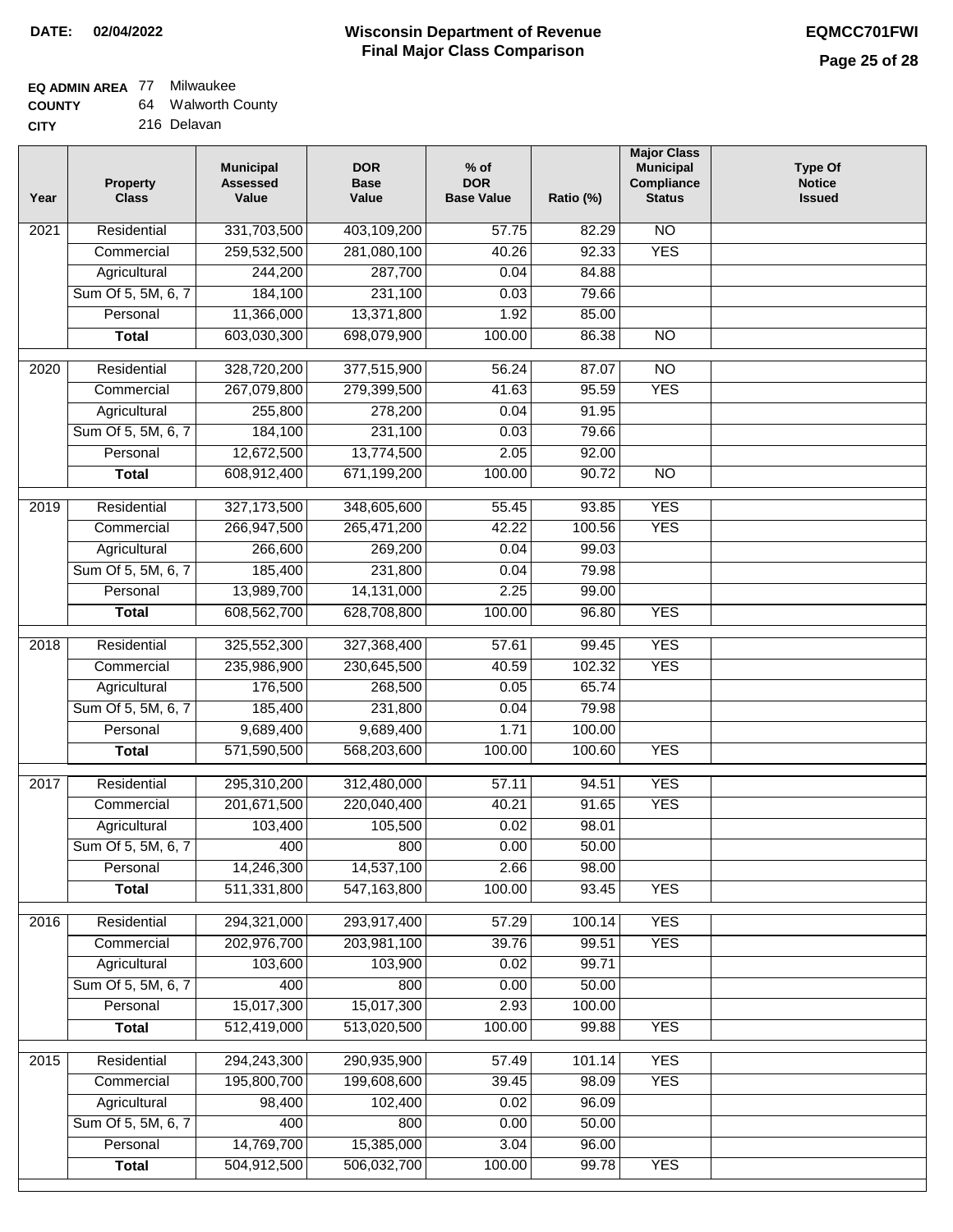# **EQ ADMIN AREA** 77 Milwaukee

| <b>COUNTY</b> | 64 | <b>Walworth County</b> |
|---------------|----|------------------------|
| CITY          |    | 221 Elkhorn            |

221 Elkhorn

| Year | <b>Property</b><br><b>Class</b> | <b>Municipal</b><br><b>Assessed</b><br>Value | <b>DOR</b><br><b>Base</b><br>Value | $%$ of<br><b>DOR</b><br><b>Base Value</b> | Ratio (%)       | <b>Major Class</b><br><b>Municipal</b><br>Compliance<br><b>Status</b> | <b>Type Of</b><br><b>Notice</b><br><b>Issued</b> |
|------|---------------------------------|----------------------------------------------|------------------------------------|-------------------------------------------|-----------------|-----------------------------------------------------------------------|--------------------------------------------------|
| 2021 | Residential                     | 611,315,200                                  | 611,979,200                        | 68.48                                     | 99.89           | <b>YES</b>                                                            |                                                  |
|      | Commercial                      | 239,944,741                                  | 272,334,700                        | 30.47                                     | 88.11           | $\overline{NO}$                                                       |                                                  |
|      | Agricultural                    | 403,600                                      | 382,000                            | 0.04                                      | 105.65          |                                                                       |                                                  |
|      | Sum Of 5, 5M, 6, 7              | 771,100                                      | 1,071,000                          | 0.12                                      | 72.00           |                                                                       |                                                  |
|      | Personal                        | 7,930,300                                    | 7,930,300                          | 0.89                                      | 100.00          |                                                                       |                                                  |
|      | <b>Total</b>                    | 860,364,941                                  | 893,697,200                        | 100.00                                    | 96.27           | $\overline{NO}$                                                       |                                                  |
| 2020 | Residential                     | 553,005,100                                  | 556,333,700                        | 66.77                                     | 99.40           | <b>YES</b>                                                            |                                                  |
|      | Commercial                      | 252,019,441                                  | 268,732,900                        | 32.25                                     | 93.78           | <b>YES</b>                                                            |                                                  |
|      | Agricultural                    | 389,800                                      | 369,500                            | 0.04                                      | 105.49          |                                                                       |                                                  |
|      | Sum Of 5, 5M, 6, 7              | 775,700                                      | 1,022,400                          | 0.12                                      | 75.87           |                                                                       |                                                  |
|      | Personal                        | 6,764,100                                    | 6,764,100                          | 0.81                                      | 100.00          |                                                                       |                                                  |
|      | <b>Total</b>                    | 812,954,141                                  | 833,222,600                        | 100.00                                    | 97.57           | <b>YES</b>                                                            |                                                  |
| 2019 | Residential                     | 513,472,000                                  | 517,837,200                        | 67.96                                     | 99.16           | <b>YES</b>                                                            |                                                  |
|      | Commercial                      | 225,789,941                                  | 236,315,200                        | 31.01                                     | 95.55           | <b>YES</b>                                                            |                                                  |
|      | Agricultural                    | 375,700                                      | 350,500                            | 0.05                                      | 107.19          |                                                                       |                                                  |
|      | Sum Of 5, 5M, 6, 7              | 708,000                                      | 944,700                            | 0.12                                      | 74.94           |                                                                       |                                                  |
|      | Personal                        | 6,540,000                                    | 6,540,000                          | 0.86                                      | 100.00          |                                                                       |                                                  |
|      | <b>Total</b>                    | 746,885,641                                  | 761,987,600                        | 100.00                                    | 98.02           | <b>YES</b>                                                            |                                                  |
| 2018 | Residential                     | 464,011,700                                  | 474,999,700                        | 65.38                                     | 97.69           | <b>YES</b>                                                            |                                                  |
|      | Commercial                      | 225,694,900                                  | 242,732,800                        | 33.41                                     | 92.98           | <b>YES</b>                                                            |                                                  |
|      | Agricultural                    | 377,900                                      | 352,400                            | 0.05                                      | 107.24          |                                                                       |                                                  |
|      | Sum Of 5, 5M, 6, 7              | 662,700                                      | 923,700                            | 0.13                                      | 71.74           |                                                                       |                                                  |
|      | Personal                        | 7,560,700                                    | 7,560,700                          | 1.04                                      | 100.00          |                                                                       |                                                  |
|      | <b>Total</b>                    | 698,307,900                                  | 726,569,300                        | 100.00                                    | 96.11           | <b>YES</b>                                                            |                                                  |
|      |                                 |                                              |                                    |                                           |                 |                                                                       |                                                  |
| 2017 | Residential                     | 445,807,400                                  | 450,106,600                        | 65.92                                     | 99.04           | <b>YES</b>                                                            |                                                  |
|      | Commercial                      | 218,500,900                                  | 218,629,300                        | 32.02                                     | 99.94           | <b>YES</b>                                                            |                                                  |
|      | Agricultural                    | 371,100                                      | 344,800                            | 0.05                                      | 107.63          |                                                                       |                                                  |
|      | Sum Of 5, 5M, 6, 7              | 662,700                                      | 937,500                            | 0.14                                      | 70.69           |                                                                       |                                                  |
|      | Personal<br><b>Total</b>        | 12,810,300<br>678,152,400                    | 12,810,300<br>682,828,500          | 1.88<br>100.00                            | 100.00<br>99.32 | <b>YES</b>                                                            |                                                  |
|      |                                 |                                              |                                    |                                           |                 |                                                                       |                                                  |
| 2016 | Residential                     | 413,897,400                                  | 415,351,300                        | 65.12                                     | 99.65           | <b>YES</b>                                                            |                                                  |
|      | Commercial                      | 215,947,300                                  | 206,990,000                        | 32.45                                     | 104.33          | <b>YES</b>                                                            |                                                  |
|      | Agricultural                    | 356,000                                      | 329,000                            | 0.05                                      | 108.21          |                                                                       |                                                  |
|      | Sum Of 5, 5M, 6, 7              | 589,800                                      | 1,450,900                          | 0.23                                      | 40.65           |                                                                       |                                                  |
|      | Personal                        | 13,729,200                                   | 13,729,200                         | 2.15                                      | 100.00          |                                                                       |                                                  |
|      | <b>Total</b>                    | 644,519,700                                  | 637,850,400                        | 100.00                                    | 101.05          | <b>YES</b>                                                            |                                                  |
| 2015 | Residential                     | 397,419,100                                  | 402,759,000                        | 64.94                                     | 98.67           | <b>YES</b>                                                            |                                                  |
|      | Commercial                      | 209,813,600                                  | 202,213,900                        | 32.60                                     | 103.76          | <b>YES</b>                                                            |                                                  |
|      | Agricultural                    | 351,600                                      | 323,600                            | 0.05                                      | 108.65          |                                                                       |                                                  |
|      | Sum Of 5, 5M, 6, 7              | 580,700                                      | 1,607,500                          | 0.26                                      | 36.12           |                                                                       |                                                  |
|      | Personal                        | 13,311,000                                   | 13,311,000                         | 2.15                                      | 100.00          |                                                                       |                                                  |
|      | <b>Total</b>                    | 621,476,000                                  | 620,215,000                        | 100.00                                    | 100.20          | <b>YES</b>                                                            |                                                  |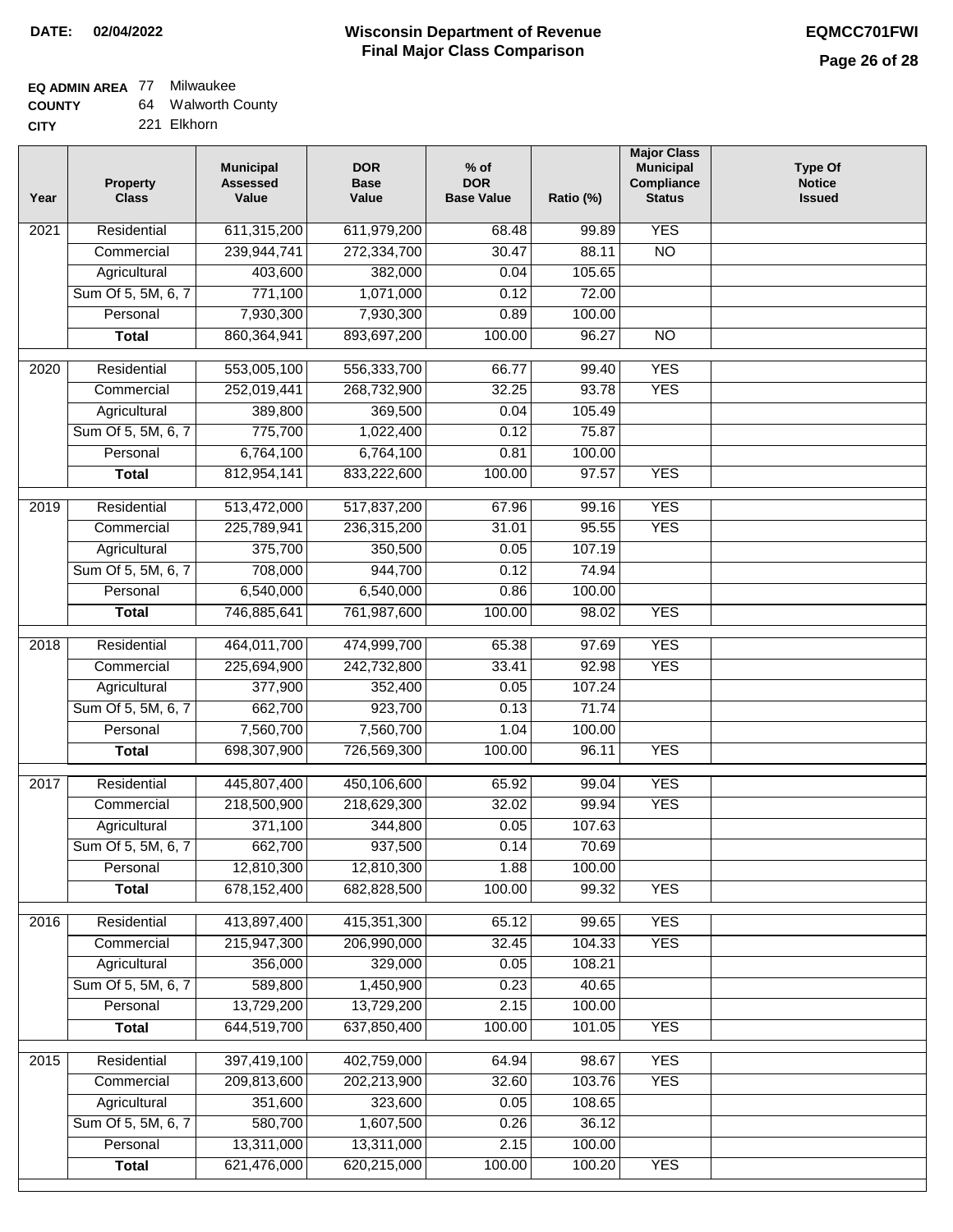# **EQ ADMIN AREA** 77 Milwaukee

**COUNTY** 64 Walworth County **CITY** 246 Lake Geneva

| Year              | <b>Property</b><br><b>Class</b> | <b>Municipal</b><br><b>Assessed</b><br>Value | <b>DOR</b><br><b>Base</b><br>Value | % of<br><b>DOR</b><br><b>Base Value</b> | Ratio (%) | <b>Major Class</b><br><b>Municipal</b><br>Compliance<br><b>Status</b> | <b>Type Of</b><br><b>Notice</b><br><b>Issued</b> |
|-------------------|---------------------------------|----------------------------------------------|------------------------------------|-----------------------------------------|-----------|-----------------------------------------------------------------------|--------------------------------------------------|
| 2021              | Residential                     | 1,201,883,873                                | 1,219,454,200                      | 75.83                                   | 98.56     | <b>YES</b>                                                            |                                                  |
|                   | Commercial                      | 348,358,500                                  | 369,996,500                        | 23.01                                   | 94.15     | <b>YES</b>                                                            |                                                  |
|                   | Agricultural                    | 188,600                                      | 183,800                            | 0.01                                    | 102.61    |                                                                       |                                                  |
|                   | Sum Of 5, 5M, 6, 7              | 688,200                                      | 1,238,600                          | 0.08                                    | 55.56     |                                                                       |                                                  |
|                   | Personal                        | 17,328,100                                   | 17,328,100                         | 1.08                                    | 100.00    |                                                                       |                                                  |
|                   | <b>Total</b>                    | 1,568,447,273                                | 1,608,201,200                      | 100.00                                  | 97.53     | <b>YES</b>                                                            |                                                  |
|                   |                                 |                                              |                                    |                                         |           |                                                                       |                                                  |
| $\overline{2020}$ | Residential                     | 1,112,712,773                                | 1,119,515,500                      | 75.73                                   | 99.39     | <b>YES</b>                                                            |                                                  |
|                   | Commercial                      | 346,808,100                                  | 340,305,700                        | 23.02                                   | 101.91    | <b>YES</b>                                                            |                                                  |
|                   | Agricultural                    | 178,200                                      | 173,000                            | 0.01                                    | 103.01    |                                                                       |                                                  |
|                   | Sum Of 5, 5M, 6, 7              | 591,000                                      | 1,147,100                          | 0.08                                    | 51.52     |                                                                       |                                                  |
|                   | Personal                        | 17,143,800                                   | 17,143,800                         | 1.16                                    | 100.00    |                                                                       |                                                  |
|                   | <b>Total</b>                    | 1,477,433,873                                | 1,478,285,100                      | 100.00                                  | 99.94     | <b>YES</b>                                                            |                                                  |
| $\frac{1}{2019}$  | Residential                     | 1,031,970,373                                | 1,074,053,800                      | 75.41                                   | 96.08     | <b>YES</b>                                                            |                                                  |
|                   | Commercial                      | 309,565,000                                  | 332,893,000                        | 23.37                                   | 92.99     | <b>YES</b>                                                            |                                                  |
|                   | Agricultural                    | 203,700                                      | 166,400                            | 0.01                                    | 122.42    |                                                                       |                                                  |
|                   | Sum Of 5, 5M, 6, 7              | 594,300                                      | 1,030,600                          | 0.07                                    | 57.67     |                                                                       |                                                  |
|                   | Personal                        | 16,049,200                                   | 16,049,200                         | 1.13                                    | 100.00    |                                                                       |                                                  |
|                   | <b>Total</b>                    | 1,358,382,573                                | 1,424,193,000                      | 100.00                                  | 95.38     | <b>YES</b>                                                            |                                                  |
| 2018              | Residential                     | 964,646,600                                  | 988,495,500                        | 75.38                                   | 97.59     | <b>YES</b>                                                            |                                                  |
|                   | Commercial                      | 298,034,100                                  | 307,539,200                        | 23.45                                   | 96.91     | <b>YES</b>                                                            |                                                  |
|                   | Agricultural                    | 172,000                                      | 164,900                            | 0.01                                    | 104.31    |                                                                       |                                                  |
|                   | Sum Of 5, 5M, 6, 7              | 781,500                                      | 1,185,300                          | 0.09                                    | 65.93     |                                                                       |                                                  |
|                   | Personal                        | 13,890,200                                   | 13,890,200                         | 1.06                                    | 100.00    |                                                                       |                                                  |
|                   | <b>Total</b>                    | 1,277,524,400                                | 1,311,275,100                      | 100.00                                  | 97.43     | <b>YES</b>                                                            |                                                  |
| 2017              | Residential                     | 890,211,200                                  | 911,986,900                        | 74.39                                   | 97.61     | <b>YES</b>                                                            |                                                  |
|                   | Commercial                      | 288,223,800                                  | 292,944,300                        | 23.90                                   | 98.39     | <b>YES</b>                                                            |                                                  |
|                   | Agricultural                    | 172,400                                      | 161,800                            | 0.01                                    | 106.55    |                                                                       |                                                  |
|                   | Sum Of 5, 5M, 6, 7              | 781,500                                      | 1,185,300                          | 0.10                                    | 65.93     |                                                                       |                                                  |
|                   | Personal                        | 19,639,100                                   | 19,639,100                         | 1.60                                    | 100.00    |                                                                       |                                                  |
|                   | <b>Total</b>                    | 1,199,028,000                                | 1,225,917,400                      | 100.00                                  | 97.81     | <b>YES</b>                                                            |                                                  |
| 2016              | Residential                     | 854,102,900                                  | 864,222,400                        | 74.07                                   | 98.83     | <b>YES</b>                                                            |                                                  |
|                   | Commercial                      | 287, 159, 700                                | 281,156,000                        | 24.10                                   | 102.14    | <b>YES</b>                                                            |                                                  |
|                   | Agricultural                    | 165,500                                      | 165,500                            | 0.01                                    | 100.00    |                                                                       |                                                  |
|                   | Sum Of 5, 5M, 6, 7              | 914,800                                      | 1,117,500                          | 0.10                                    | 81.86     |                                                                       |                                                  |
|                   | Personal                        | 20,054,700                                   | 20,054,700                         | 1.72                                    | 100.00    |                                                                       |                                                  |
|                   | <b>Total</b>                    | 1,162,397,600                                | 1,166,716,100                      | 100.00                                  | 99.63     | <b>YES</b>                                                            |                                                  |
| 2015              | Residential                     | 810,313,800                                  | 830,877,600                        | 72.84                                   | 97.53     | <b>YES</b>                                                            |                                                  |
|                   | Commercial                      | 285,376,500                                  | 291,343,000                        | 25.54                                   | 97.95     | <b>YES</b>                                                            |                                                  |
|                   | Agricultural                    | 161,000                                      | 130,000                            | 0.01                                    | 123.85    |                                                                       |                                                  |
|                   | Sum Of 5, 5M, 6, 7              | 538,600                                      | 1,147,400                          | 0.10                                    | 46.94     |                                                                       |                                                  |
|                   | Personal                        | 17,195,000                                   | 17,195,000                         | 1.51                                    | 100.00    |                                                                       |                                                  |
|                   | <b>Total</b>                    | 1,113,584,900                                | 1,140,693,000                      | 100.00                                  | 97.62     | <b>YES</b>                                                            |                                                  |